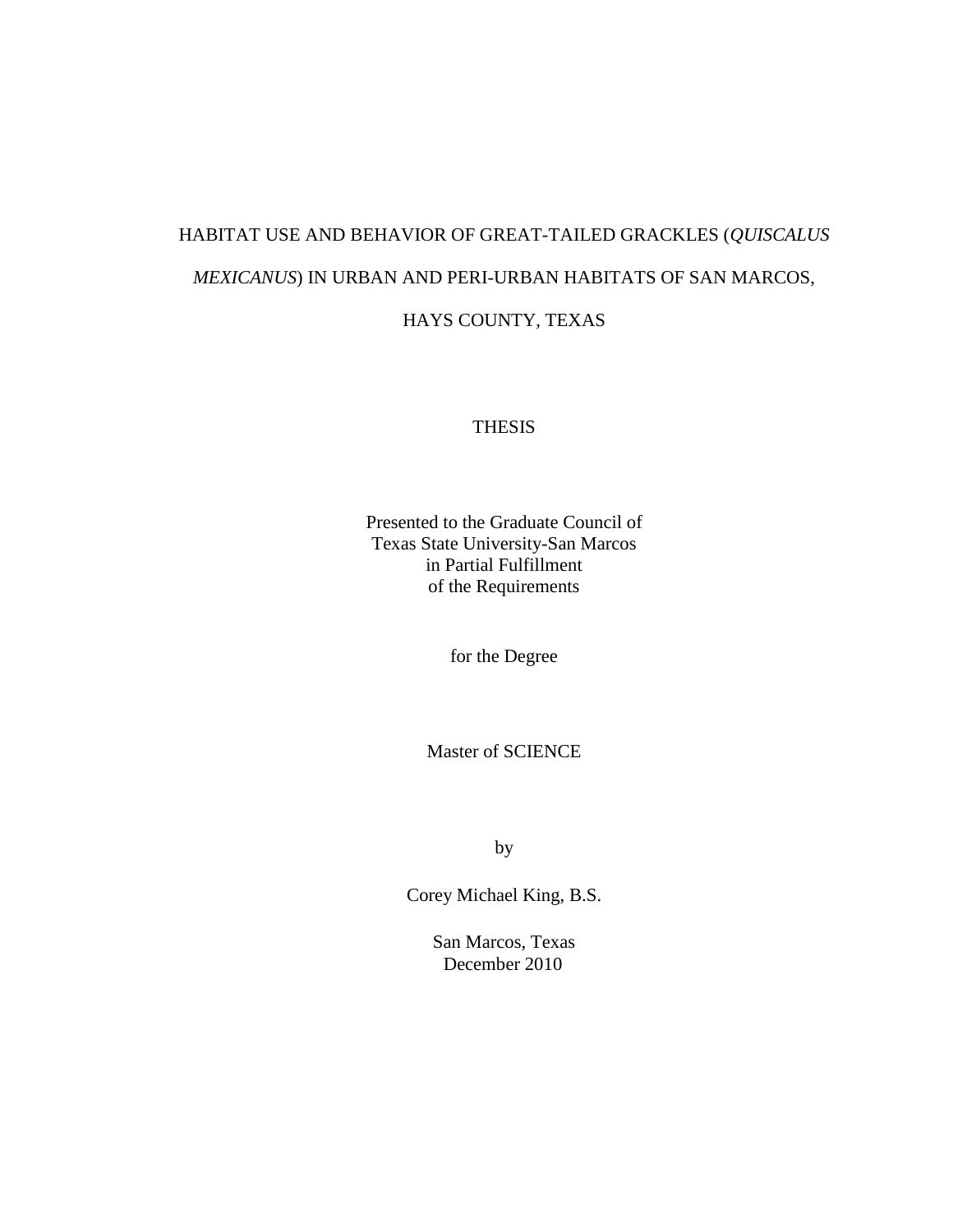# HABITAT USE AND BEHAVIOR OF GREAT-TAILED GRACKLES (*QUISCALUS MEXICANUS*) IN URBAN AND PERI-URBAN HABITATS OF SAN MARCOS, HAYS COUNTY, TEXAS

Committee Members Approved

\_\_\_\_\_\_\_\_\_\_\_\_\_\_\_\_\_\_\_\_\_\_\_\_\_\_\_

\_\_\_\_\_\_\_\_\_\_\_\_\_\_\_\_\_\_\_\_\_\_\_\_\_\_\_

 $\frac{1}{2}$  ,  $\frac{1}{2}$  ,  $\frac{1}{2}$  ,  $\frac{1}{2}$  ,  $\frac{1}{2}$  ,  $\frac{1}{2}$  ,  $\frac{1}{2}$  ,  $\frac{1}{2}$  ,  $\frac{1}{2}$  ,  $\frac{1}{2}$  ,  $\frac{1}{2}$  ,  $\frac{1}{2}$  ,  $\frac{1}{2}$  ,  $\frac{1}{2}$  ,  $\frac{1}{2}$  ,  $\frac{1}{2}$  ,  $\frac{1}{2}$  ,  $\frac{1}{2}$  ,  $\frac{1$ 

Thomas R. Simpson, Chair

John T. Baccus

M. Clay Green

Approved:

J. Michael Willoughby

Dean of the Graduate College

\_\_\_\_\_\_\_\_\_\_\_\_\_\_\_\_\_\_\_\_\_\_\_\_\_\_\_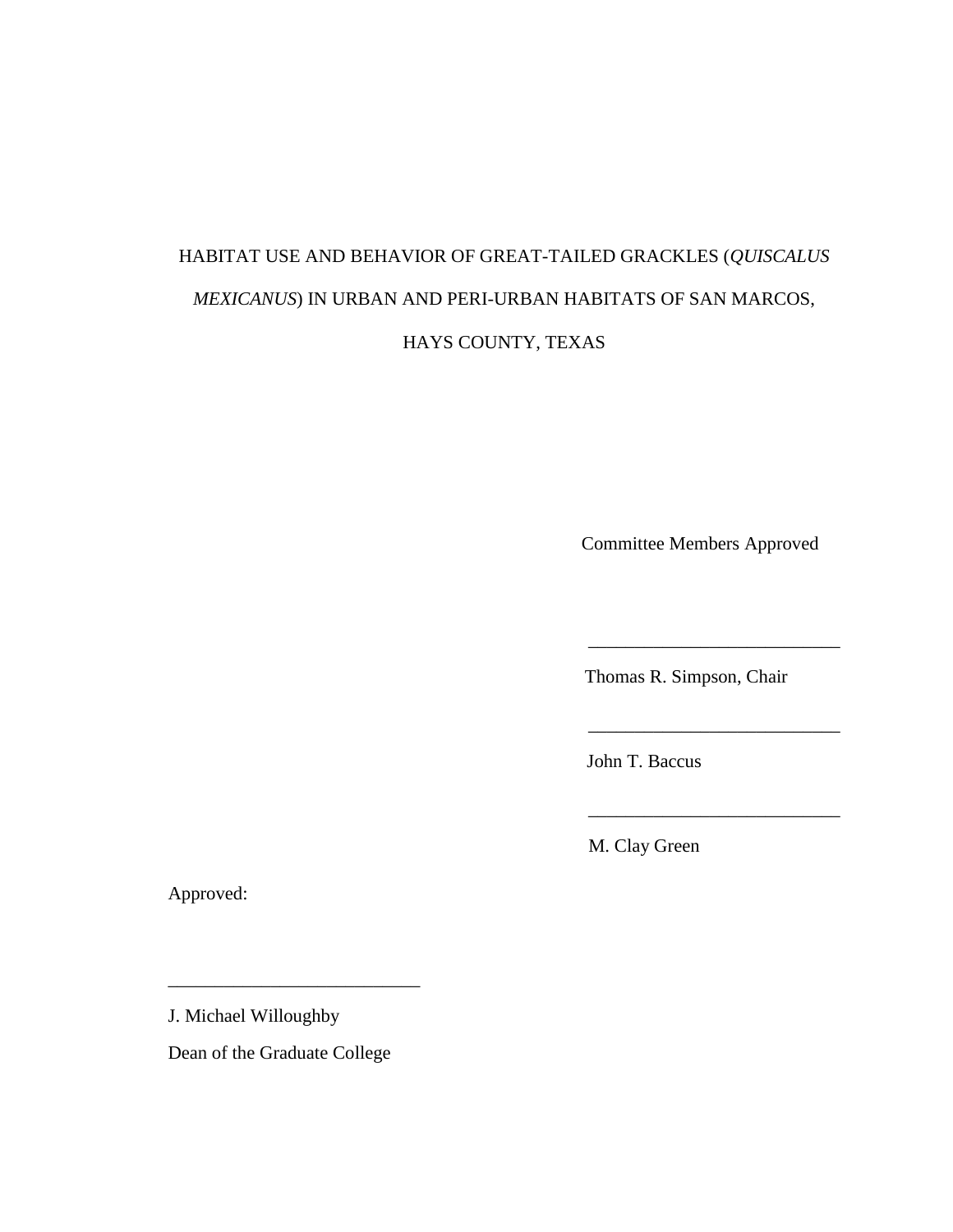## **COPYRIGHT**

by

Corey Michael King

2010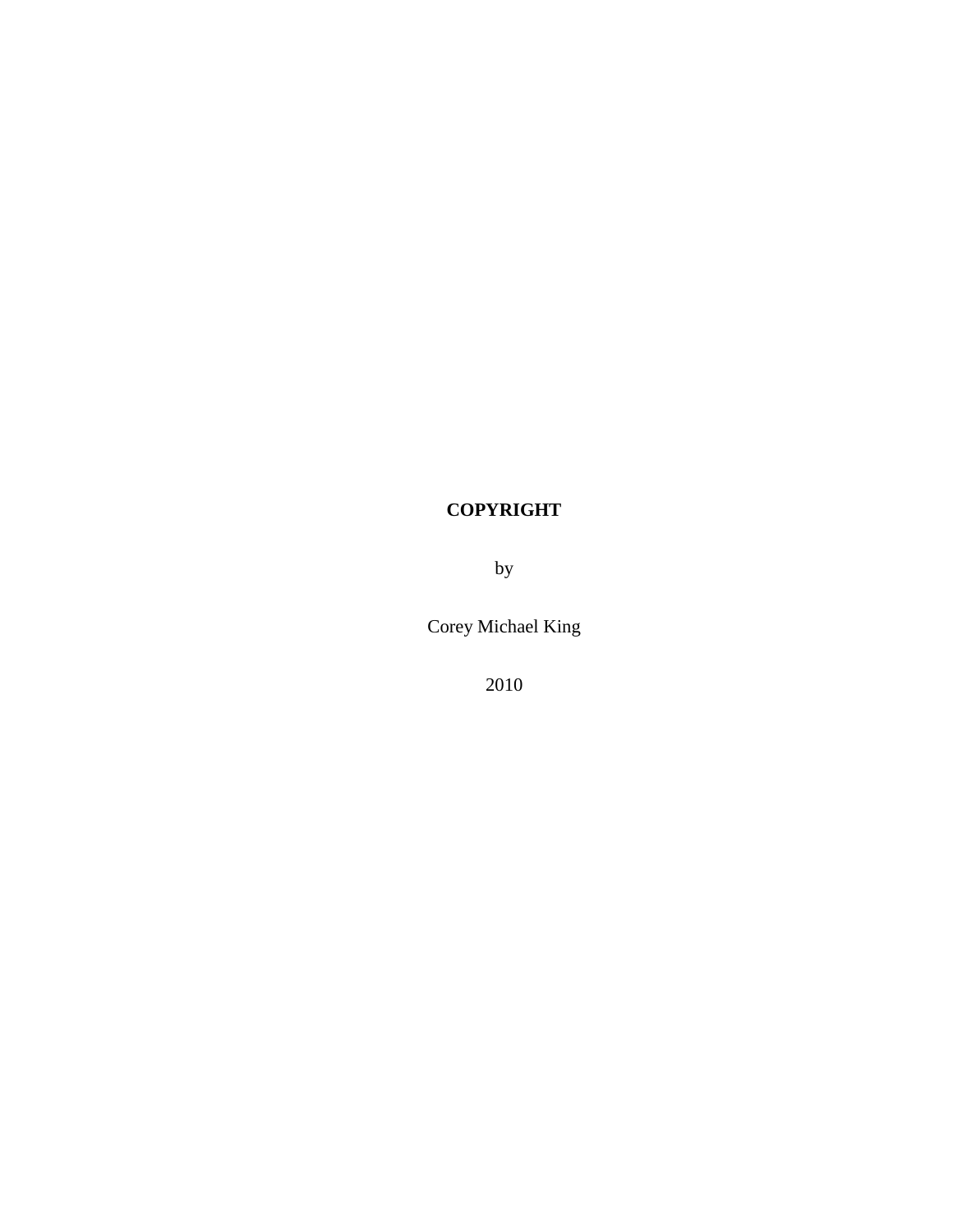#### **FAIR USE AND AUTHOR'S PERMISSION STATEMENT**

#### **Fair Use**

This work is protected by the Copyright Laws of the United States (Public Law 94-553, section107). Consistent with fair use as defined in the Copyright Laws, brief quotations from this material are allowed with proper acknowledgment. Use of this material for financial gain without the author's express written permission is not allowed.

#### **Duplication Permission**

As the copyright holder of this work I, Corey Michael King, refuse permission to copy in excess of the "Fair Use" exemption without my written permission.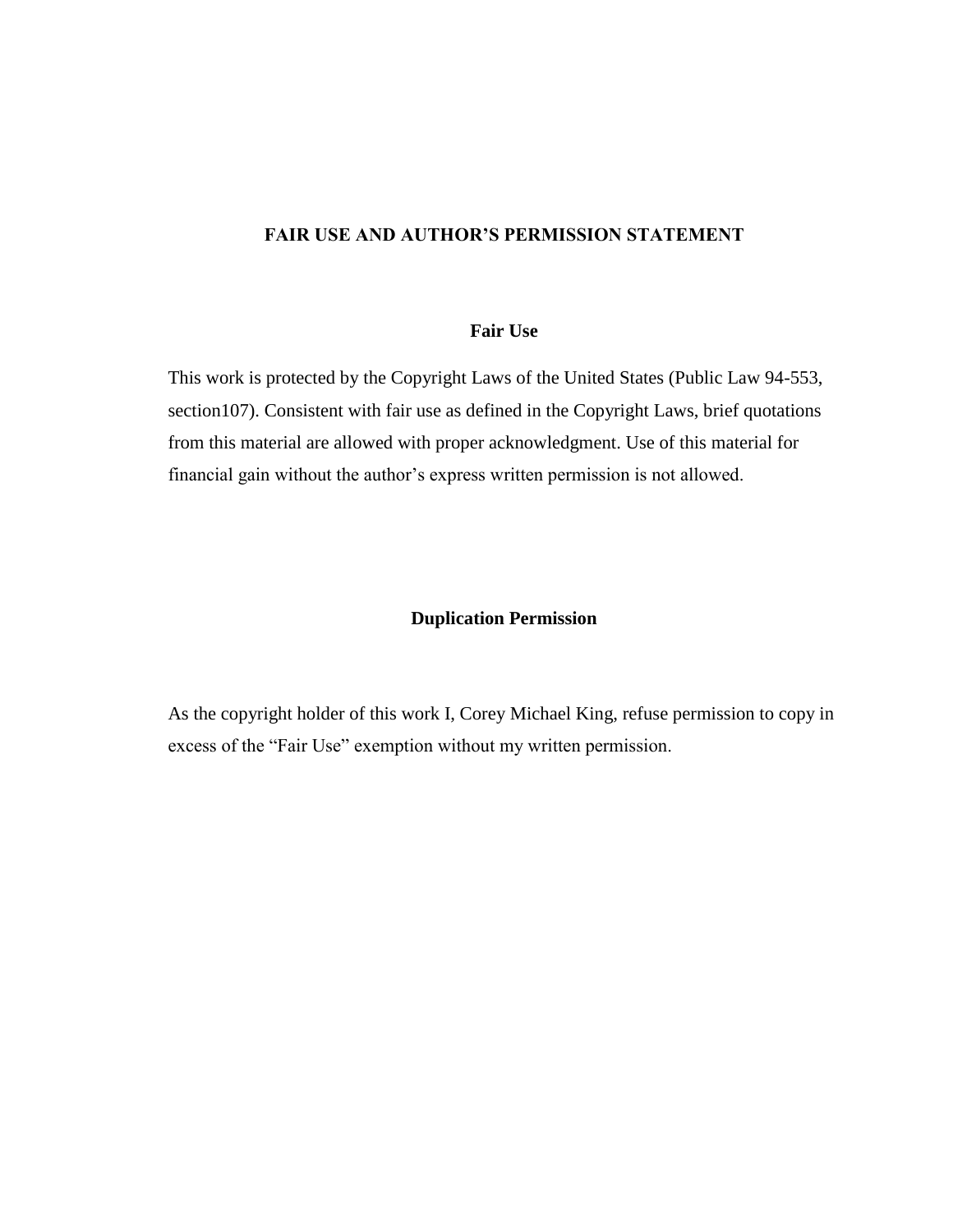#### **ACKNOWLEDGMENTS**

I'd like to thank Dr. Thomas R. Simpson for inspiring me to develop this project and guiding me through the entire thesis process, as well as being my advisor for this project. I'd also like to thank Dr. M. Clay Green and Dr. John T. Baccus for being committee members and for advice on everything. Special thanks to Dr. F. Weckerly for being patient with me while I worked through the statistics for this project and for pointing out all the details I always seemed to miss. Thanks to Dr. William R. Eddleman and Dr. John S. Scheibe for their guidance through my undergraduate career at Southeast Missouri State University and for inspiring me to go into wildlife. I'm sure I'm forgetting someone, so thanks to all that have helped, inspired and encouraged me along the way. Last, but not least, I thank my family and friends for being supportive through this entire process and encouraging me to keep going.

This manuscript was submitted on November 18, 2010.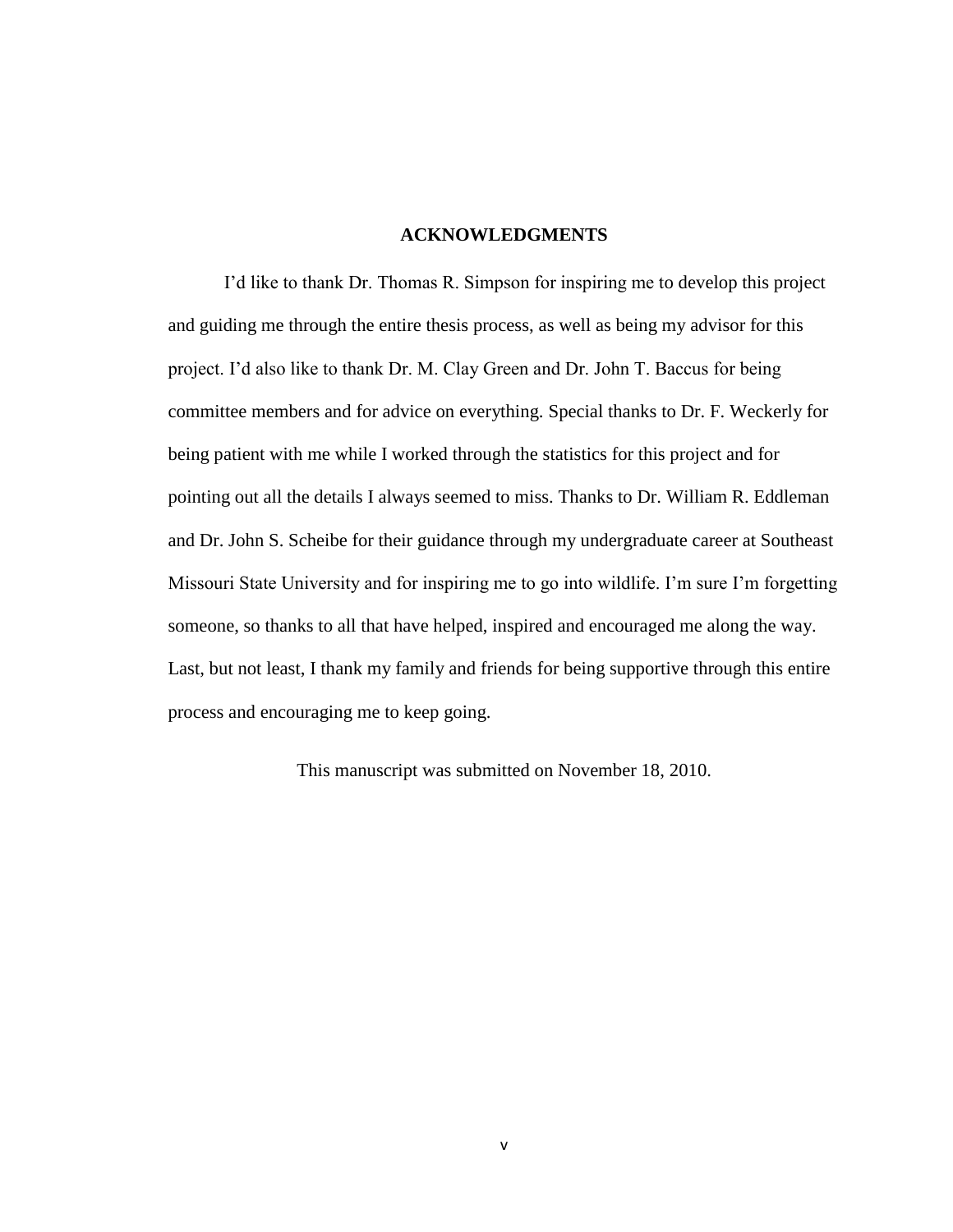## **TABLE OF CONTENTS**

| Page                                                    |
|---------------------------------------------------------|
|                                                         |
|                                                         |
|                                                         |
|                                                         |
| <b>CHAPTER</b>                                          |
|                                                         |
|                                                         |
|                                                         |
|                                                         |
|                                                         |
| APPENDIX I: NLCD HABITAT CLASSIFICATION DESCRIPTIONS 34 |
|                                                         |
|                                                         |
|                                                         |
|                                                         |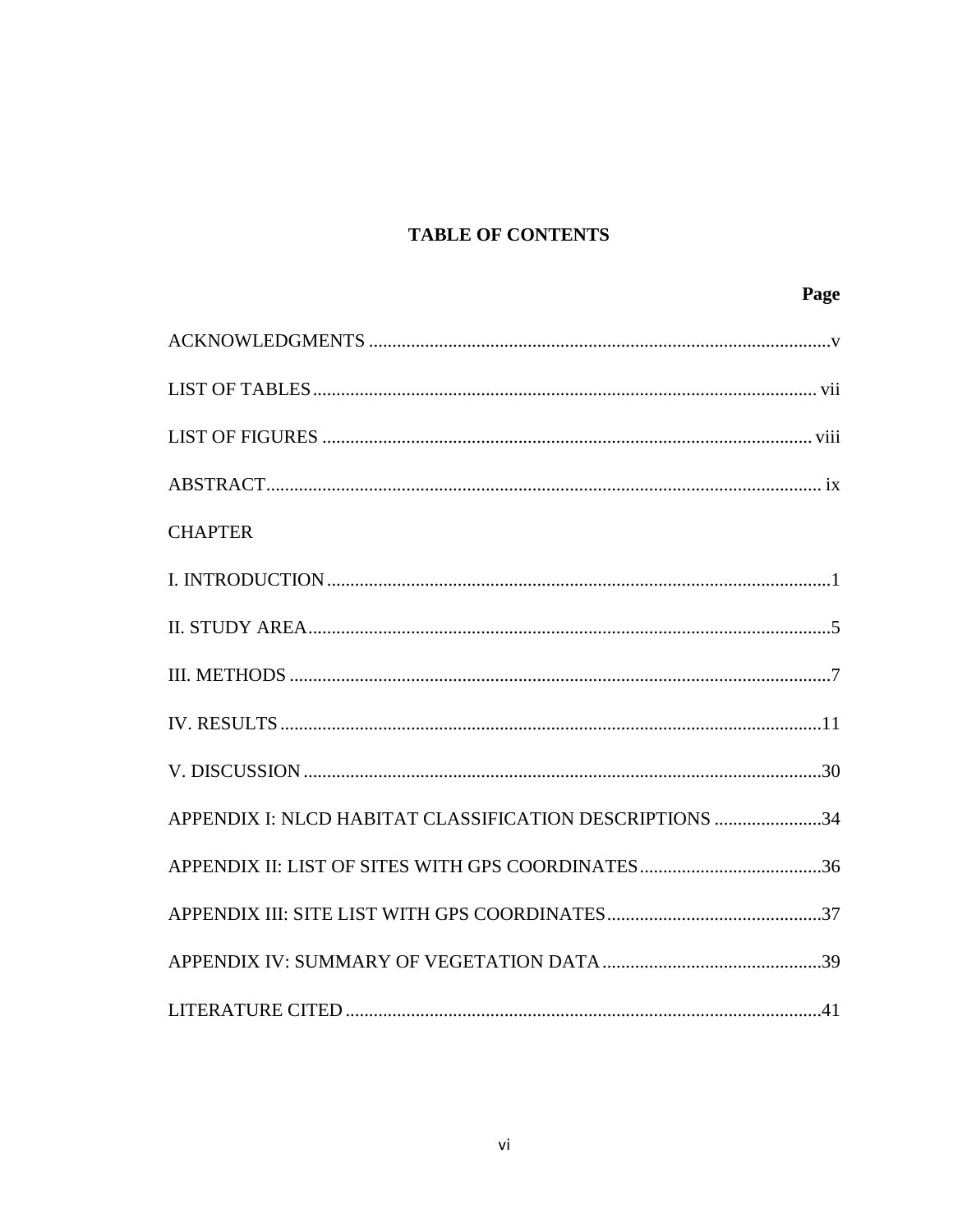### **LIST OF TABLES**

| <b>Table</b>                                                                        | Page |
|-------------------------------------------------------------------------------------|------|
| 1. Number of great-tailed grackles categorized by season, habitat and time of day15 |      |
|                                                                                     |      |
|                                                                                     |      |
|                                                                                     |      |
|                                                                                     |      |
|                                                                                     |      |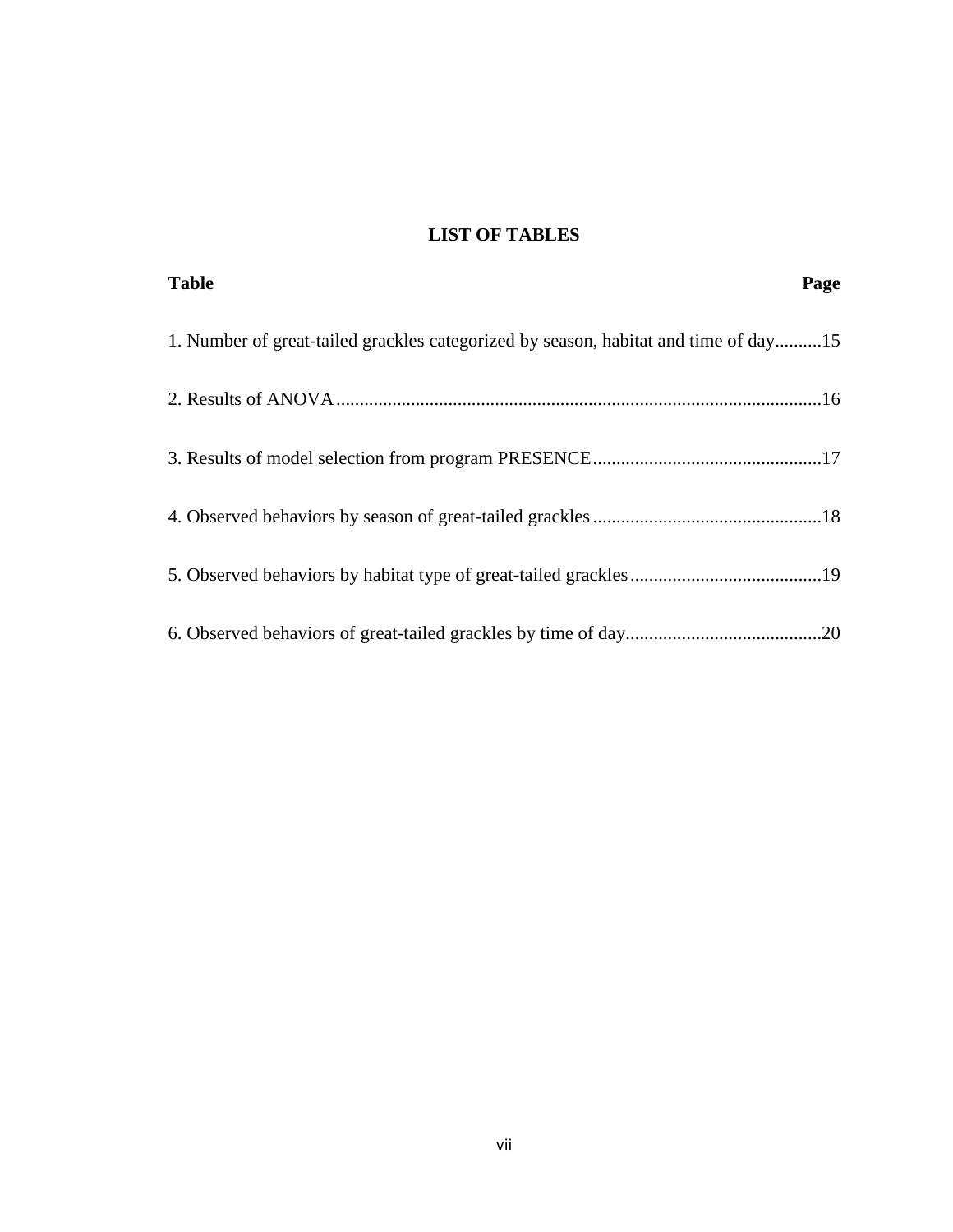### **LIST OF FIGURES**

| <b>Figure</b><br>Page                                                            |
|----------------------------------------------------------------------------------|
| 1. GIS Map of San Marcos, TX with observation sites indicated by black squares 6 |
|                                                                                  |
|                                                                                  |
|                                                                                  |
| 5. Number of great-tailed grackles by habitat type and time of day24             |
|                                                                                  |
| 7. Percentage of behaviors by habitat type exhibited by great-tailed grackles26  |
|                                                                                  |
|                                                                                  |
|                                                                                  |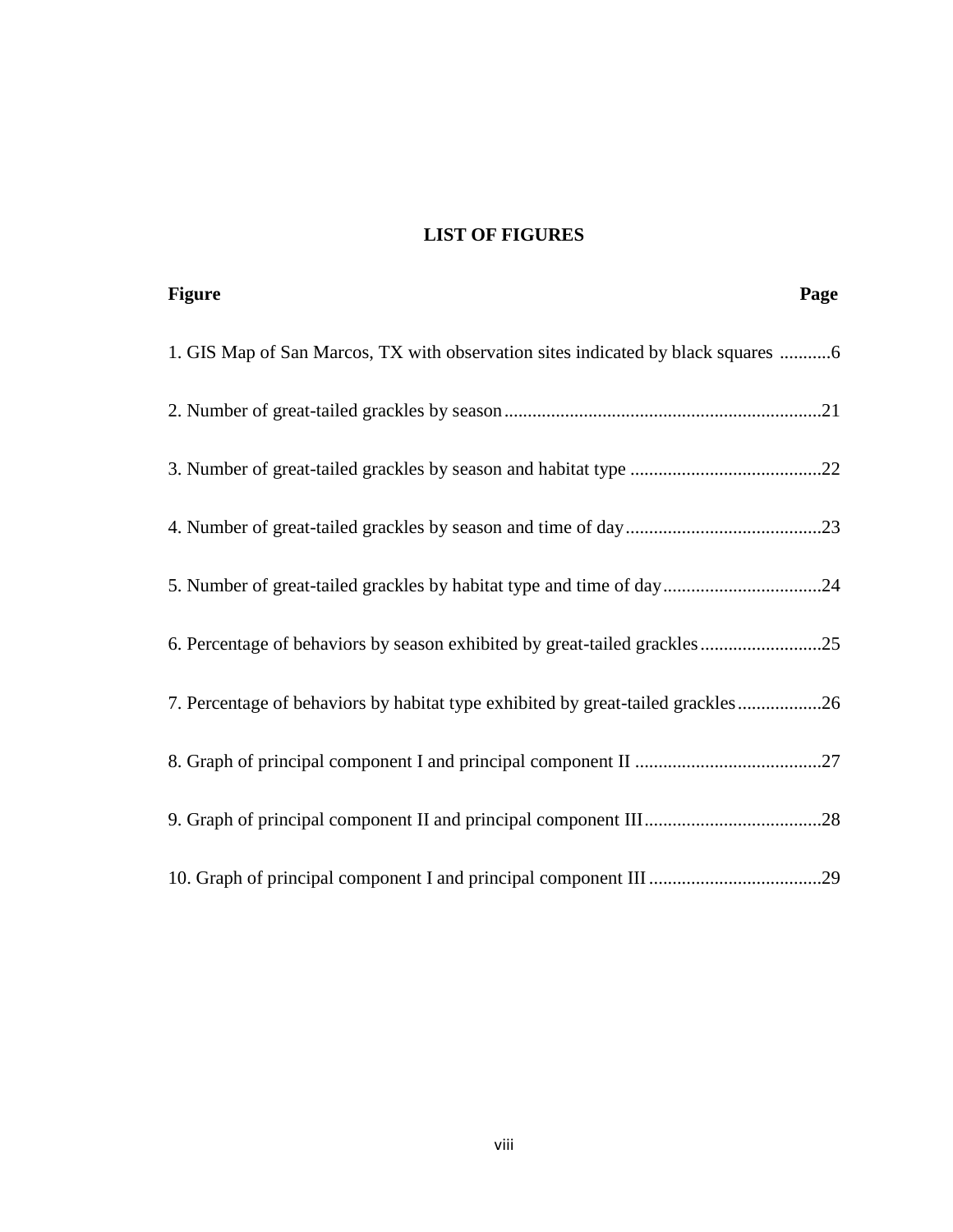#### **ABSTRACT**

# HABITAT USE AND BEHAVIOR OF GREAT-TAILED GRACKLES (*QUISCALUS MEXICANUS*) IN URBAN AND PERI-URBAN HABITATS OF SAN MARCOS, HAYS COUNTY, TEXAS

by

Corey Michael King, B.S.

Texas State University-San Marcos

December 2010

#### SUPERVISING PROFESSOR: THOMAS R. SIMPSON

Great-tailed grackles (*Quiscalus mexicanus*) are habitat generalists occupying a wide variety of environments, except dense forests and prairies lacking nearby water sources. Suitable habitat, such as golf courses, campuses, lawns, parks, and streets are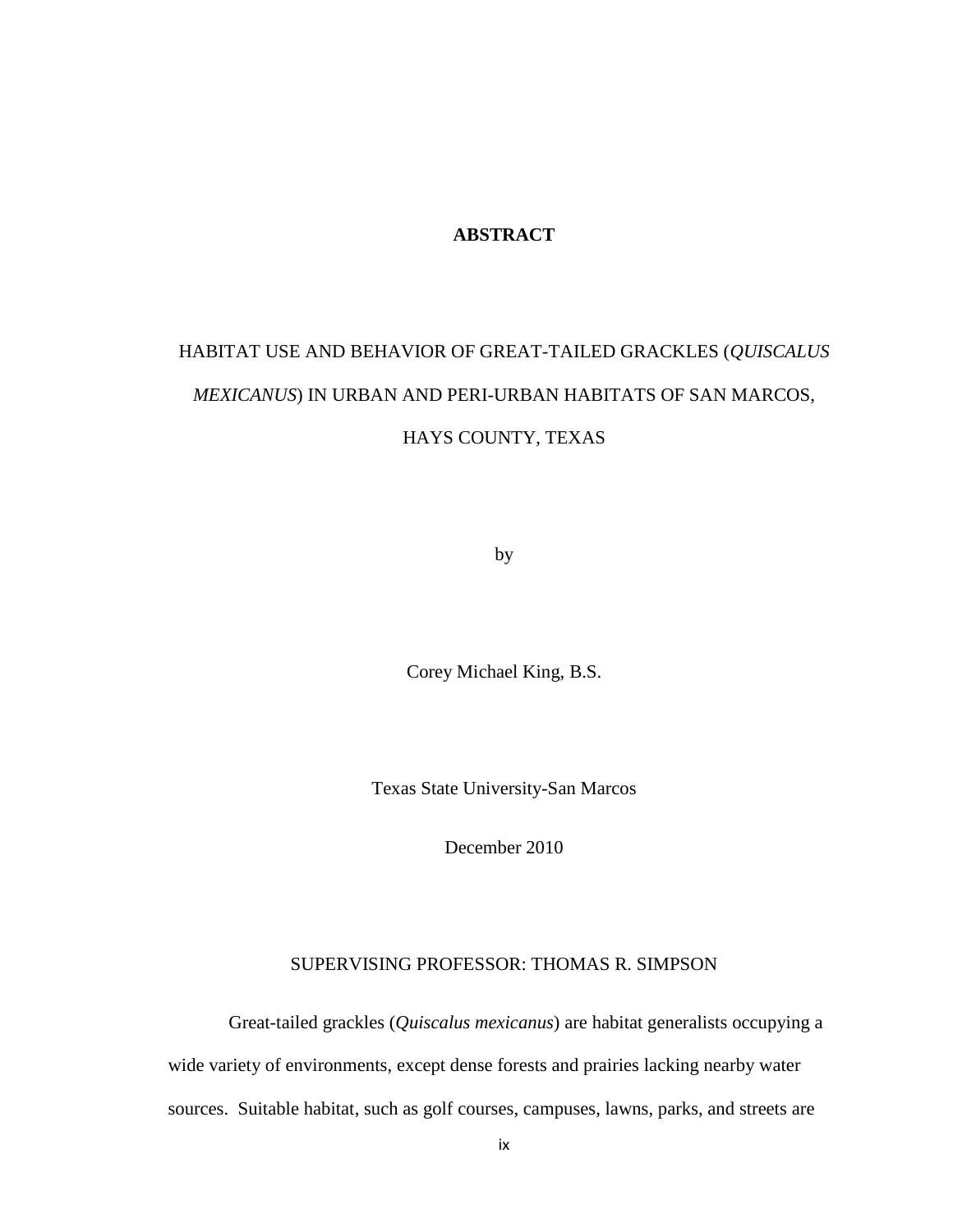also inhabited in urban and suburban areas. There are seasonal differences in habitat use by great-tailed grackles; however, habitat use and behavior have not been examined in urban environments. The goal of this study was to document seasonal use by great-tailed grackles of urban and peri-urban habitats in San Marcos, Hays County, Texas. I also documented behaviors observed in the different habitat types. I compared habitat use by season and behavior by season and habitat. I used program Presence to apply the best fit model explaining occupancy within habitats. Chi-square goodness of fit tests indicated no differences in behavior between seasons and habitat types. Principal components analysis suggested differences in woody vegetation among study sites. The best fit model incorporated occupancy, colonization and detection with habitat type and time of day as covariates. I found great-tailed grackles selected developed areas (85%) over open (60%) and wooded (27%) habitats based on occupancy modeling. Great-tailed grackle behavior did not change by season or by habitat type.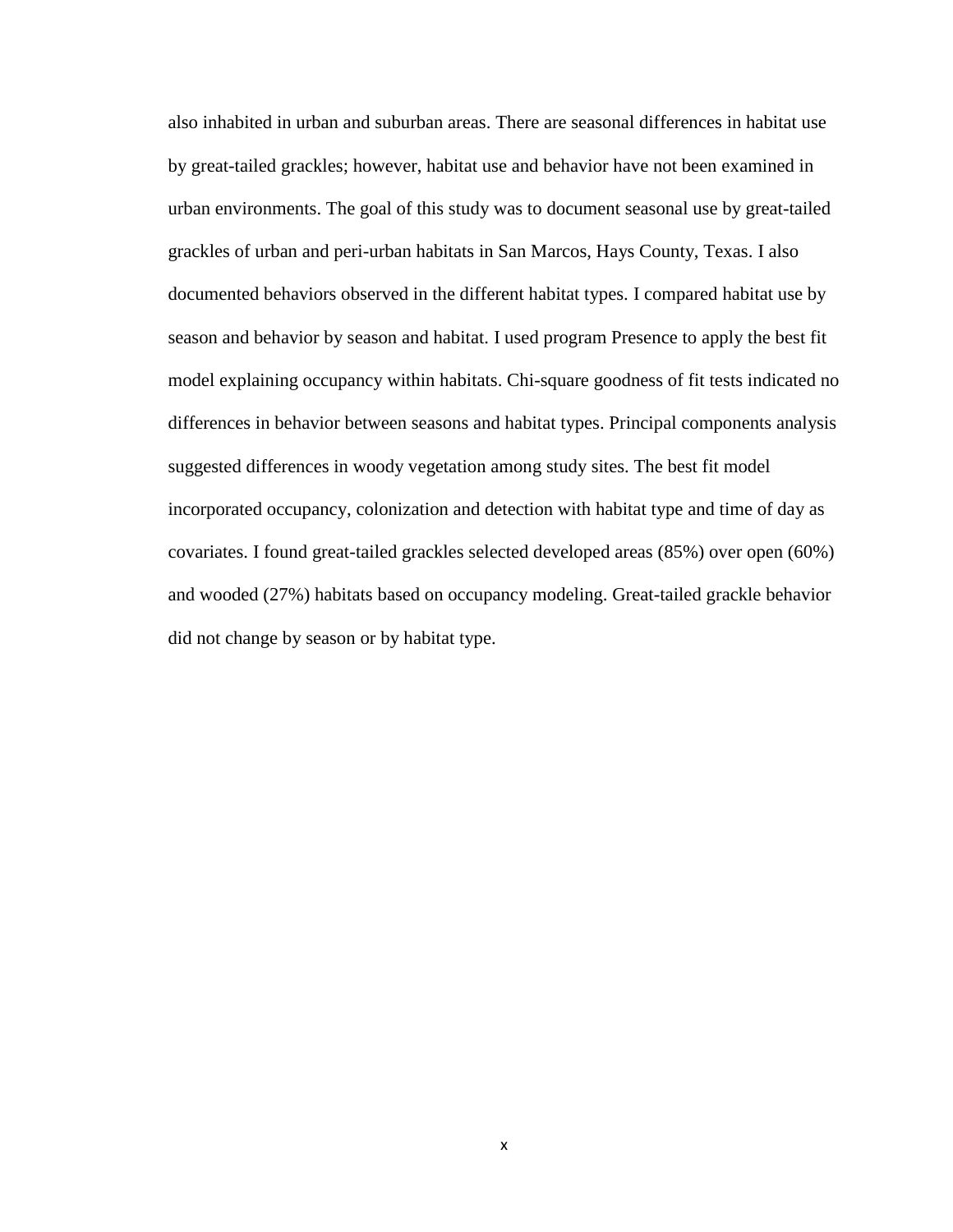#### **CHAPTER I**

#### INTRODUCTION

Great-tailed grackles (*Quiscalus mexicanus*: Icteridae) are large blackbirds 38-46 cm in length. Adult males are iridescent black with a slight purple sheen on the head, yellow eyes, and a large keel-shaped tail (Johnson and Peer 2001). Adult females are considerably smaller than males with a brown body and darker wings; iridescence is only on the upper dorsal region, the tail is not keeled and smaller than in males (Johnson and Peer 2001). The current range extends northward from Central America into portions of Kansas, Colorado, Utah, Nevada, and California, western Missouri, southern Nebraska, northern Colorado, and northern Utah. The eastern boundary follows the Oklahoma and Texas borders extending into southern Louisiana with the western boundary extending to California (Dinsmore and Dinsmore 1993, Johnson and Peer 2001, Wehtje 2003). Two subspecies, *Q. m. monsoni* and *Q. m. prosopidicola*, of eight subspecies occur in Texas (Johnson and Peer 2001), with only *Q. m. prosopidicola* inhabiting my study area.

Great-tailed grackles are habitat generalists occupying a wide variety of environments, except dense forests and prairies lacking nearby water sources (Selander and Giller 1961). They also inhabit human developments, such as golf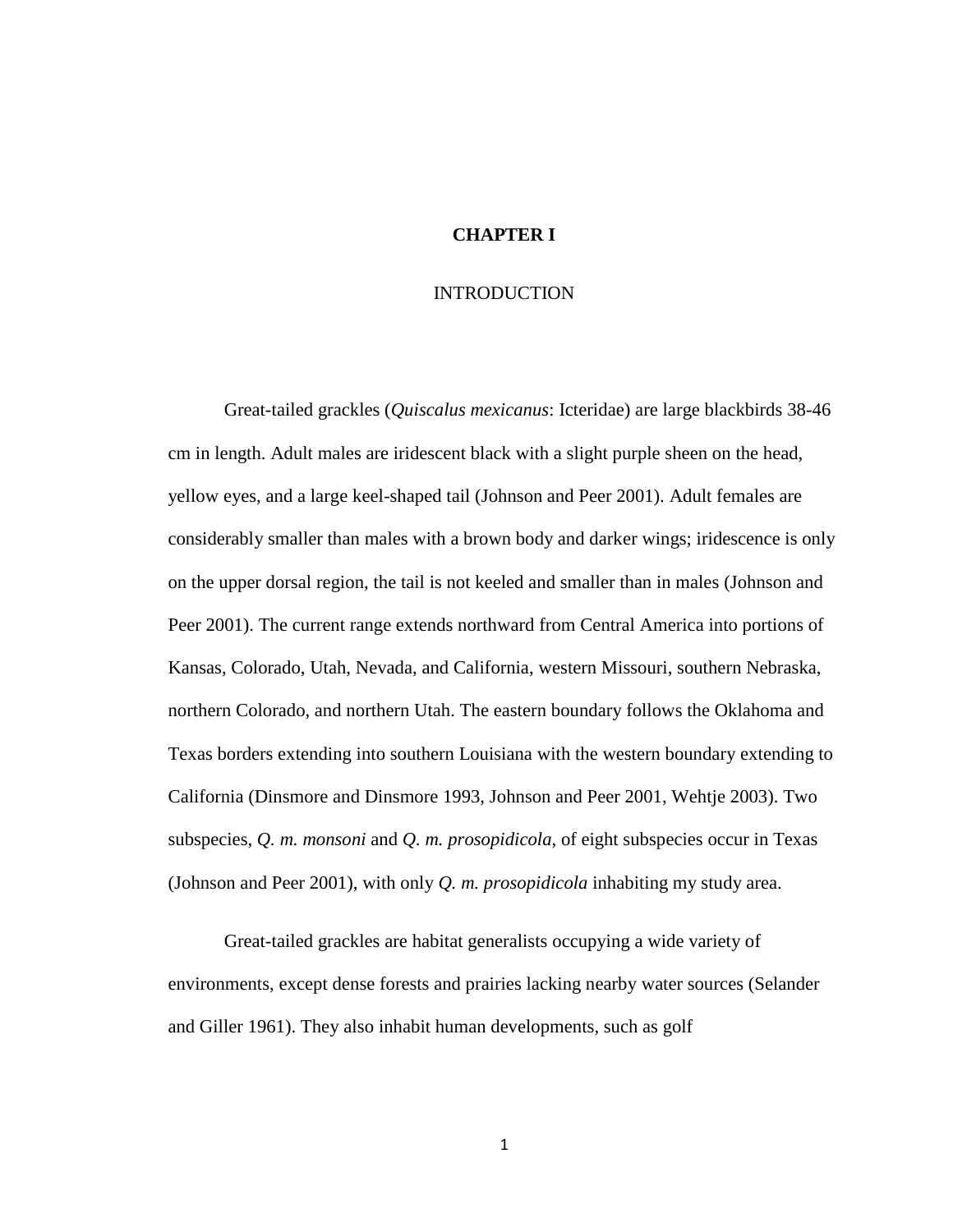courses, campuses, lawns, parks, and streets (Johnson et al. 2000). Range expansion has followed irrigation and tree planting in grasslands and deserts where water is scarce (Dinsmore and Dinsmore 1993). Furthermore, new colonies are often established near natural and man-made marshes and other wetlands (Faanes and Norling 1981, Dinsmore and Dinsmore 1993). Human activities, such as fire suppression and cattle grazing, increase open environments with patchy, woody vegetation preferred by great-tailed grackles. In central Texas, colonies are often located in live oak (*Quercus fusiformis*) and cedar elm (*Ulmus crassifolia*) trees near ranches and urban areas (Selander and Giller 1961).

Great-tailed grackles often form large, mixed flocks near agricultural areas used for row-cropping and livestock grazing during the non-breeding season in Texas (Arnold and Folse 1977). Large roosts also occur in parking lots of large commercial retail developments (Johnson and Peer 2001). Great-tailed grackles disperse over large areas in summer but form large, dense flocks during winter over smaller areas with resident populations (Arnold and Folse 1977). Great-tailed grackles are generally a resident species and only migratory at the northernmost edge of the range (Johnson and Peer 2001).

During breeding season (spring/summer), other bird species generally do not roost or nest in trees with great-tailed grackles; however, mourning (*Zenaida macroura*) and white-winged doves occasionally nest in the same tree with great-tailed grackles (Johnson et al. 2000, Eitniear 2009). Female great-tailed grackles defend nests from conspecifics, and steal nesting materials from other females (Johnson et al. 2000). Male great-tailed grackles arrive at nesting grounds in early February to establish territories,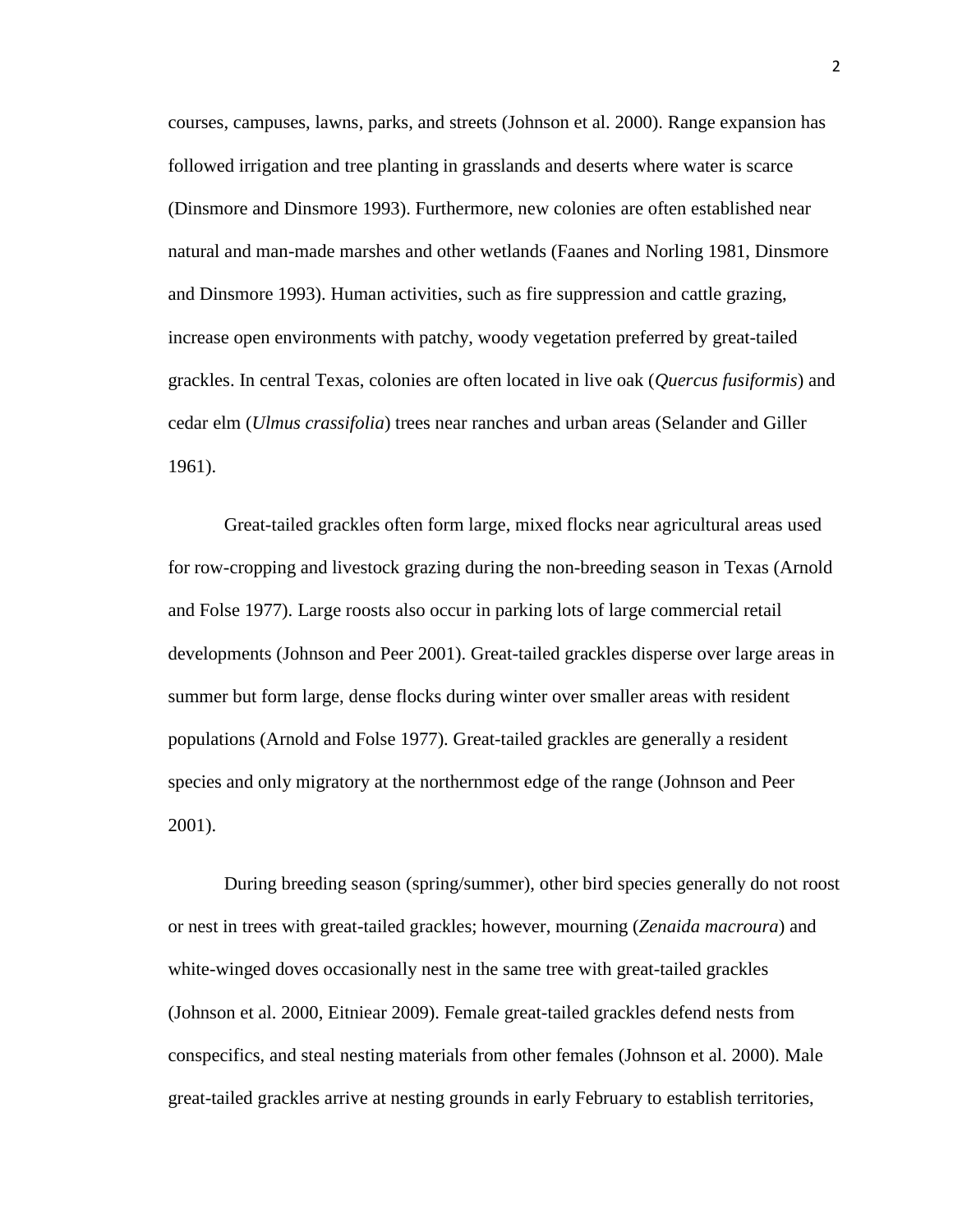seek females by March, and consistently defend territories (Selander and Hauser 1965). A territory often consists of part of a tree to several trees with several males along with nests used by females in close proximity (Johnson et al. 2000). The first brood typically occurs in early April with a second brood between March and July if the first brood was unsuccessful (Selander and Hauser 1965). Females select nest sites near standing water and grasslands for foraging (Johnson and Peer 2001). Nests are usually built in trees but may also be on man-made structures (Selander and Giller 1961, Pratt et al. 1977). The greatest densities in the United States occur in south Texas where night-time roosts have as many as 500,000 birds (Johnson and Peer 2001).

Significant increases in populations of great-tailed grackle have occurred within the range and maybe the greatest range expansions of any native bird species in the western United States (Marzluff et al. 1994). Dinsmore and Dinsmore (1993) proposed three primary reasons for the rapid expansion of great-tailed grackles since the early 1900s: a) a propensity of great-tailed grackles to disperse beyond the normal range, b) a high rate of colonization after a few pioneers arrive, and c) establishment of nesting and breeding populations within only a few years of colonizing an area.

Currently, the great-tailed grackle is considered a nuisance species that benefits from human activity (Johnson and Peer 2001). Management in urban areas has been ineffective and difficult because of proximity to humans (Johnson and Peer 2001). They have been implicated in the decline of white-winged doves (*Zenaida asiatica*) (Blankinship 1966). However, Hayslette et al. (1996) disagreed with Blankinship's assessment.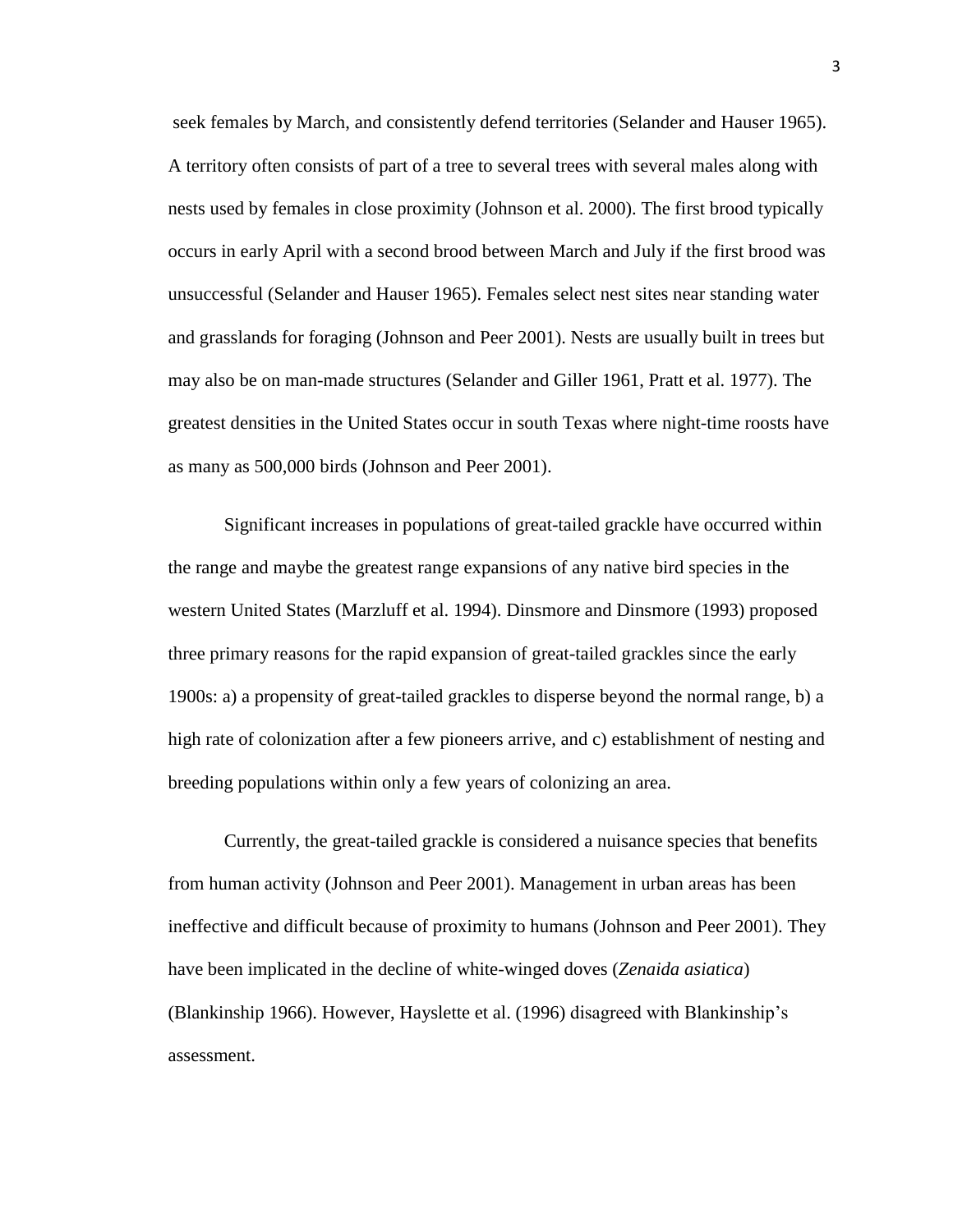I examined foraging behavior and habitat use by great-tailed grackles in an urban environment. Great-tailed grackles are a nuisance and invasive species in urban areas and on agricultural croplands. In urban areas noise and feces are exacerbated by the occurrence of large flocks particularly during winter. An understanding of habitats occupied year-round and seasonally will provide basic information for management plans and techniques to deter or attract great-tailed grackles to specific areas. My objectives were: 1) document seasonal habitat use by great-tailed grackles in urban and peri-urban environs in the San Marcos area; 2) record behaviors observed in different habitat types; and 3) compare observed behaviors by habitat and season.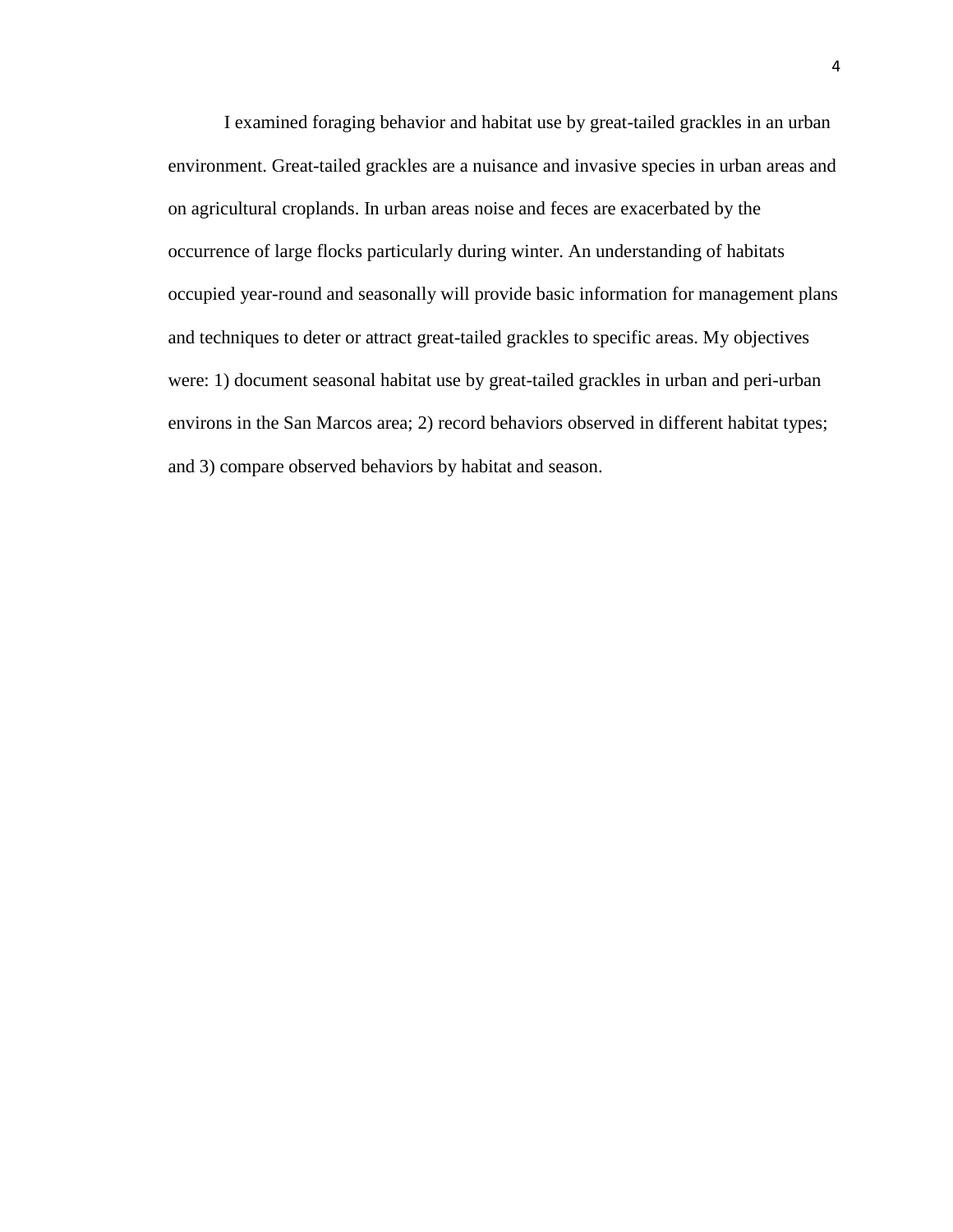#### **CHAPTER II**

#### STUDY AREA

I studied great-tailed grackle habitat us and observed behaviors at 40 sites in San Marcos, Hays County, Texas (29° 52' N, 97° 56' W, Fig. 1). San Marcos is a typical midsize city with areas of dense commercial development, areas of less-dense residential developments and areas of protected green space. It is located on the eastern boundary of the Balcones Escarpment with the Edwards Plateau ecoregion to the west and the Blackland Prairie ecoregion to the east (Gould et al. 1960). My study area consisted of approximately 2,990 ha with 1,963.8 ha of developed land, 677.9 ha open land and 324.8 ha of wood land. Typical vegetation includes live oak (*Quercus fusiformis*), Texas oak (*Quercus buckleyi*), Texas persimmon (*Diospyros texana*), and Ashe juniper (*Juniperus ashei*). The climate is temperate with mean annual precipitation of 88 cm and an average daily temperature of 20° C.

All sites were located adjacent to public roads or in public green spaces and easily accessible with the exception of two accessible by foot only. Study sites showed the patchiness of an urban environment with wooded areas, open areas, and developed areas intermixed.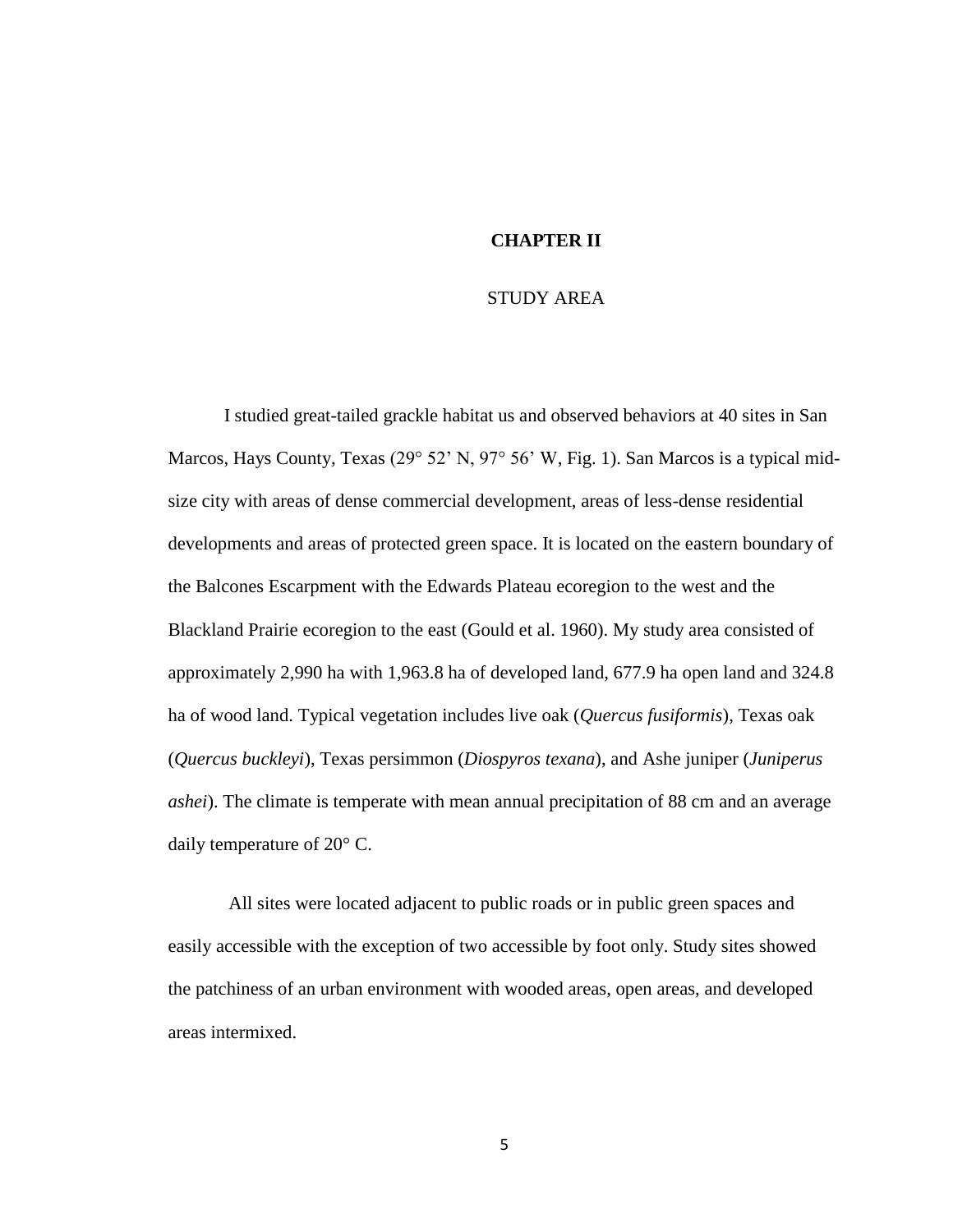

Figure 1. GIS map of San Marcos, TX with observation sites indicated by black squares. This map was created from the 2001 NLCD using ArcGIS v. 9.3 and Hawth's Tools.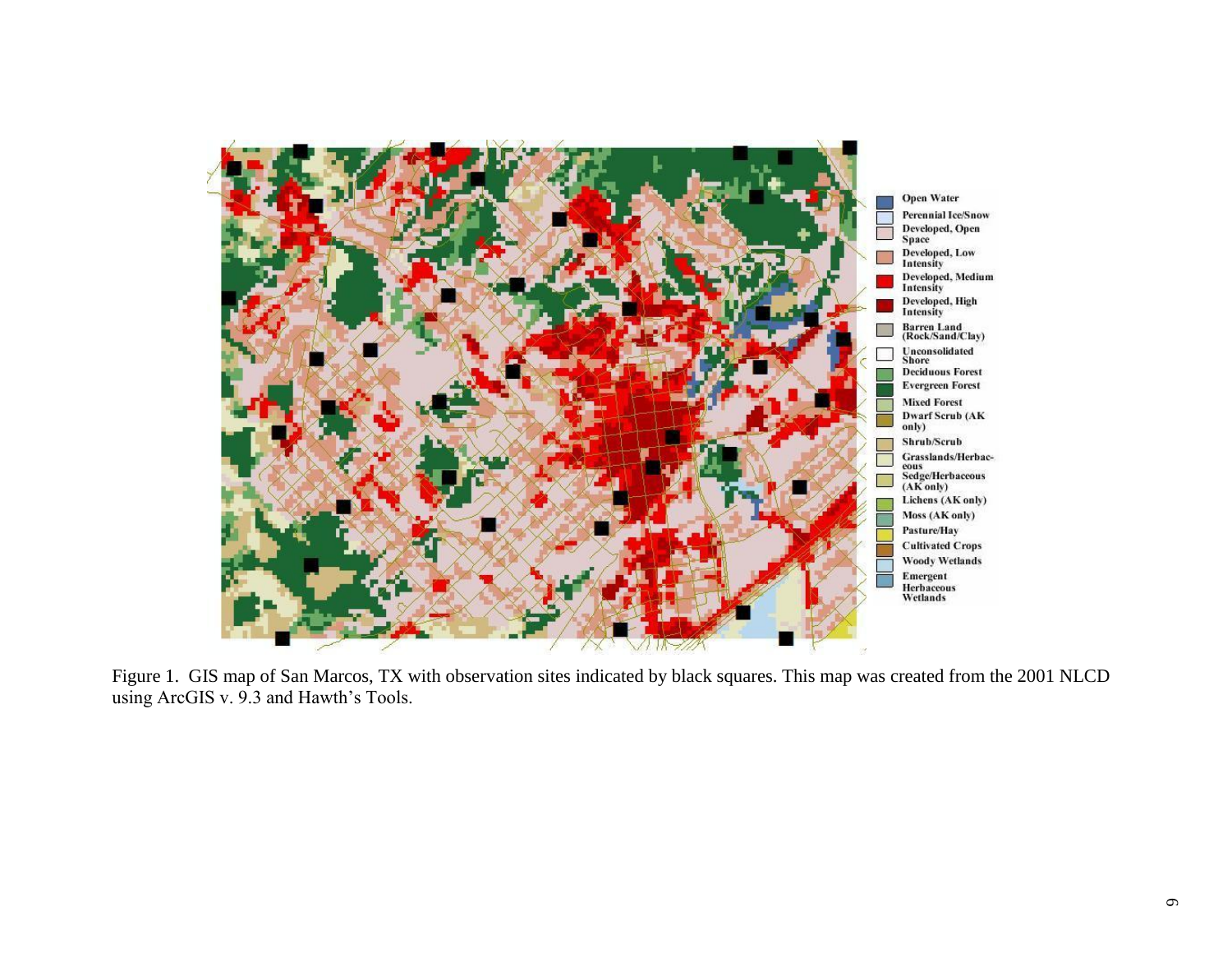#### **CHAPTER III**

#### **METHODS**

I used GIS data from the 2001 National Land Cover Database (NLCD) from the United States Geological Service (MRLC Consortium Viewer,

[http://gisdata.usgs.gov/website/mrlc/viewer.htm,](http://gisdata.usgs.gov/website/mrlc/viewer.htm) accessed June 6, 2009) to designate habitat types within the study area. Habitat type databases are based on definitions from the Environmental Protection Agency through the Multi-Resolution Land Characteristics Consortium. I chose the 2001 NLCD because of high accuracy (over 70% for land cover, imperviousness and tree canopy) and usefulness in differentiating urban development from surrounding habitats (Homer et al. 2004). Nine categories present within the San Marcos, Texas area from the NLCD 2001 are shown in Figure 1 and Appendix 1. The categories present within the San Marcos, Texas, area include developed (low, medium and high intensity), open space, deciduous forest, evergreen forest, mixed forest, shrub/scrub and grassland/herbaceous. I used ArcGIS v. 9.3 (Environmental Systems Research Institute, Redlands, CA) to randomly choose 40 observation sites in proportion to the area of each habitat type identified within the San Marcos city limits (Fig. 1). I visited each site eight times seasonally during a four-week period, with four visits in the morning and four visits in the evening. Visits were done during the three hours after sunrise and three hours before sunset. It was not possible to visit all 40 sites randomly, so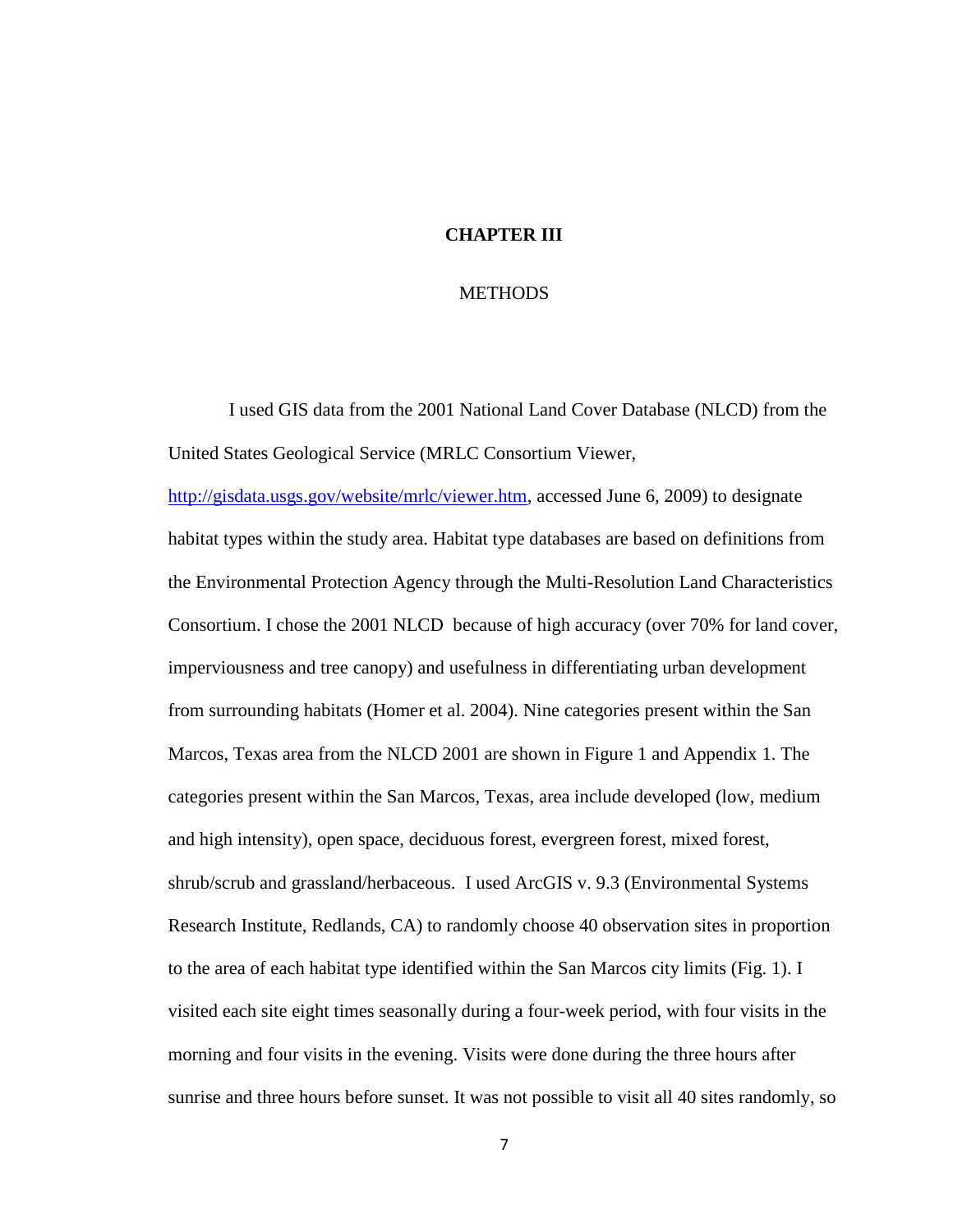I divided the sites into three driving routes and reversed the routes each time. I defined seasons traditionally; summer (June 21-Sep. 21), fall (Sep. 22-Dec. 21), winter (Dec. 22- Mar. 21) and spring (Mar. 22-June 21).

I used standard methodology for a 50 m fixed radius point count with each point a minimum of 250 m apart and an 8 min observation time at each point (Ralph et al. 1995). I recorded date, habitat type, number of great-tailed grackles present via scan sampling, behavior of great-tailed grackles, associated species and number present, general weather conditions, time of day, and GPS coordinates. During the 8 min observation period, I recorded types of behavior observed (not individual performances) including nestbuilding, foraging, alert, and in-flight. Nest-building was defined as a bird transporting materials, such as vegetation, mud, or trash in its beak, to another location. Foraging included walking on the ground, digging with the feet or pecking at the ground. When a bird was perched and still, not actively foraging or nest-building, I recorded the behavior as alert. I recorded great-tailed grackles in-flight passing overhead. I used 40x binoculars in my observations of great-tailed grackles.

I used a 3-factor analysis of variance (ANOVA) to compare observations of greattailed grackles by season, habitat, and time of day and interactions among the three variables. I used Tukey's Multiple Comparison of Means test as a post-hoc analysis to determine specific differences in 2-way comparisons of season, habitat and time of day.

I used program PRESENCE v. 2.4 (United States Geological Service, Laurel, MD, 2006) to compare occupancy and detection of great-tailed grackles across seasons. I created a model that best explained trends of occupancy and detection and used Akaike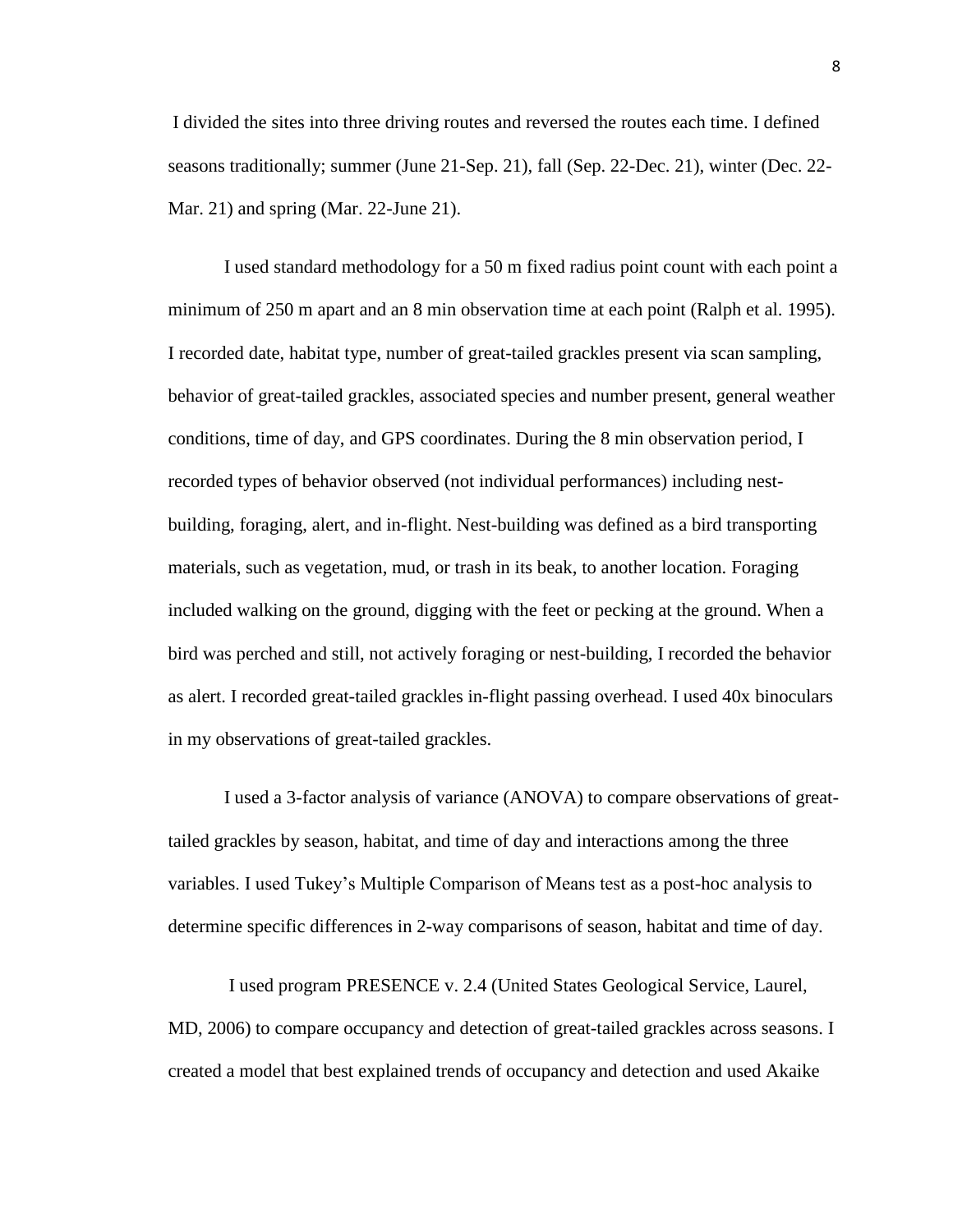Information Criterion (AIC) to determine the best model. Some models were simple with no covariates and others included habitat type and time of day as covariates. No reliable model was generated by Program Presence using estimates of the original nine habitat types (Fig. 2), so I combined habitat types to produce three types: developed, wooded, and open. Developed habitats consisted of low, medium and high intensity. The types of development included neighborhoods, apartment complexes, strip malls and large commercial buildings. Wooded habitats consisted of deciduous forest, evergreen forest and mixed forest. Neighborhoods with numerous large trees and large-size lots on the perimeter of San Marcos as well as green spaces were classified into this category. Open habitats consisted of those areas designated as developed open space, shrub/scrub and grassland/herbaceous. Fields, pastures, parks and some neighborhoods with few trees grouped into this category.

I analyzed behavioral data using chi-square test of independence and goodness of fit test. I performed two chi-square tests of independence with one comparing behavior and season and behavior and habitat type. I calculated expected behavior by multiplying all observed behaviors per season by number of observations of each behavior per season and dividing by total number of observations per year. I also compared behavior and time of day (morning, evening) for the year and each season using Fisher's Exact test. I compared foraging and alert behaviors by time of day in more detail using Fisher's Exact test. I did not analyze in-flight and nest-building behaviors in more detail by time of day because there was very limited data for nest-building and flyovers are not necessarily indicative of actual habitat use.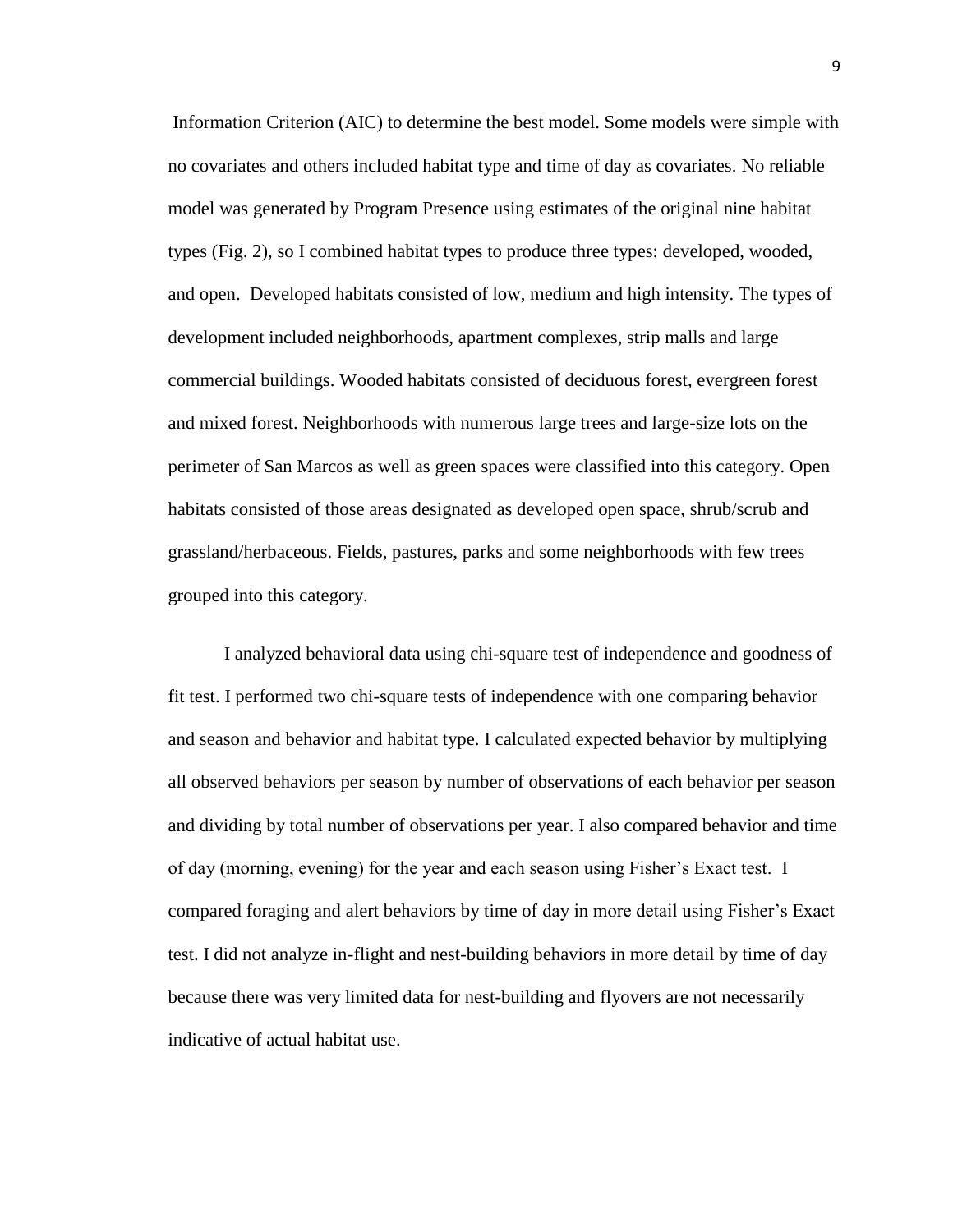I measured and recorded vegetative data (canopy cover, distance to woody vegetation < 2 m height and  $> 2$  m height and height of woody vegetation  $> 2$  m) at each site. I measured canopy cover using a spherical convex densiometer and an Opti-Logic 400 LH Laser Rangefinder/Hypsometer (Opti-Logic Corporation, Tullahoma, TN) was used to measure distance to and height of woody vegetation. I used Excel (Microsoft Corporation, Redmond, Washington) to calculate mean distances and height of vegetative data. I used program R (R development core team 2005) to perform a principal components analysis (PCA) on the vegetative data. Excel was then used to create a scatter plot of the loadings of the principal components.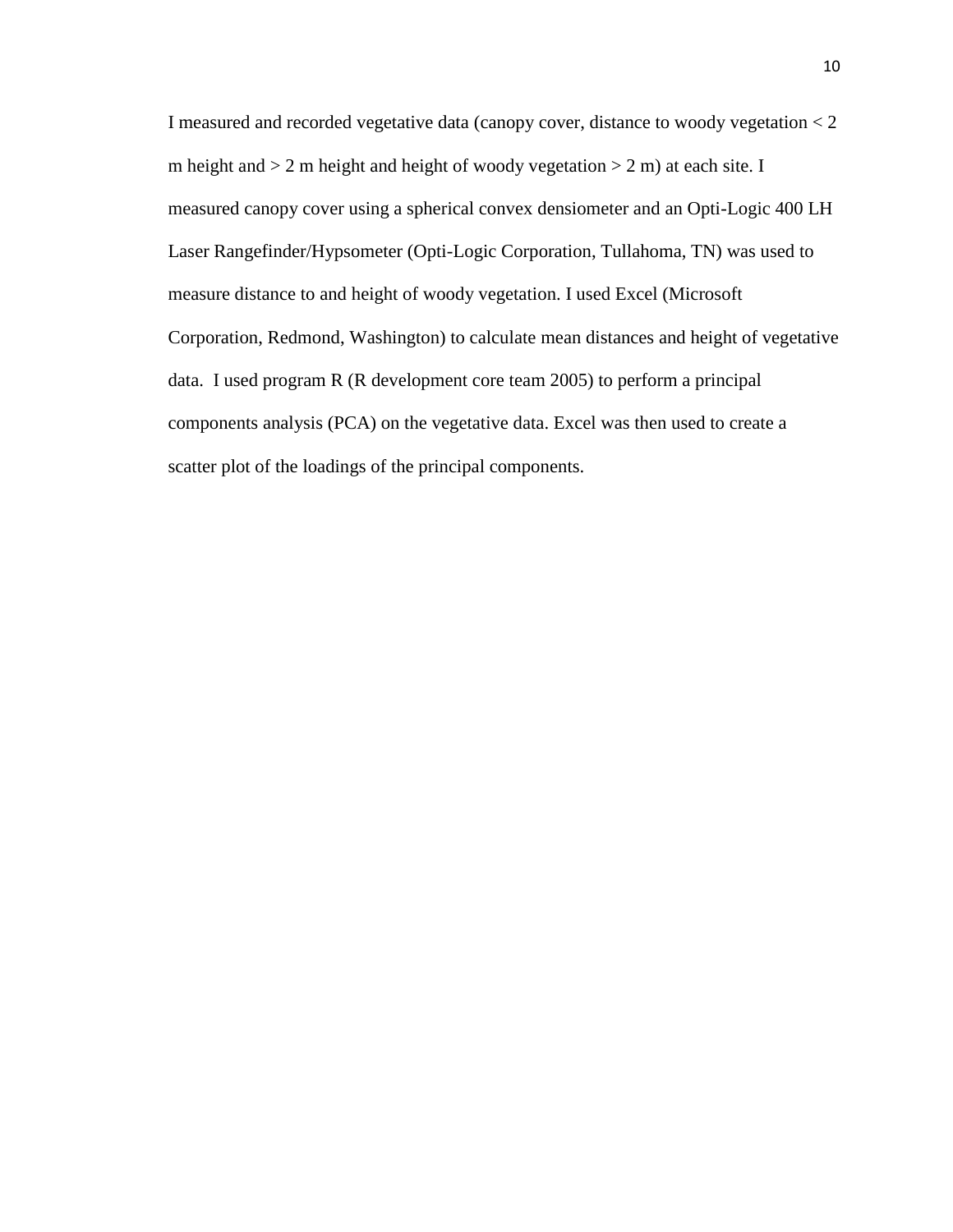#### **CHAPTER IV**

#### RESULTS

I observed great-tailed grackles at 40 sites within the San Marcos city limits. The 40 sites were composed of the following habitat types: 14 developed, 13 open, and 13 wooded (Appendix I). I observed 1,836 grackles in a year with 421 in spring, 341 in summer, 490 in fall, and 584 in winter (Table 1, Appendix 3). I recorded three species, red-wing blackbirds (*Agelaius phoeniceus*), european starlings (*Sturnus vulgaris*) and common grackles (*Quiscalus quiscalus*), associated with great-tailed grackles during my observations.

Overall, great-tailed grackles increased in San Marcos during fall and winter. The smallest number of great-tailed grackles observed occurred in summer (Fig. 2). Greattailed grackle numbers varied among habitat types by season (Fig. 3), with largest numbers in developed habitat in fall and open habitat during winter. Great-tailed grackle numbers appear to stabilize in morning by season (Fig. 4); however, evening numbers followed the similar pattern as shown in Fig. 3. Evening numbers (Fig. 4) increased during fall and winter. When great-tailed grackle numbers were analyzed by time of day and habitat, a different trend emerged. Great-tailed grackle numbers in wooded habitats

11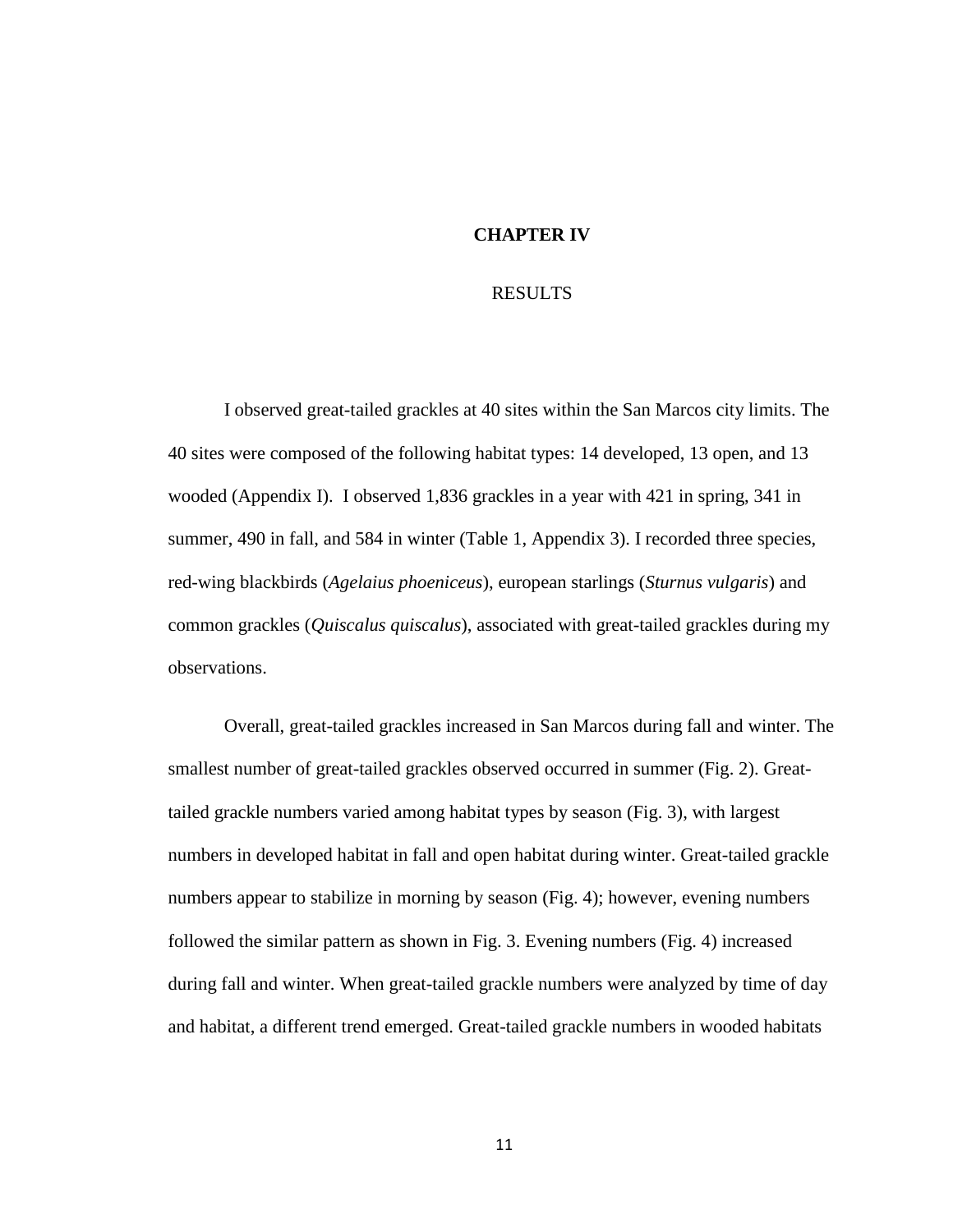were stable, while numbers in developed and open habitats increased from morning to evening (Fig. 5).

Number of great-tailed grackles observed differed significantly according to habitat type ( $F_2 = 20.7$ ,  $P = 0.002$ ; Table 2) and time of day ( $F_1 = 6.48$ ,  $P = 0.04$ ; Table 2). Season  $(F_3 = 1.05, P = 0.44$ ; Table 2) and any interactions among factors were not significant (Table 2). There was no replication in my study, so I could not examine third level interactions among season, habitat and time of day. The post-hoc Tukey's Multiple Comparison of Means test indicated significant differences in number of great-tailed grackles observed at different habitat types with wooded being significantly less than developed and open habitats.

The top two models included occupancy, colonization, and detection, while the next two models included extinction as well (Table 3). Since the top two models did not include extinction, I concluded the great-tailed grackle population grew over the course of the study; however, it is more likely seasonal shifts in the distribution of great-tailed grackles accounts for the discrepancy. The best fit model determined by program PRESENCE included occupancy, colonization, and detection with habitat as a site covariate and time of day as a sampling covariate applied to occupancy and detection, respectively. Habitat type and time of day were important with regard to occupancy and detection since the best fit model included those covariates. Occupancy  $(\psi)$  for developed habitats was 0.85, open habitats 0.60 and wooded habitats 0.27. Detection (P) by season was 0.48, 0.26, 0.19 and 0.28 for spring, summer, fall and winter, respectively.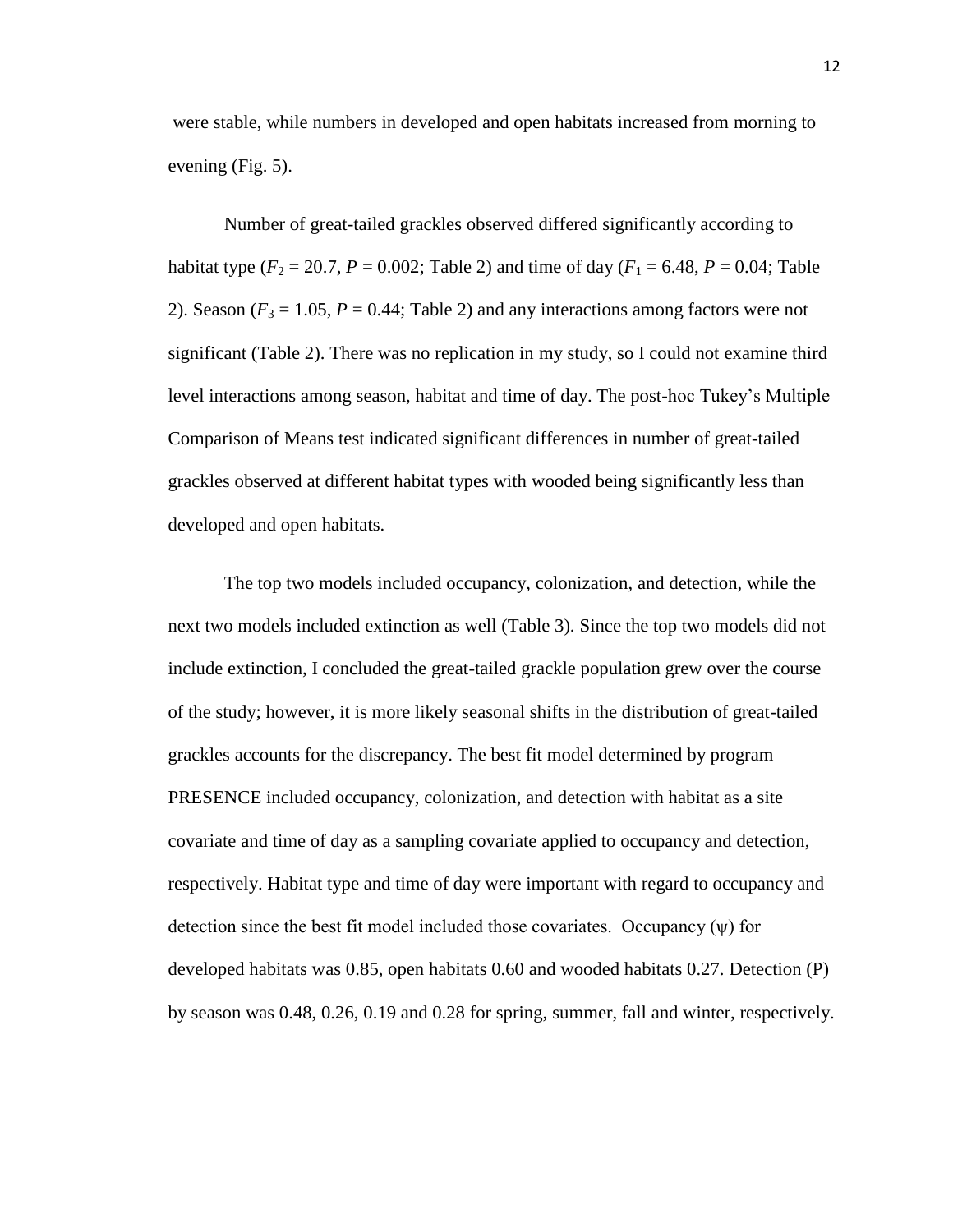Performance of behaviors did not differ by season ( $\chi^2$ <sub>9</sub> = 8.22, *P* = 0.51; Table 4; Fig. 6) and by habitat type ( $\chi^2$ <sub>6</sub> = 6.65, *P* = 0.35; Table 5; Fig. 7). Foraging and nestbuilding behaviors occurred more often in morning (Table 6). Alert and in-flight behaviors were similar morning to evening (Table 6). Foraging and alert behaviors did not occur equally from morning to evening (Fisher's Exact test, *P* = 0.04). Foraging and alert behaviors differed from morning to evening during summer (Fisher's Exact test, *P* = 0.02) and fall (Fisher's Exact test,  $P = 0.008$ ). Foraging and alert behaviors did not differ from morning to evening during spring (Fisher's Exact test,  $P = 0.84$ ) and winter (Fisher's Exact test,  $P = 1$ ).

Vegetation data for each site are summarized in Appendix IV. Mean canopy cover was 32% (range  $= 0\% - 100\%$ ) for all sites. Mean distance to woody vegetation  $< 2$  m in height was 19.3 m, while mean distance to woody vegetation  $> 2$  m in height was 14.3 m. Mean height for vegetation  $> 2$  m was 10.6 m. Principal component (PC) axes I and II explained 71% of the variance in habitat among all sites (Fig. 8). Strongest negative loadings for PC I were at site 5 (-4.25) and site 7 (-2.30). Strongest positive loadings for PC I (canopy cover) were at site 15 (2.09) and site 31 (2.03). Strongest negative loadings for PC II (distance to woody vegetation  $< 2$  m tall) were site 36 (-3.05), site 7 (-2.04) and site 9 (-2.02). Strongest positive loadings for PC II were site 20 (1.51) and site 27 (1.48). Sites with low loadings for PC I and PC II had low canopy cover and little woody vegetation < 2 m in height. Principal component II and PC III (distance to woody vegetation  $\geq 2$  m) accounted for only 42% of the variance, while PC I and PC III accounted for 58% of the variance. PC I accounted for the majority of the total variance at 47%. Sites 5, 7, 9, and 36 were different from other sites (Fig. 9, Fig. 10). I graphed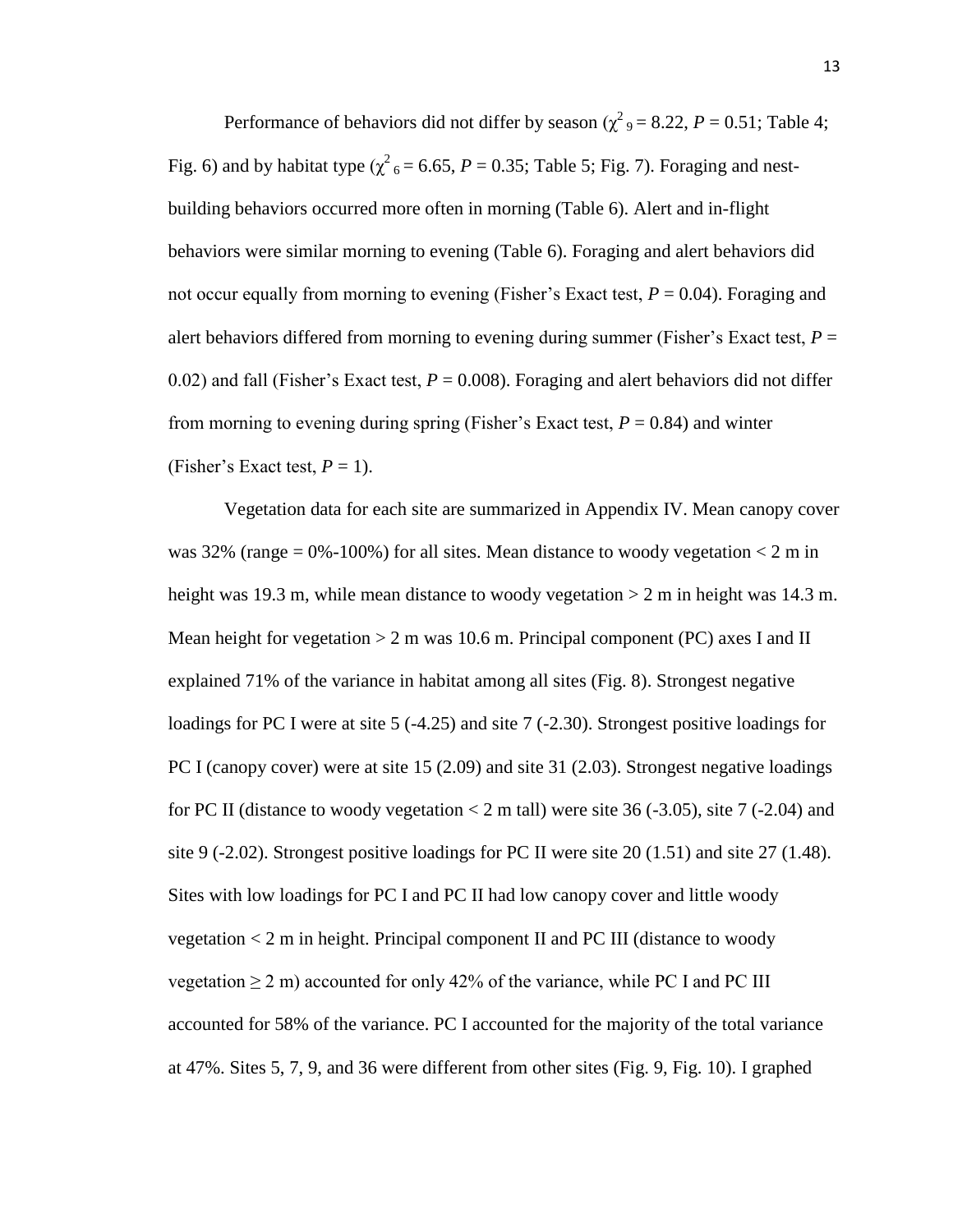only canopy cover, distance to vegetation  $< 2$  m and distance to vegetation  $> 2$  m because they accounted for ~89% of variation.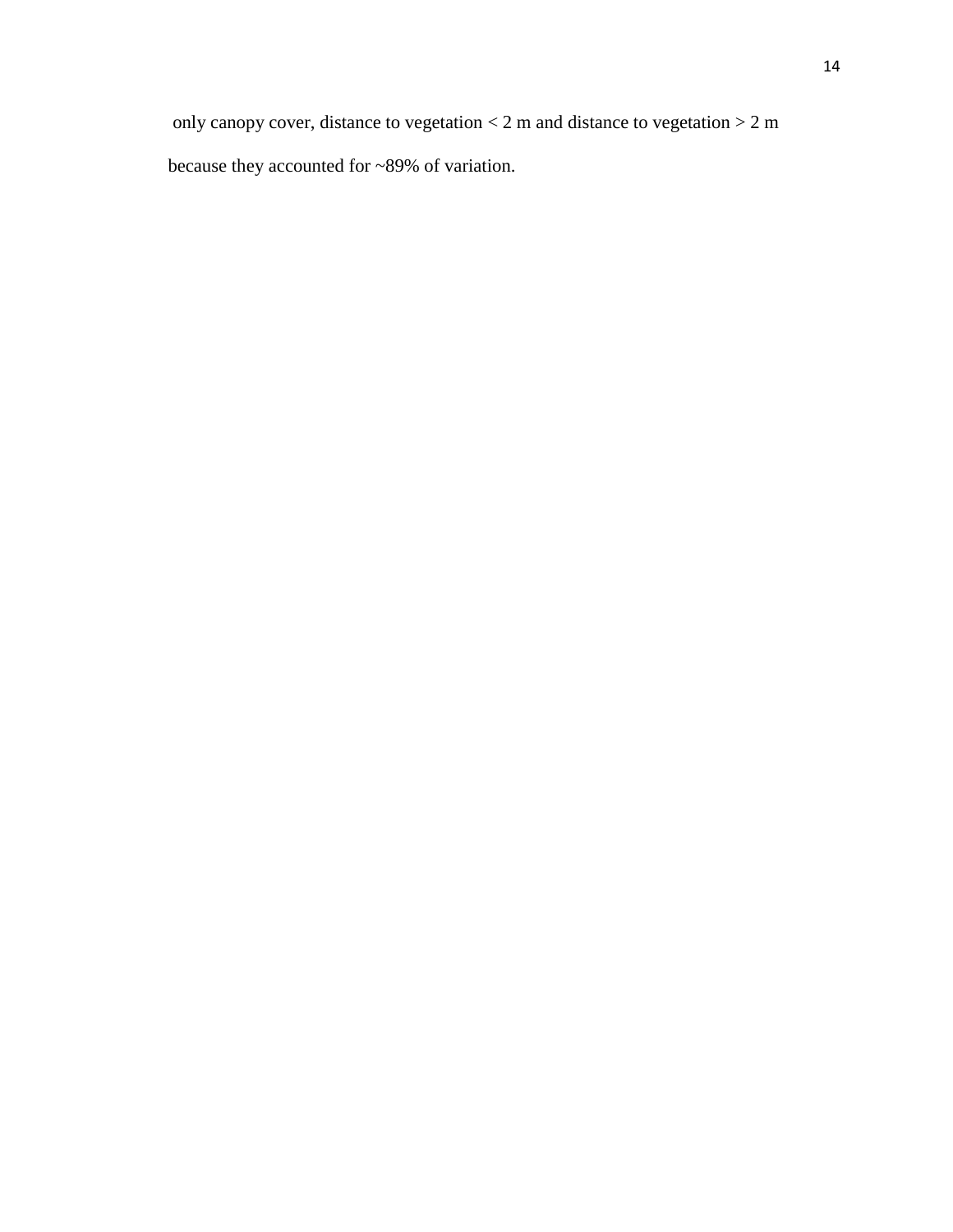Table 1. Number of great-tailed grackles categorized by season, habitat and time of day. Numbers were from 40 sites in San Marcos, TX.

|           | Spring |           | Summer         |           | Fall         |                | Winter |           |
|-----------|--------|-----------|----------------|-----------|--------------|----------------|--------|-----------|
|           | AM     | <b>PM</b> | AM             | <b>PM</b> | AM           | <b>PM</b>      | AM     | <b>PM</b> |
| Developed | 109    | 105       | 94             | 86        | 168          | 245            | 67     | 176       |
| Wooded    | 3      | 1         | $\overline{4}$ | 3         | $\mathbf{0}$ | $\overline{0}$ | 10     | 5         |
| Open      | 88     | 113       | 69             | 86        | 11           | 68             | 39     | 286       |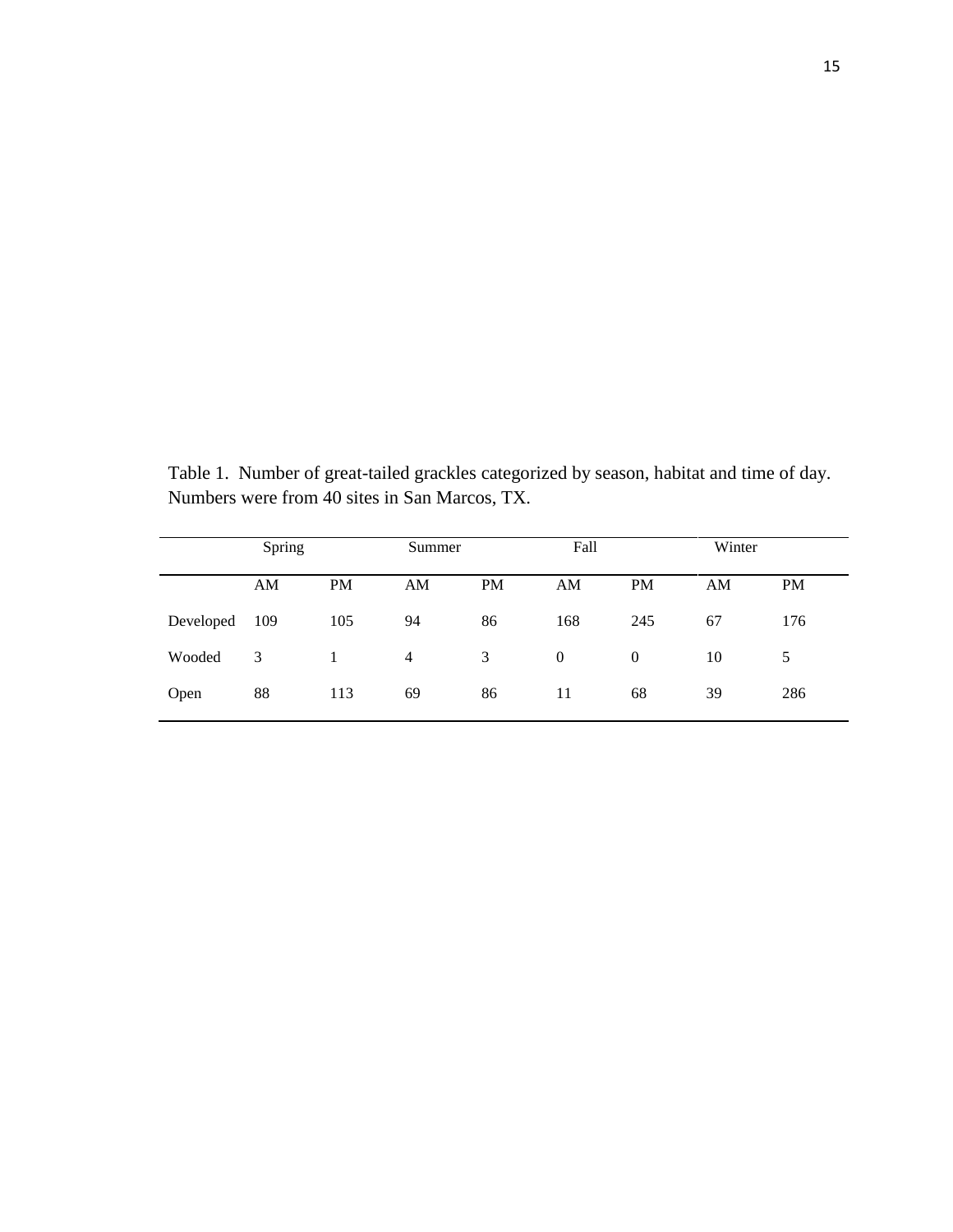Table 2. Results of ANOVA. Results of analysis of variance (ANOVA) comparing season, time of day, and habitat type of observed great-tailed grackles at 40 points in San Marcos, TX.

| Factor          | Df             | Sum Sq. | Mean Sq. | <b>F-value</b> | $Pr(>\ F)$ |
|-----------------|----------------|---------|----------|----------------|------------|
| Season          | 3              | 5292    | 1764     | 1.0465         | 0.437734   |
| Habitat         | $\overline{2}$ | 69643   | 34822    | 20.656         | 0.00204    |
| Time            | 1              | 10923   | 10923    | 6.4793         | 0.043758   |
| Season: Habitat | 6              | 26809   | 4468     | 2.6505         | 0.130354   |
| Season:Time     | 3              | 12674   | 4225     | 2.5061         | 0.155907   |
| Habitat:Time    | $\overline{2}$ | 7834    | 3917     | 2.3237         | 0.178951   |
| Residuals       | 6              | 10115   | 1686     |                |            |
|                 |                |         |          |                |            |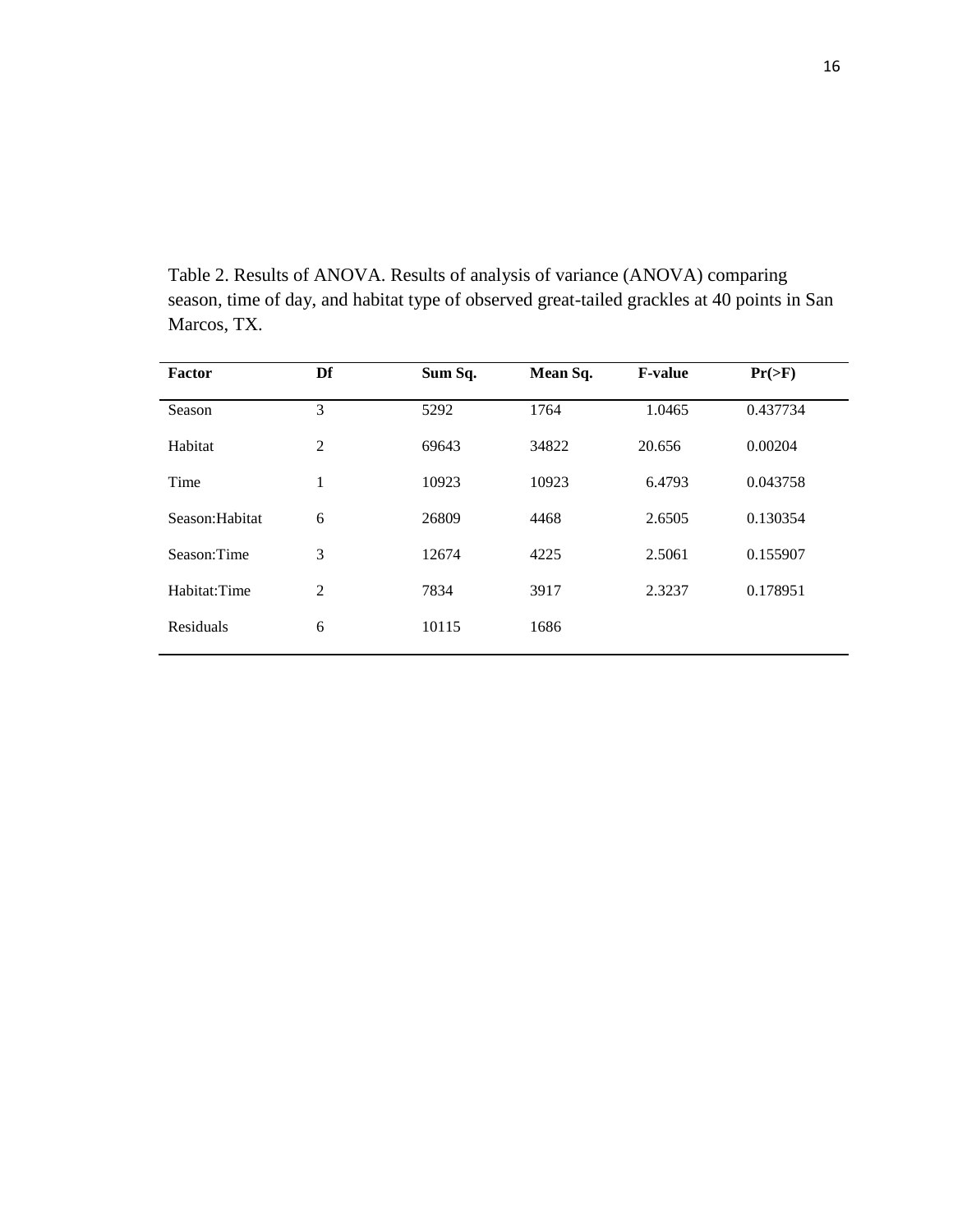Table 3. Results of model selection from program PRESENCE. Results were based upon observations of great-tailed grackles at 40 points in San Marcos, TX. Habitat type (Developed, Wooded, and Open) was a covariate of occupancy(ψ) and time of day (morning or evening) was a covariate of detection (P).

| Model                                        | AIC     | deltaAIC | AIC wgt | AICc    | Model      | No. of     | -2*Loglikelihood |
|----------------------------------------------|---------|----------|---------|---------|------------|------------|------------------|
|                                              |         |          |         |         | Likelihood | Parameters |                  |
| psi(habitat), gamma(.), p(time)              | 1041.71 |          | 0.82    | 1041.85 |            | Q          | 1023.71          |
| psi(habitat), gamma(.), p(.)                 | 1045.38 | 3.67     | 0.1309  | 1045.49 | 0.1596     | 8          | 1029.38          |
| psi(habitat), gamma(.), eps(.), p(time)      | 1047.85 | 6.14     | 0.0381  | 1048.02 | 0.0464     | 10         | 1027.85          |
| psi(habitat), gamma(.),eps(.), p(.)          | 1051.57 | 9.86     | 0.0059  | 1051.71 | 0.0072     | 9          | 1033.57          |
| $psi(.)$ , gamma $(.)$ , $p$ (time)          | 1053.13 | 11.42    | 0.0027  | 1053.22 | 0.0033     |            | 1039.13          |
| $psi(.)$ , gamma $(.)$ , eps $(.)$ , p(time) | 1053.99 | 12.28    | 0.0018  | 1054.1  | 0.0022     | 8          | 1037.99          |
| $psi(.)$ , gamma $(.)$ , $p(.)$              | 1056.83 | 15.12    | 0.0004  | 1056.9  | 0.0005     | 6          | 1044.83          |
| $psi(.)$ , gam $(.)$ , eps $(.)$ , $p(.)$    | 1057.71 | 16       | 0.0003  | 1057.8  | 0.0003     |            | 1043.71          |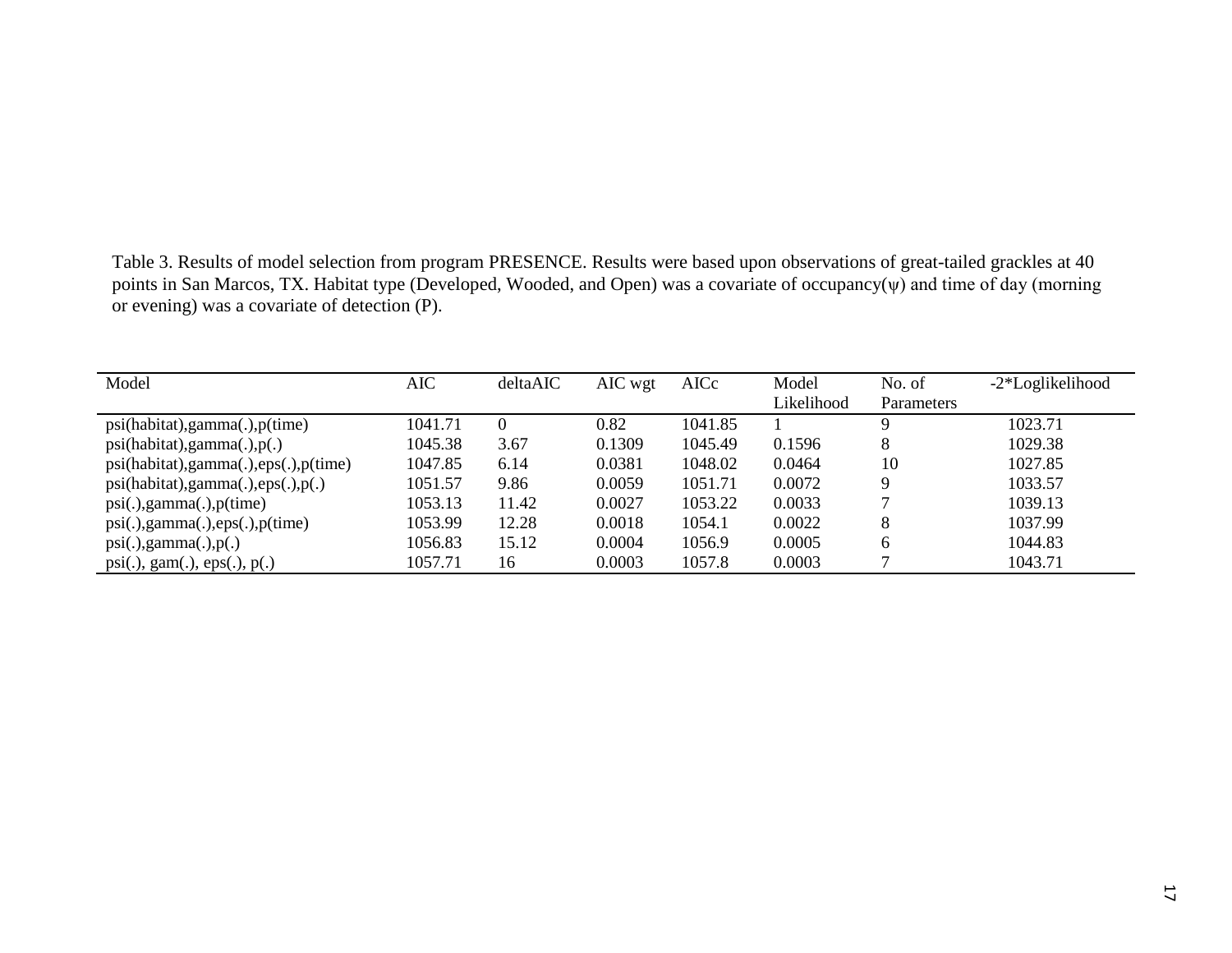Table 4. Observed behaviors by season of great-tailed grackles. Observations were at 40 points in San Marcos, TX. Expected behavior was calculated by multiplying the total percentage of each behavior per season by the total percentage of behaviors by each season and then dividing by the total percentage of observations.  $(n = 400)$ 

| <b>Season</b> | <b>Behavior</b> | <b>Observed</b> | <b>Expected</b> |
|---------------|-----------------|-----------------|-----------------|
| <b>Spring</b> | Foraging        | 46              | 47              |
| <b>Spring</b> | Alert           | 28              | 30              |
| <b>Spring</b> | Nest-building   | 3               |                 |
| <b>Spring</b> | In-flight       | 23              | 22              |
| <b>Summer</b> | Foraging        | 72              | 47              |
| <b>Summer</b> | Alert           | 12              | 30              |
| <b>Summer</b> | Nest-building   | $\theta$        |                 |
| <b>Summer</b> | In-flight       | 16              | 22              |
| Fall          | Foraging        | 39              | 47              |
| Fall          | Alert           | 37              | 30              |
| Fall          | Nest-building   | $\theta$        | 1               |
| Fall          | In-flight       | 24              | 22              |
| Winter        | Foraging        | 30              | 47              |
| Winter        | Alert           | 45              | 30              |
| Winter        | Nest-building   | 0               |                 |
| Winter        | In-flight       | 25              | 22              |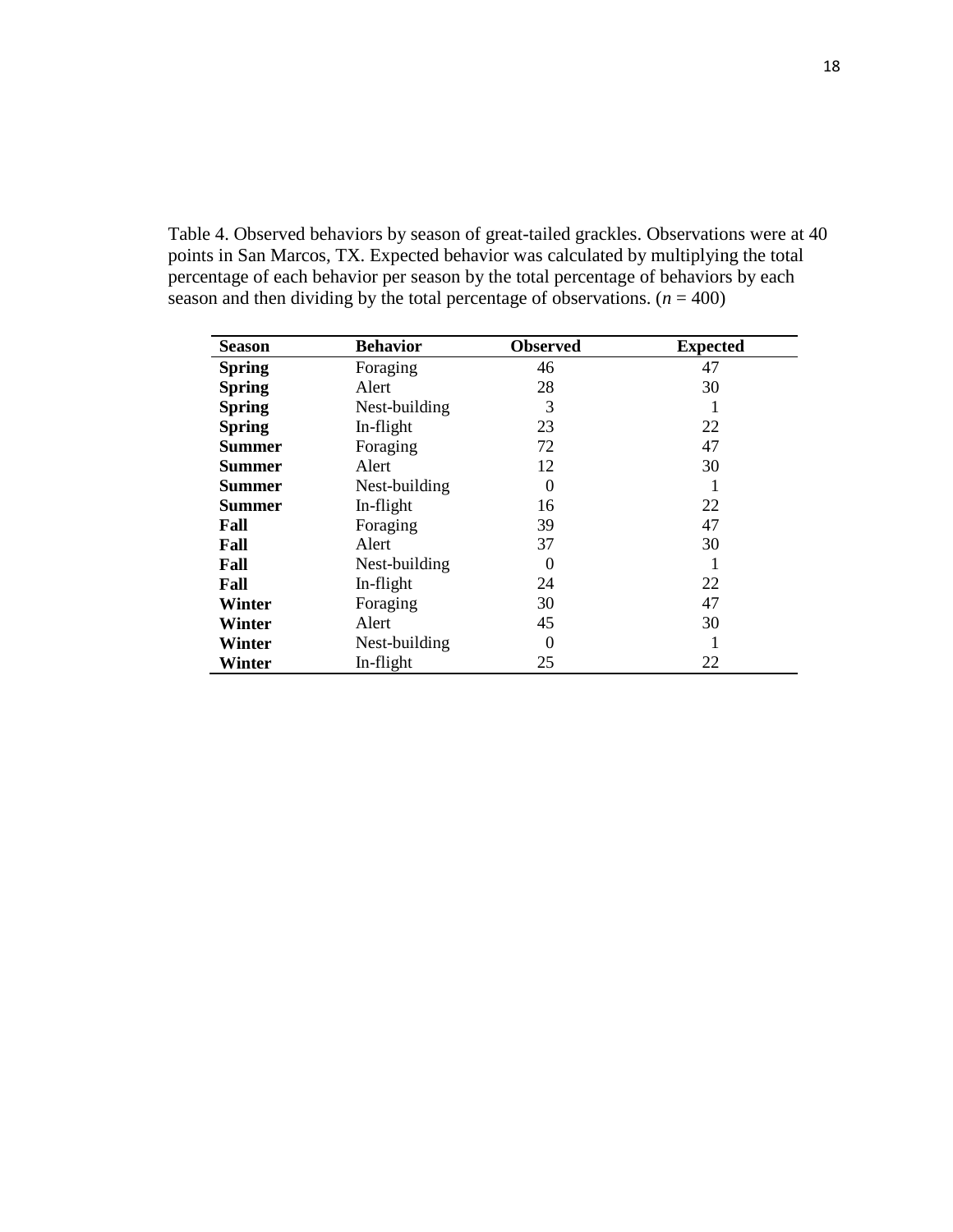Table 5. Observed behaviors by habitat type of great-tailed grackles. Observations were at 40 points in San Marcos, TX. Expected values were calculated by multiplying the total percentage of behaviors observed in each habitat type by the total percentage observed for each behavior and divided by the total percentage of observations ( $n = 300$ ).

| <b>Habitat Type</b> | <b>Behavior</b> | <b>Observed</b> | <b>Expected</b> |
|---------------------|-----------------|-----------------|-----------------|
| Developed           | Foraging        | 43              | 47              |
| Wooded              | Foraging        | 46              | 47              |
| Open                | Foraging        | 53              | 47              |
| Developed           | Alert           | 35              | 24              |
| Wooded              | Alert           | 15              | 24              |
| Open                | Alert           | 21              | 24              |
| Developed           | Nest-building   | 3               |                 |
| Wooded              | Nest-building   | 0               |                 |
| Open                | Nest-building   | 0               |                 |
| Developed           | In-flight       | 19              | 28              |
| Wooded              | In-flight       | 39              | 28              |
| Open                | In-flight       | 26              | 28              |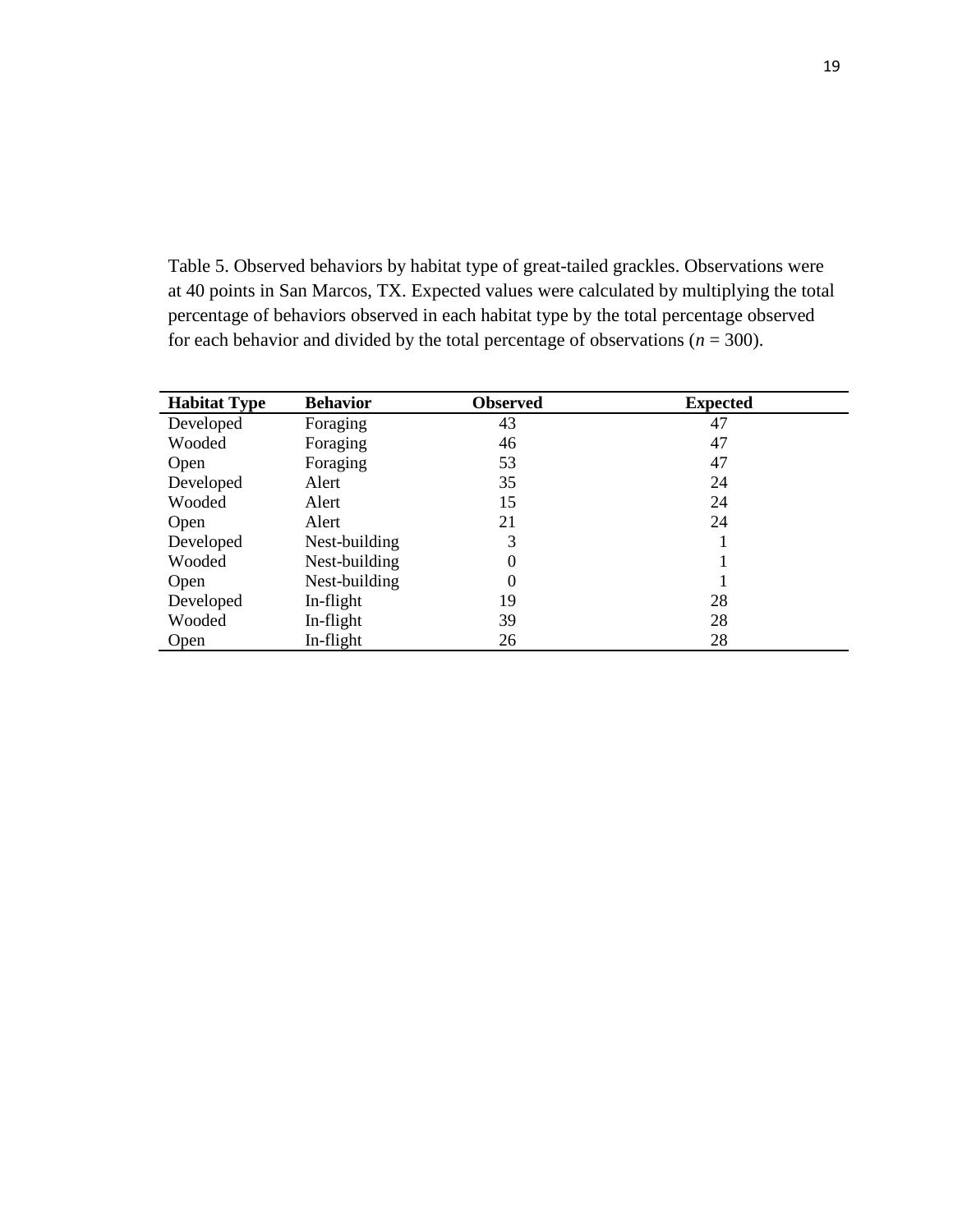| <b>Behavior</b>      | AM             | <b>PM</b>   | <b>Total</b> |  |
|----------------------|----------------|-------------|--------------|--|
| Foraging             | 101            | 62          | 163          |  |
| Alert                | 49             | 52          | 101          |  |
| In-flight            | 35             | 41          | 76           |  |
| <b>Nest-building</b> | $\overline{4}$ | $\mathbf 1$ | 5            |  |
| <b>Total</b>         | 189            | 156         | 345          |  |
|                      |                |             |              |  |

Table 6. Observed behaviors of great-tailed grackles by time of day. Observations were at 40 points in San Marcos, TX.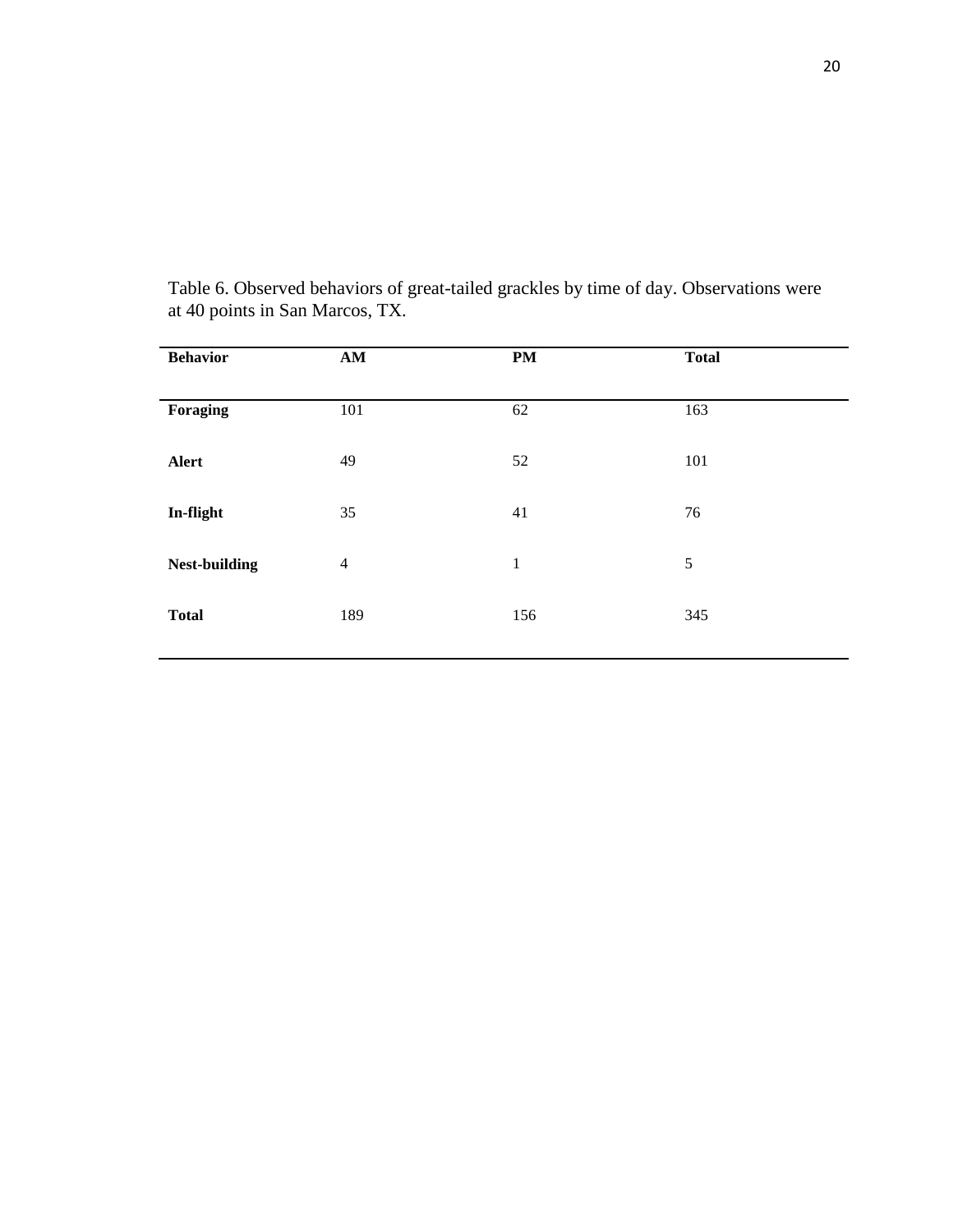

Figure 2. Number of great-tailed grackles by season. Numbers were from 40 points in San Marcos, TX.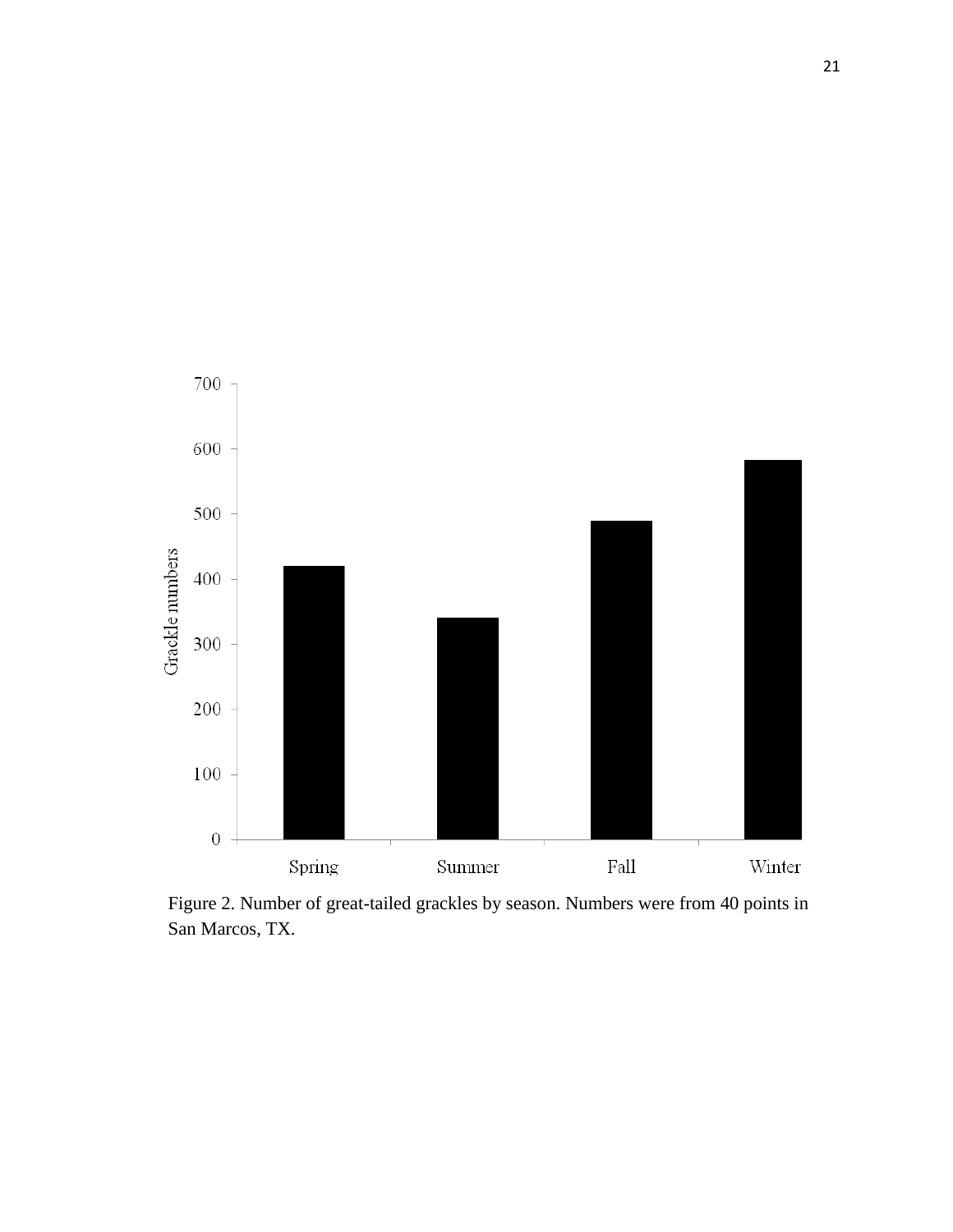

Figure 3. Number of great-tailed grackles by season and habitat type. Numbers were from 40 points in San Marcos, TX.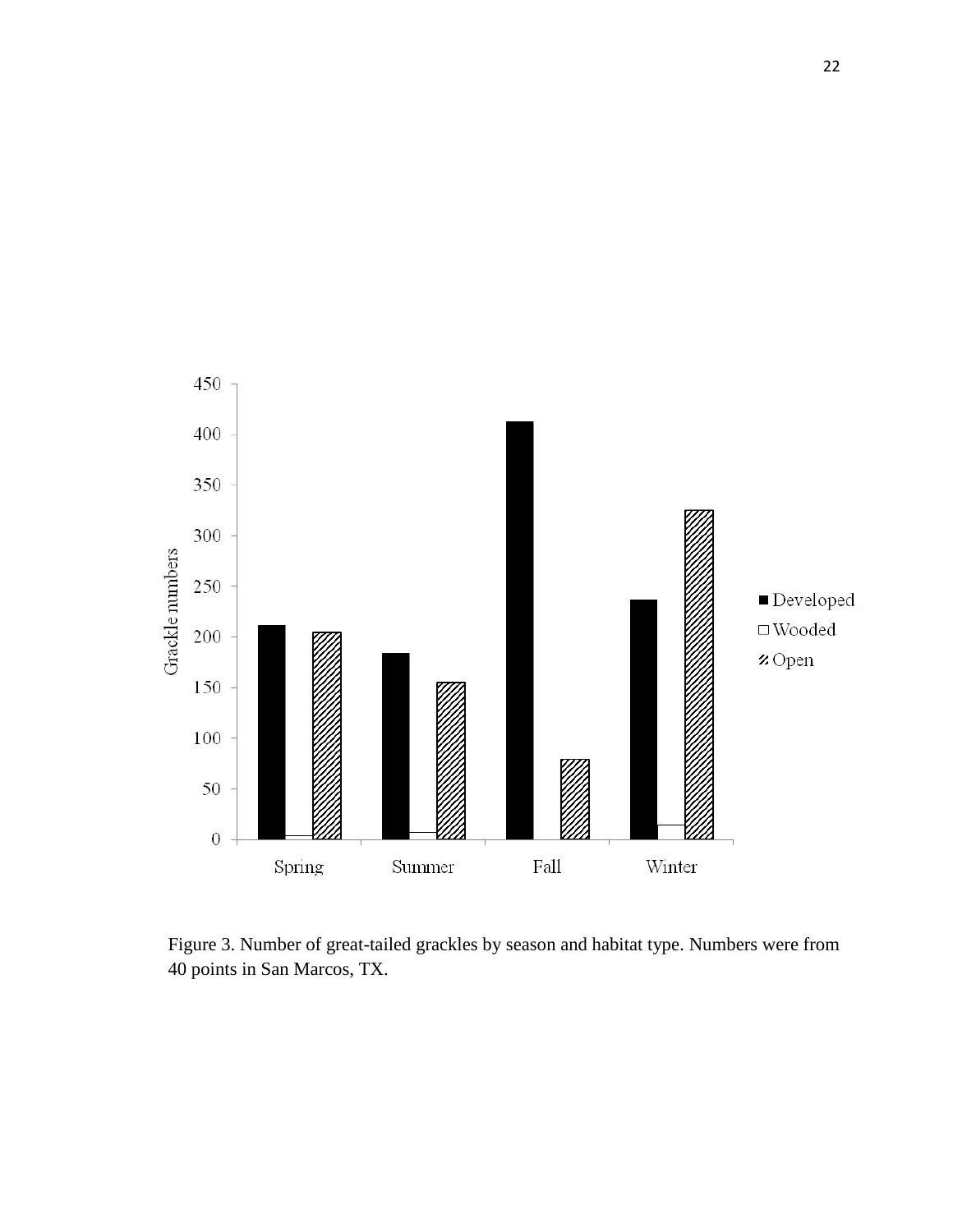

Figure 4. Number of great-tailed grackles by season and time of day. Numbers were from 40 points in San Marcos, TX.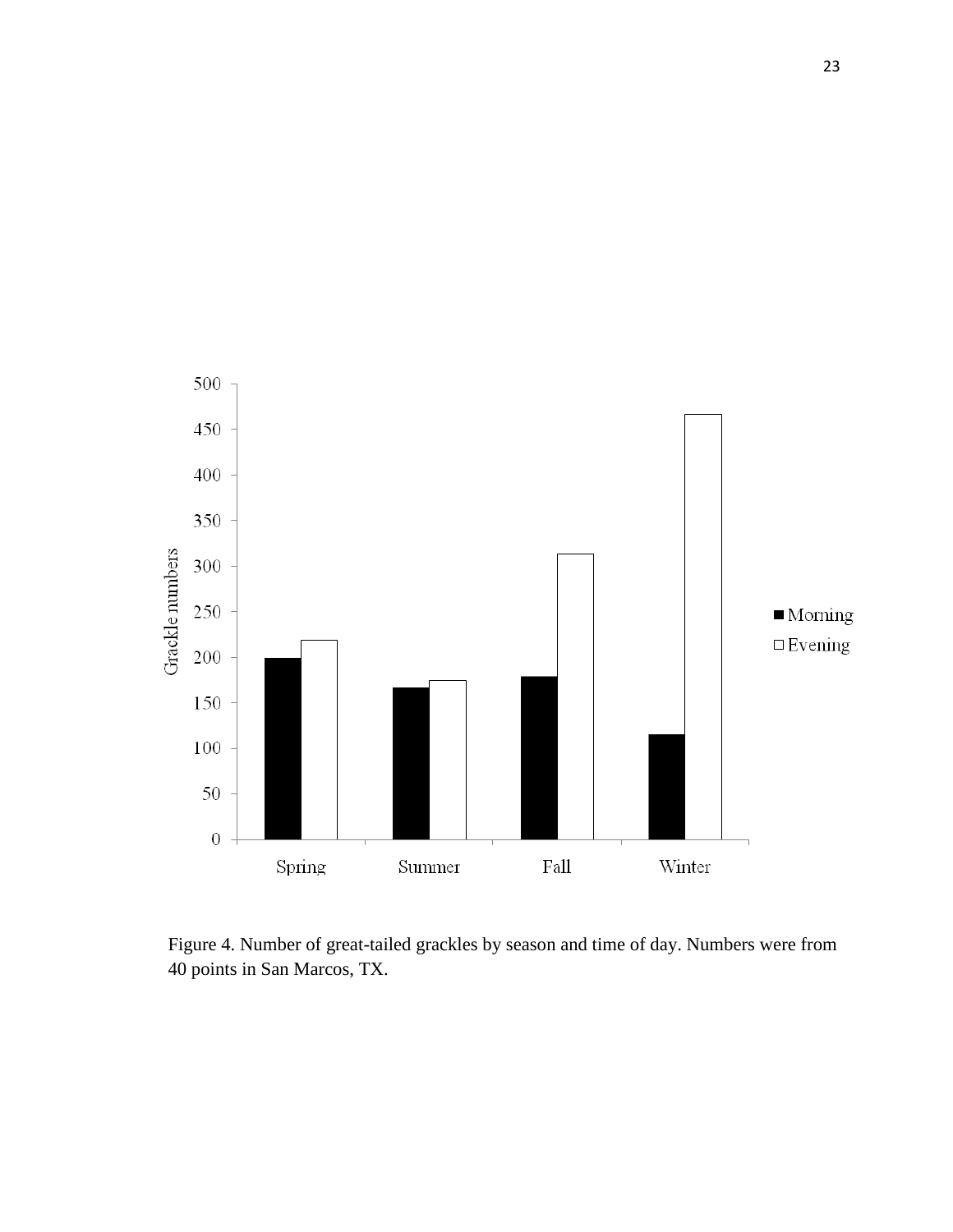

Figure 5. Number of great-tailed grackles by habitat type and time of day. Numbers were from 40 points in San Marcos, TX.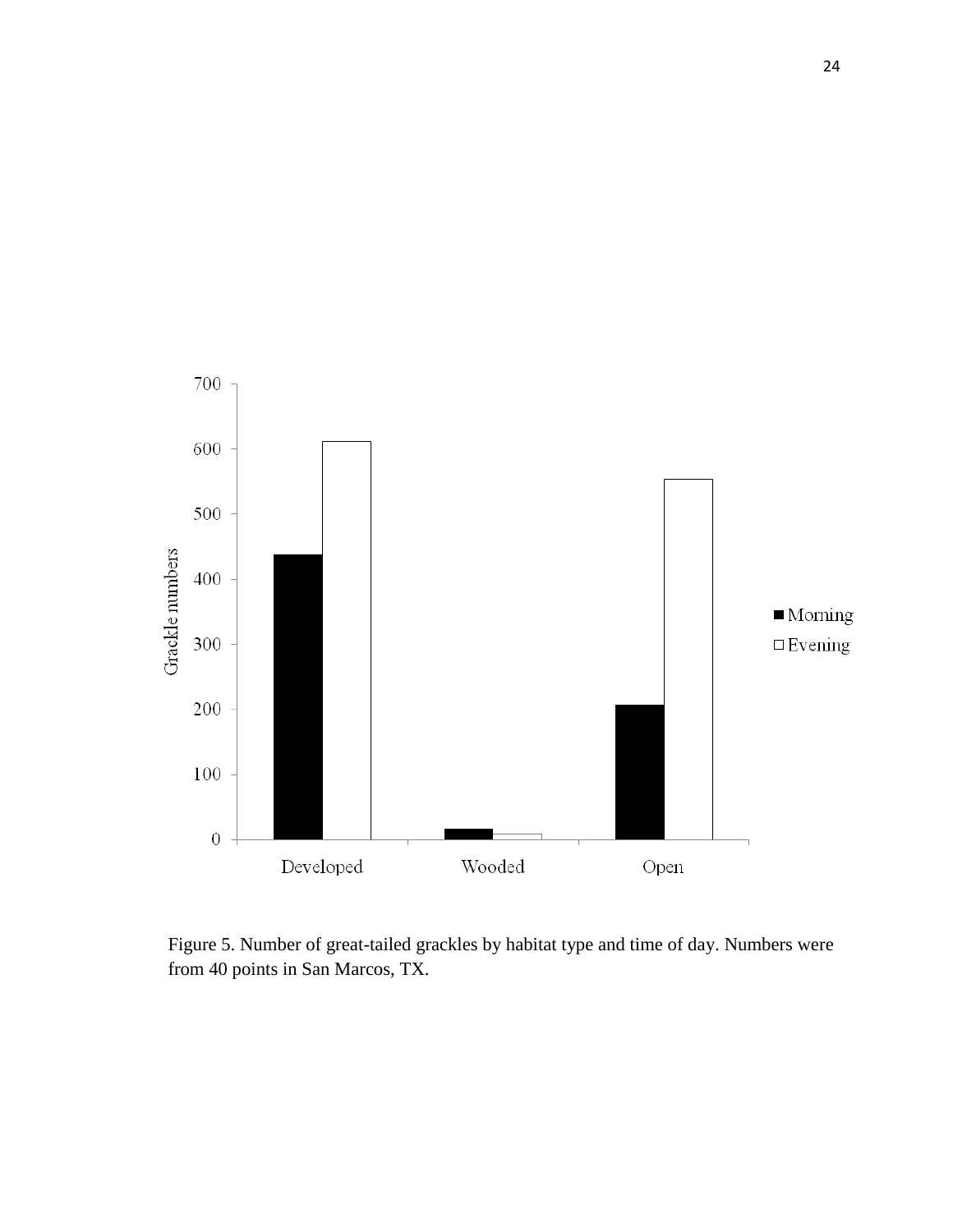

Figure 6. Percentage of behaviors by season exhibited by great-tailed grackles. Percentages were from 40 points in San Marcos, TX. Behavior percentage was calculated by dividing the number of each individual behavior by the total observed behaviors for each season.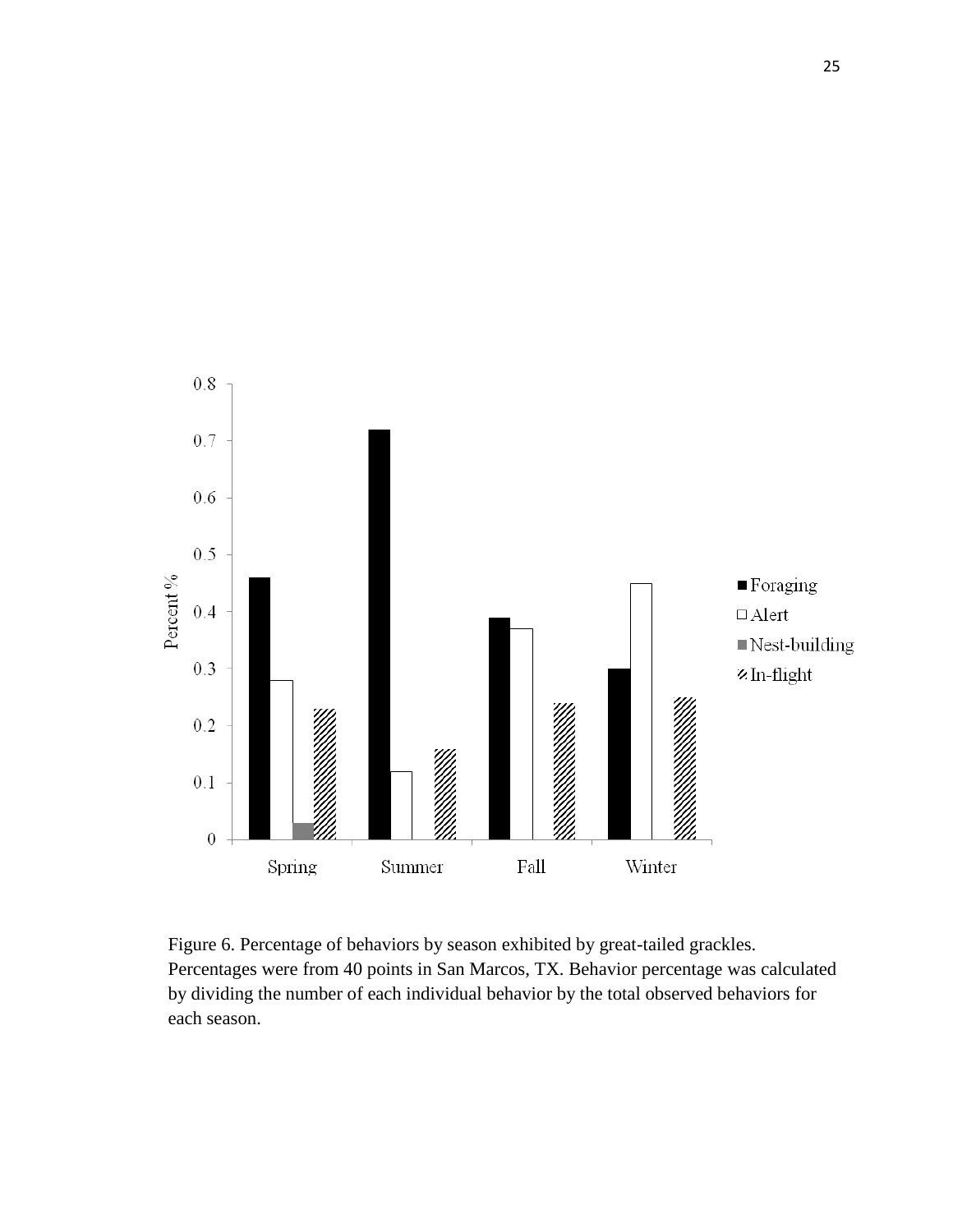

Figure 7. Percentage of behaviors by habitat type exhibited by great-tailed grackles. Percentages were from 40 points in San Marcos, TX. Behavior percentage was calculated by dividing the number of each individual behavior by the total observed behaviors for each habitat type.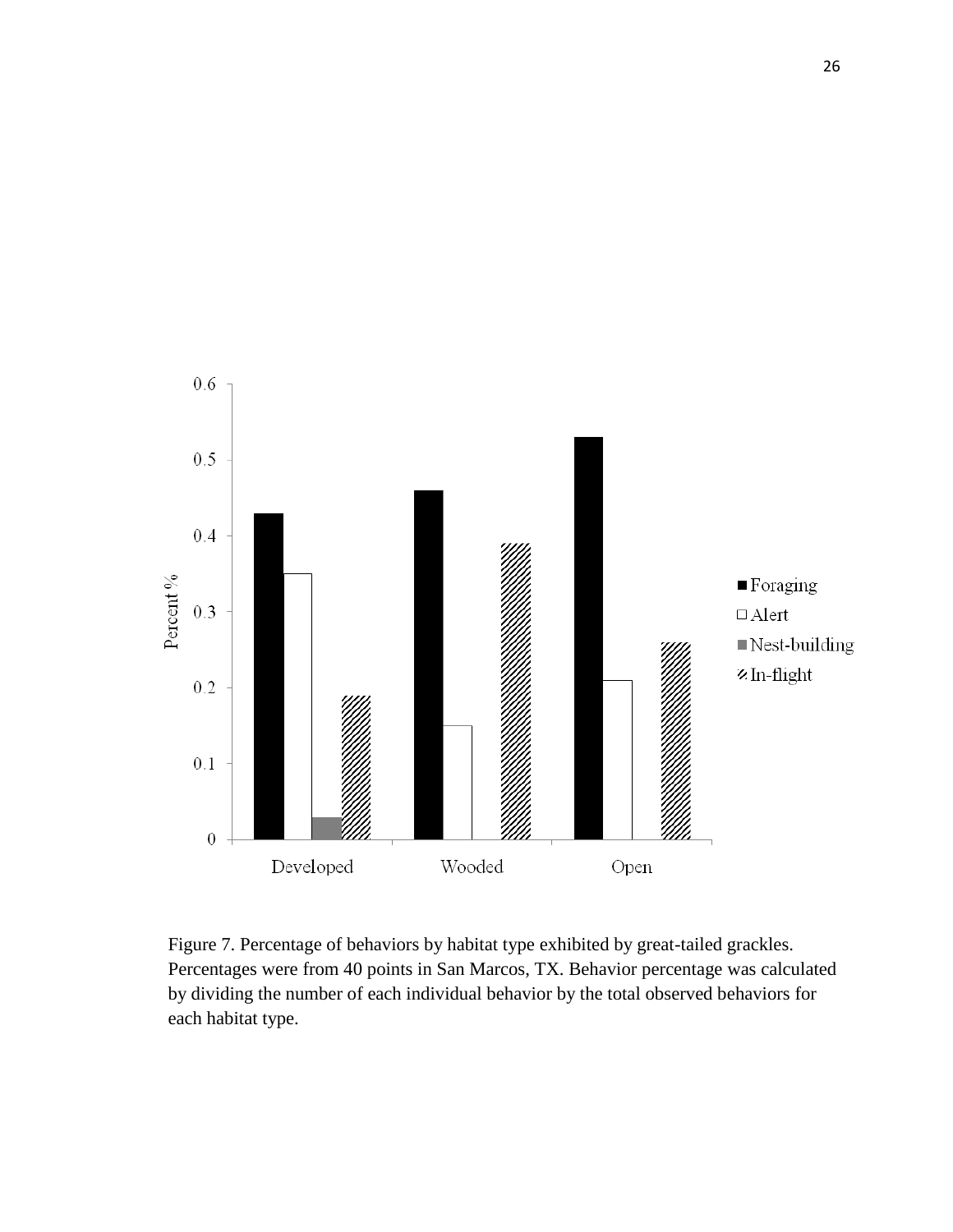

Figure 8. Graph of principal component I and principal component II. The 40 points represent observation points of great-tailed grackles in San Marcos, TX.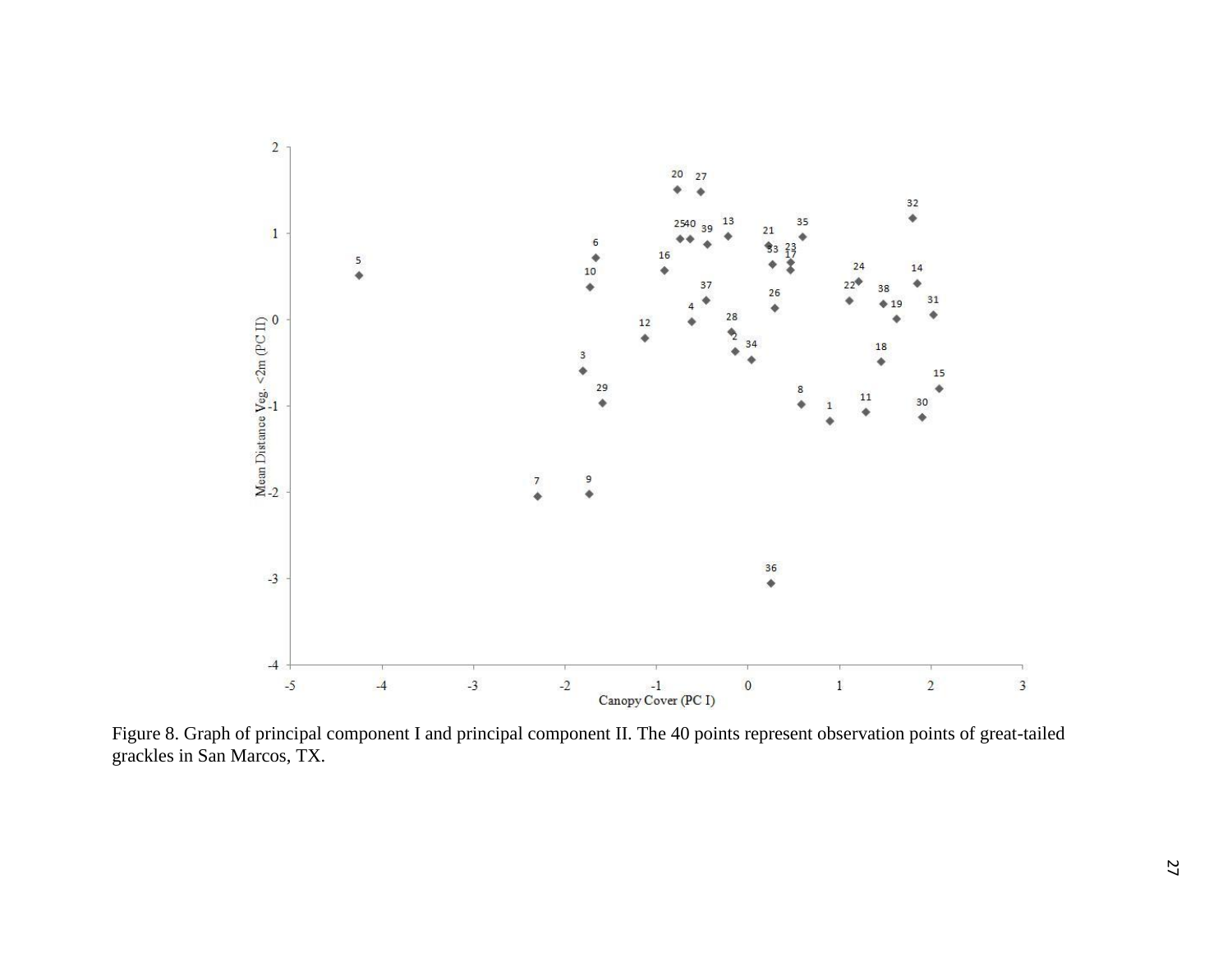

Figure 9. Graph of principal component II and principal component III. The 40 points represent observation points of great-tailed grackles in San Marcos, TX.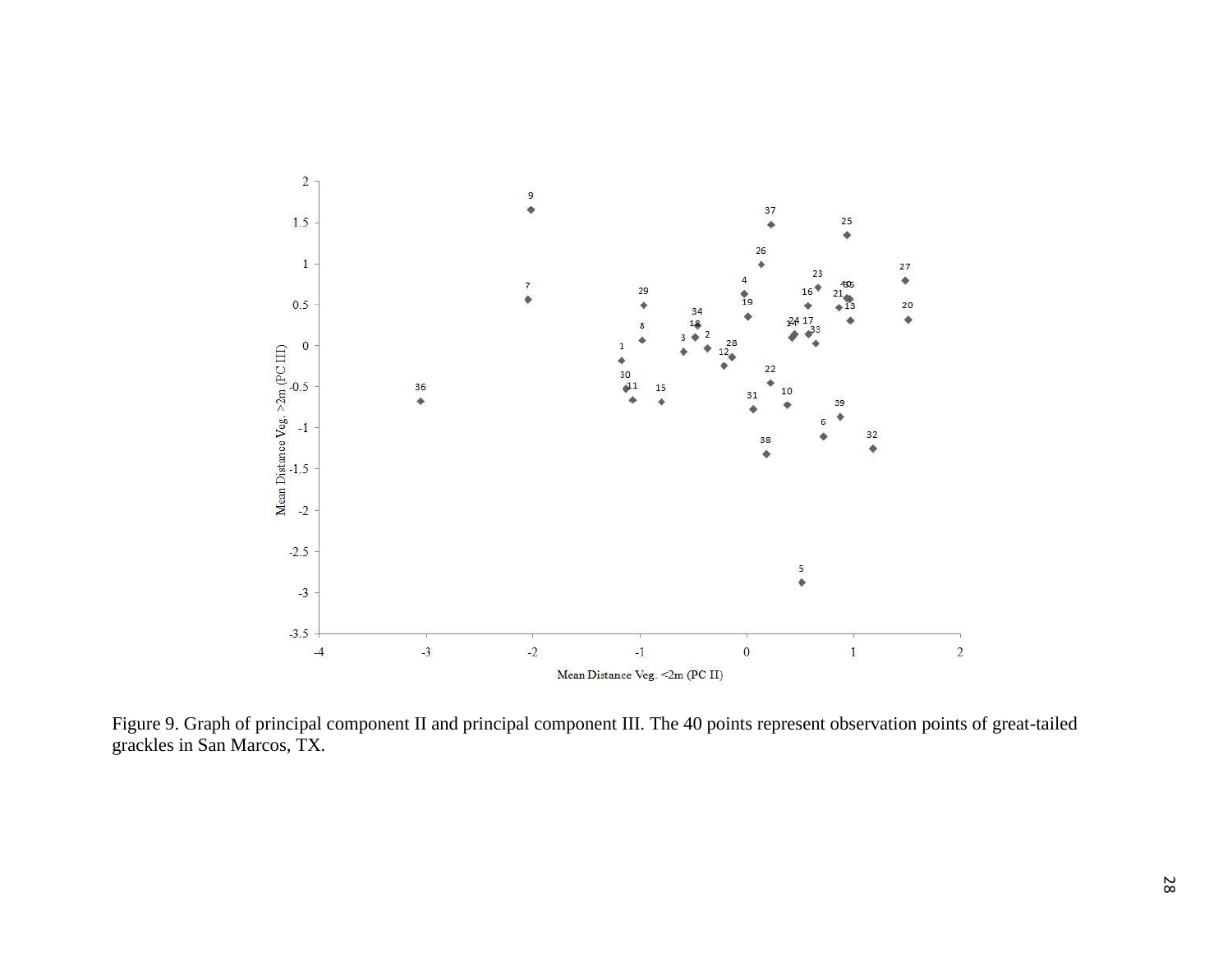

Figure 10. Graph of principal component I and principal component III. The 40 points represent observation points of great-tailed grackles in San Marcos, TX.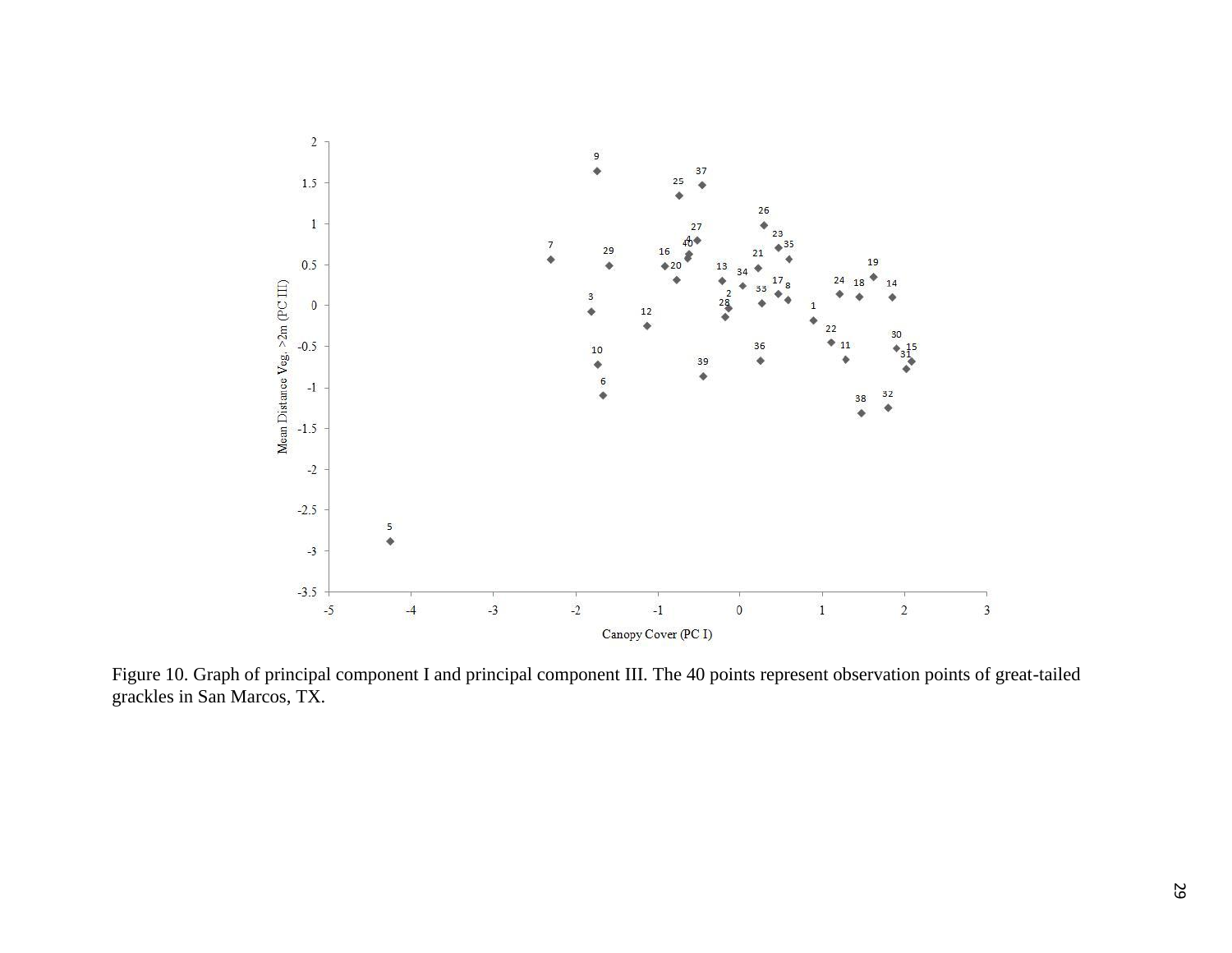#### **CHAPTER V**

#### **DISCUSSION**

Previous research on great-tailed grackle habitat use has focused on basic life history and nuisance issues (Johnson and Peer 2001). My research examined how greattailed grackles used habitats within an urban environment. Great-tailed grackle occupancy data showed a preference for developed habitats in contrast to open and wooded habitats. Rappole et al. (1989) showed great-tailed grackle habitat use in urban environments changed seasonally with similar usage patterns in spring and summer and fall similar to winter. When observations of great-tailed grackles in San Marcos are broken down into habitat types the pattern becomes less clear. In spring and summer developed and open habitats were used in approximately equal amounts. In fall, habitat use was skewed heavily towards developed habitat types. A contributing factor may be the availability of food source in the form of discarded food products at large sporting events such as football games (university and high school). The trend reversed during winter with habitat use skewed towards open habitats. Fewer large outdoor events occurred during winter months, so great-tailed grackles foraged more in open habitats. Habitat type and time of day were the most significant factors in relation to number of great-tailed grackles in an area across all seasons.

30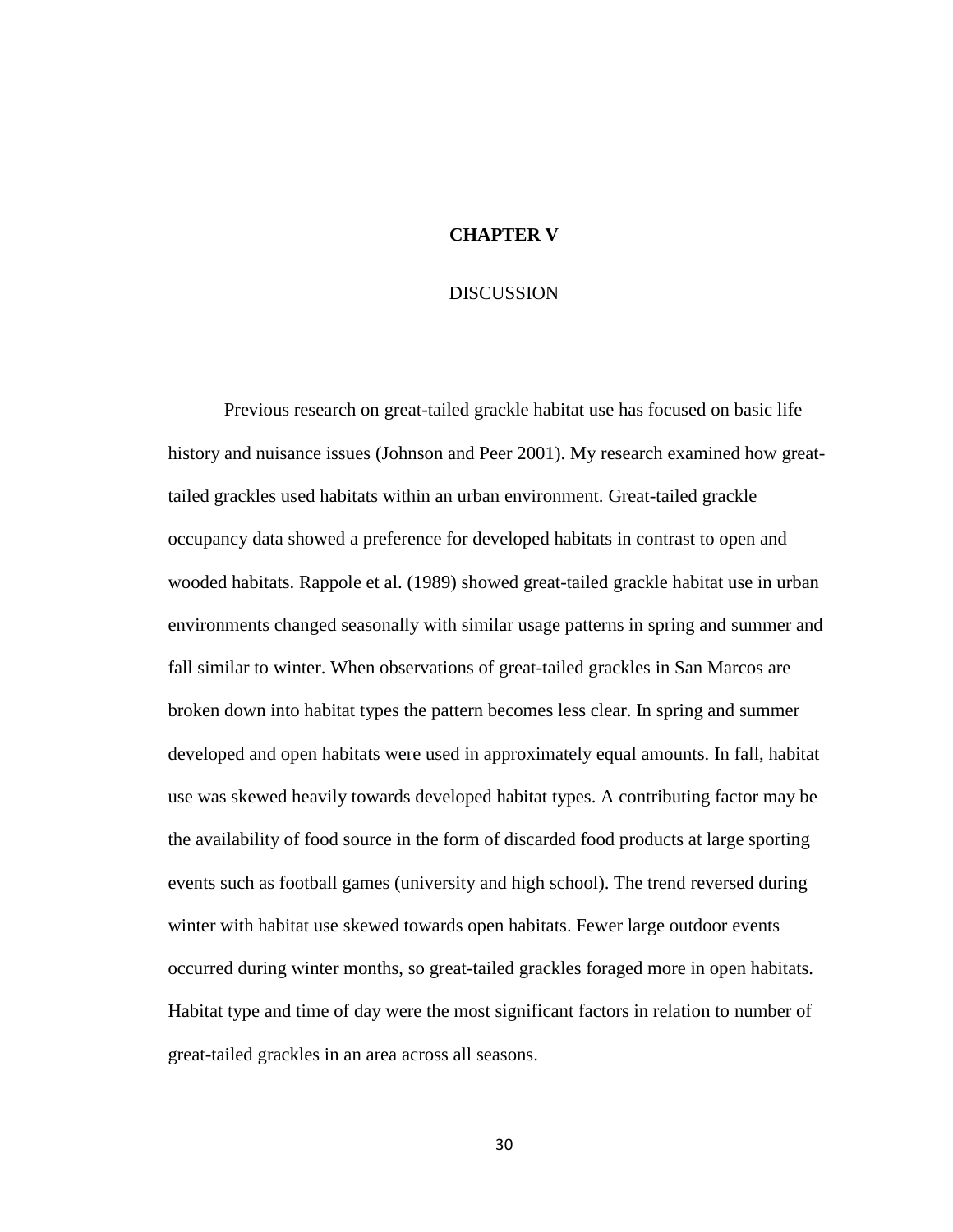The fluctuating nature of great-tailed grackle populations across seasons emerged in evening numbers, but were not indicated in the morning numbers. These suggested individual great-tailed grackles may move between multiple roosts more so in the evening. This trend did not appear tied to habitat type as great-tailed grackle numbers increased for developed and open habitats. The other possibility is I simply missed some great-tailed grackles in the morning or they left before I arrived at sites to perform surveys, which is the most likely possibility. Great-tailed grackles typically leave in the morning to forage and return to roosting sites in evening (Selander and Hauser 1965). Behavior differed from morning to evening as well; however, I had insufficient data to make any conclusions as to why it differs. Foraging appears to be different, while alert and in-flight appears to be stable from morning to evening. There was insufficient data on nest-building behavior to draw any conclusions on differences in time of day. Future research should address differences in behavior from morning to evening, particularly with nest-building behavior. Additionally, future studies should be long-term, so higher levels of interactions between habitat, season, time of day and environmental parameters can be analyzed.

The best model from program PRESENCE included occupancy, colonization and detection as variables with covariates of habitat type and time of day. Extinction was dropped as a variable because estimates had very high standard error, which indicated overall an increasing great-tailed grackle population. This model also supported habitat type and time of day as important factors explaining the presence or absence of greattailed grackles in a given area. San Marcos is located close to large metropolitan areas,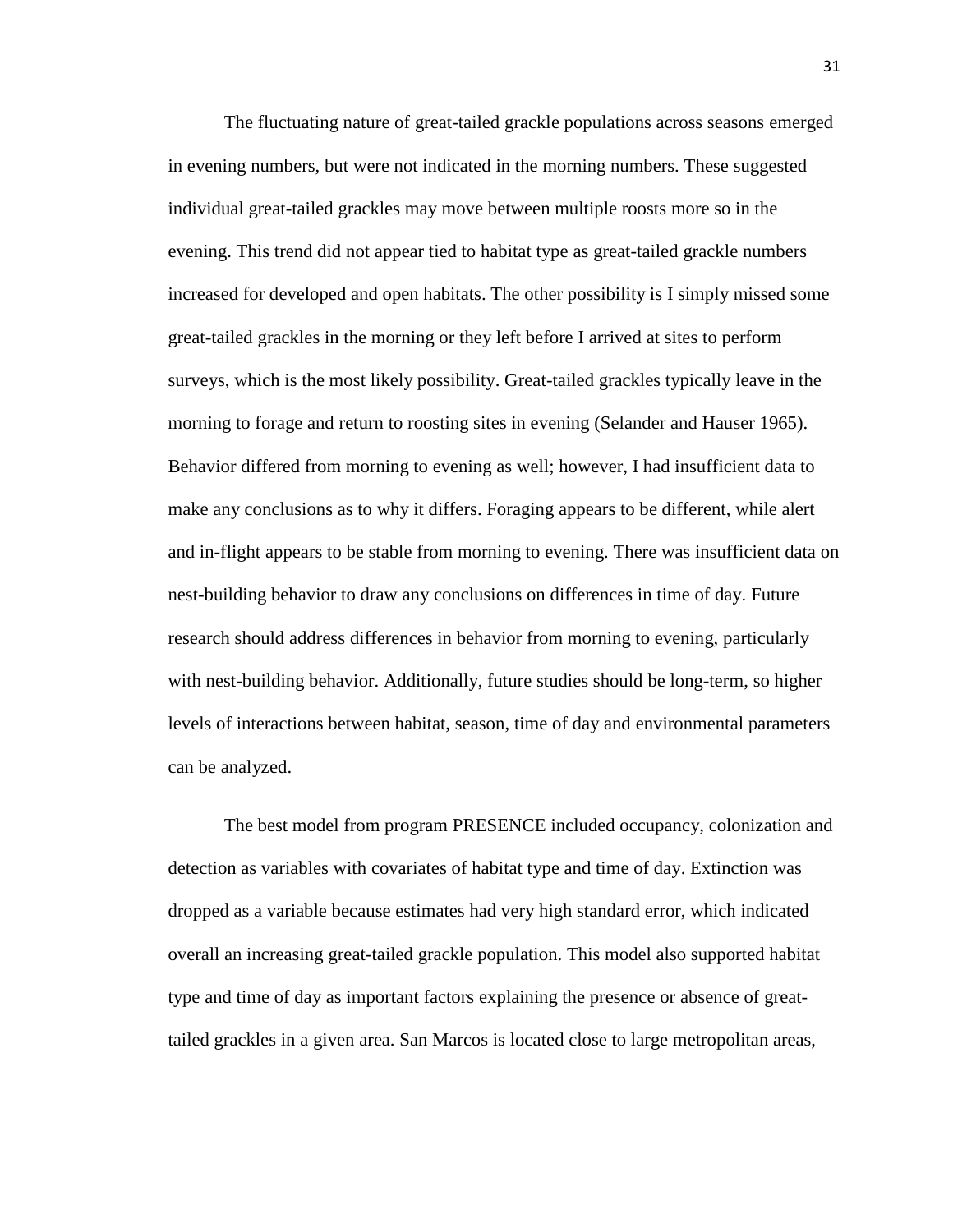Austin and San Antonio, which also have large great-tailed grackle populations. The increase in the population in San Marcos could be the results of dispersal from metropolitan areas or smaller satellite roosts in smaller towns near San Marcos. Another possibility is the model simply did not capture the fluctuating nature of the great-tailed grackle population in San Marcos.

I did not find published studies on great-tailed grackle behavior in urban habitats. I found no difference in behaviors across seasons and habitat types. Davis and Arnold (1972) reported summer was unique because females fed their young early in the season; however, by the end great-tailed grackles switched from insectivory to granivory. In San Marcos foraging was similar for developed and open habitats, but different for wooded habitats. Great-tailed grackles favored open and developed habitats because these habitats may provide superior foraging resources. Foraging was the most common behavior observed in spring and summer and observed most often in developed and open habitats. The decline in observed foraging behaviors in fall and winter may be due to large flights leaving urban areas in the morning to forage in surrounding agricultural fields and returning in the evening to roosts. It is unclear as to how great-tailed grackles disperse on a local and regional scale.

The principal components analysis reinforced preference by great-tailed grackles for more open habitat types. The graph of canopy cover (PC I) and mean distance to woody vegetation  $\lt 2$  m height (PC II) shows that great-tailed grackles favored open habitats as there were high negative loadings for both components. The graph of mean distance to woody vegetation  $\lt 2$  m height (PC II) and mean distance to woody vegetation > 2 m height (PC III) also shows that great-tailed grackles favored open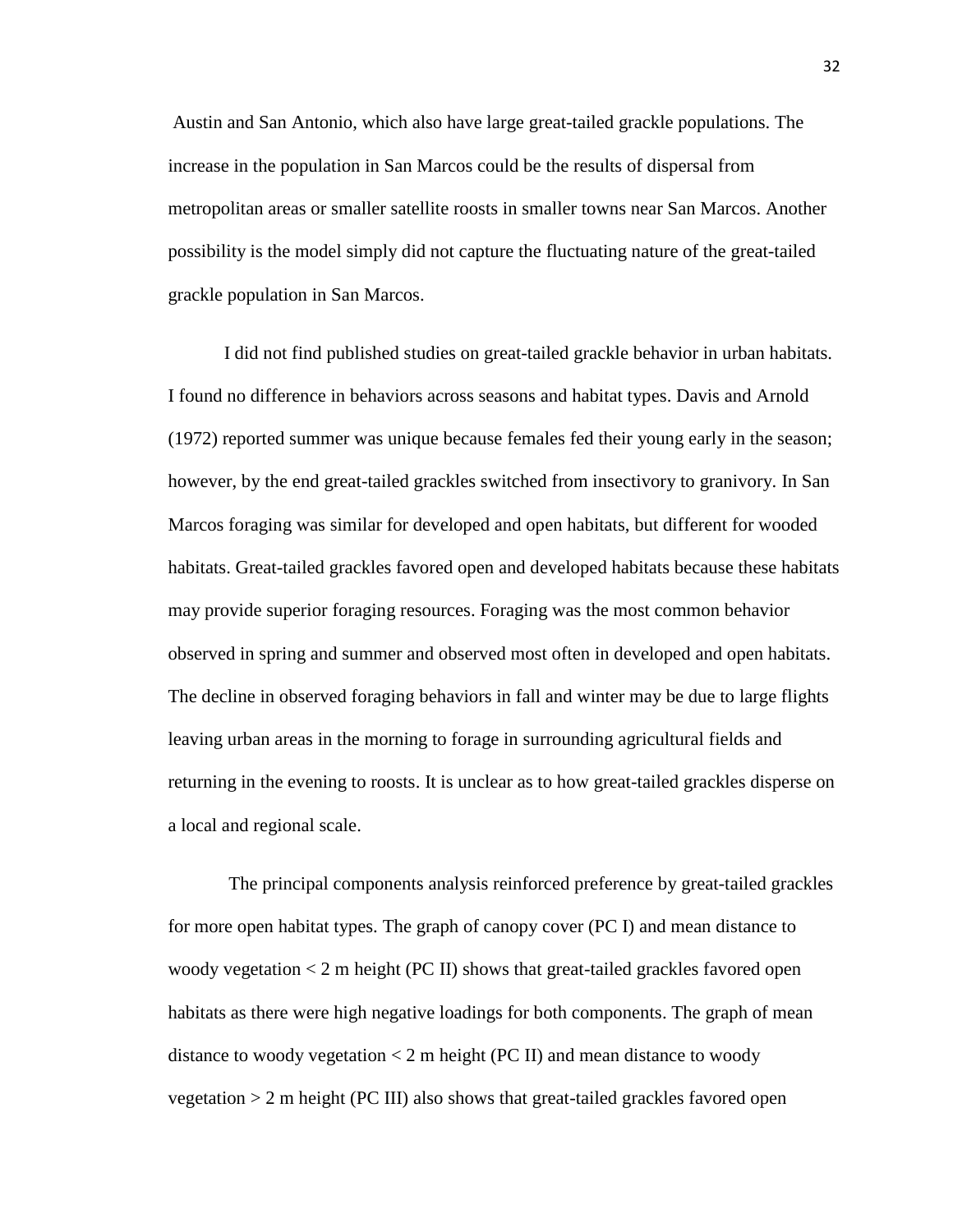habitats as there were high negative loadings for both components. The sites that stood out as different did not have differences in occupancy from other sites.

I chose the 2001 NLCD for my analysis because it appeared to clearly distinguish between a variety of habitats in urban areas. However, I found major limitations to the database particularly with regard to developed habitats. The database indicated areas as developed with high levels of impervious cover. However, upon visiting the site, areas classified as developed had a large amount of woody vegetation and open space. Future studies incorporating the 2001 NLCD need to take these differences into account as the database is coarse in scale and fails to capture differences in vegetation.

Overall, great-tailed grackles selected developed habitats, but also used open habitats while seldom using wooded habitats. Great-tailed grackles are considered a nuisance species in urban environments (Johnson and Peer 2001). Management of greattailed grackles should target developed habitats within urban regions. A management plan should encourage large commercial developments to focus on reducing the amount of trash great-tailed grackles target as foraging resources. Results from future habitat and behavior studies of great-tailed grackles can be compared to my study to determine whether trends in San Marcos are similar in other urban areas. Future studies should also look at larger urban areas and compare how great-tailed grackles use urban areas and if usage patterns differ throughout a larger region.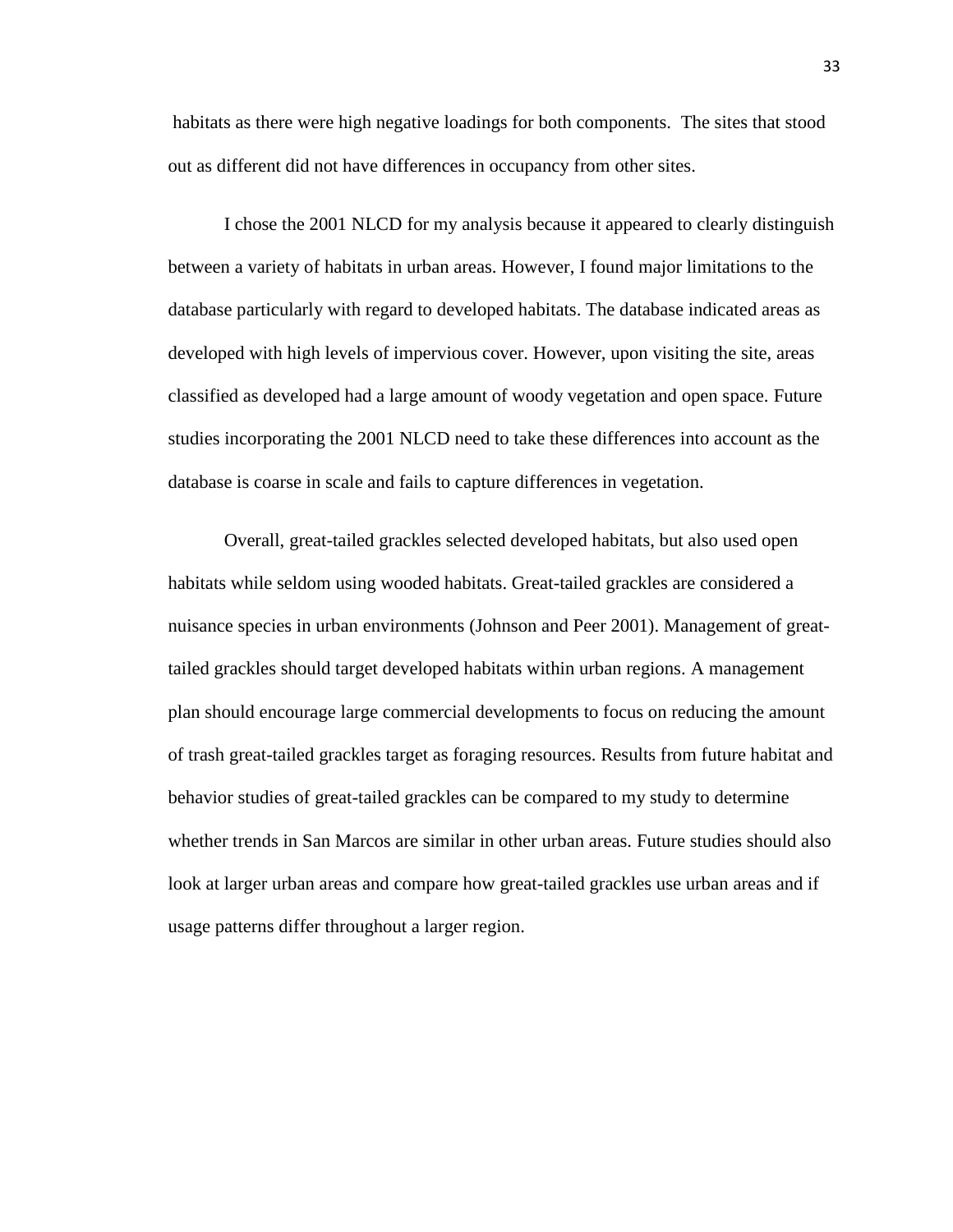## **APPENDIX I**

| <b>Land Classification</b>  | NLCD 2001 description                                                                           |
|-----------------------------|-------------------------------------------------------------------------------------------------|
| Developed, Open Space       | Includes areas with a mixture of some                                                           |
|                             | constructed materials, but mostly vegetation in                                                 |
|                             | the form of lawn grasses. Impervious surfaces                                                   |
|                             | account for less than 20 percent of total cover.                                                |
|                             | These areas most commonly include large-lot                                                     |
|                             | single-family housing units, parks, golf                                                        |
|                             | courses, and vegetation planted in developed                                                    |
|                             | settings for recreation, erosion control, or                                                    |
|                             | aesthetic purposes.                                                                             |
| Developed, Low Intensity    | Includes areas with a mixture of constructed                                                    |
|                             | materials and vegetation. Impervious surfaces                                                   |
|                             | account for 20-49 percent of total cover. These                                                 |
|                             | areas most commonly include single-family                                                       |
|                             | housing units.                                                                                  |
| Developed, Medium Intensity | Includes areas with a mixture of constructed                                                    |
|                             | materials and vegetation. Impervious surfaces                                                   |
|                             | account for 50-79 percent of the total cover.                                                   |
|                             | These areas most commonly include single-                                                       |
|                             | family housing units.                                                                           |
| Developed, High Intensity   | Includes highly developed areas where people                                                    |
|                             | reside or work in high numbers. Examples                                                        |
|                             | include apartment complexes, row houses and                                                     |
|                             | commercial/industrial. Impervious surfaces<br>account for 80 to 100 percent of the total cover. |
| <b>Deciduous Forest</b>     | Areas dominated by trees generally greater                                                      |
|                             | than 5 meters tall, and greater than 20% of total                                               |
|                             | vegetation cover. More than 75 percent of the                                                   |
|                             | tree species shed foliage simultaneously in                                                     |
|                             | response to seasonal change.                                                                    |
| <b>Evergreen Forest</b>     | Areas dominated by trees generally greater                                                      |
|                             | than 5 meters tall, and greater than 20% of total                                               |
|                             | vegetation cover. More than 75 percent of the                                                   |
|                             | tree species maintain their leaves all year.                                                    |
|                             | Canopy is never without green foliage.                                                          |
|                             |                                                                                                 |

2001 NLCD descriptions of land use/land cover classes for San Marcos, TX.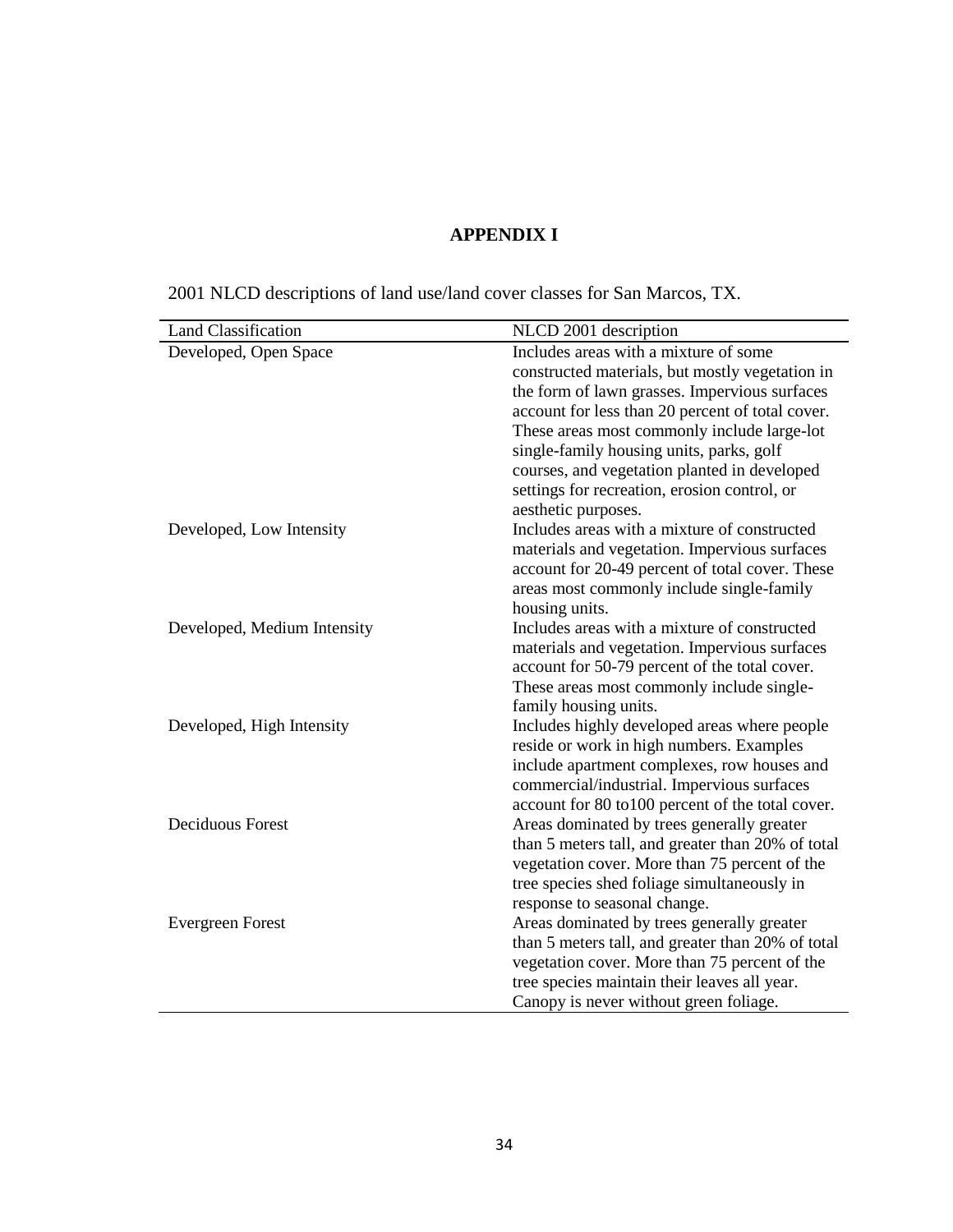| <b>Mixed Forest</b>  | Areas dominated by trees generally greater        |  |  |  |
|----------------------|---------------------------------------------------|--|--|--|
|                      | than 5 meters tall, and greater than 20% of total |  |  |  |
|                      | vegetation cover. Neither deciduous nor           |  |  |  |
|                      | evergreen species are greater than 75 percent of  |  |  |  |
|                      | total tree cover.                                 |  |  |  |
| Shrub/Scrub          | Areas dominated by shrubs; less than 5 meters     |  |  |  |
|                      | tall with shrub canopy typically greater than     |  |  |  |
|                      | 20% of total vegetation. This class includes      |  |  |  |
|                      | true shrubs, young trees in an early              |  |  |  |
|                      | successional stage or trees stunted from          |  |  |  |
|                      | environmental conditions.                         |  |  |  |
| Grassland/Herbaceous | Areas dominated by grammanoid or                  |  |  |  |
|                      | herbaceous vegetation, generally greater than     |  |  |  |
|                      | 80% of total vegetation. These areas are not      |  |  |  |
|                      | subject to intensive management such as tilling,  |  |  |  |
|                      | but can be utilized for grazing.                  |  |  |  |
|                      |                                                   |  |  |  |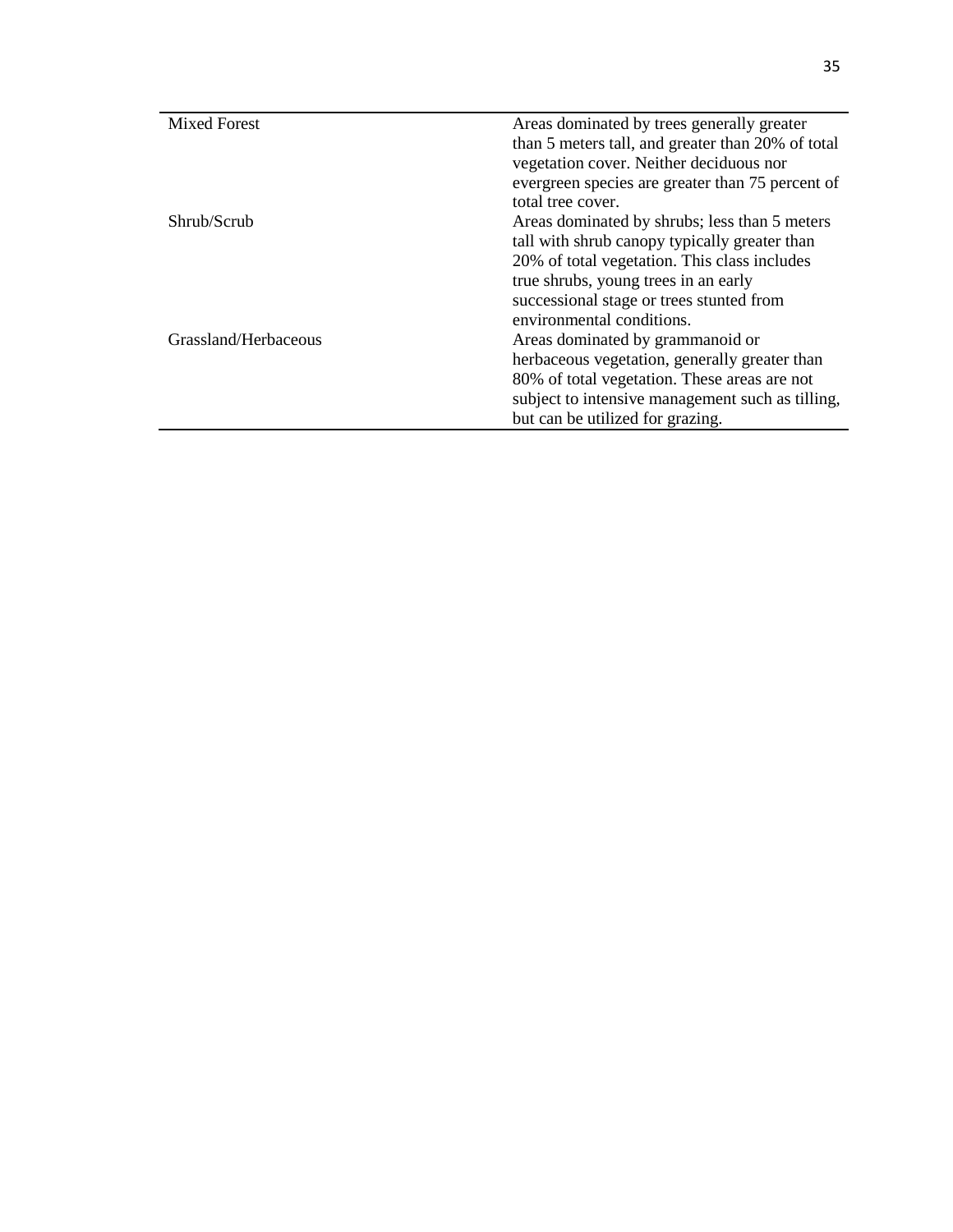## **APPENDIX II**

List of 40 observation sites of great-tailed grackles in San Marcos, TX.

| Site #                  | Site Name                | <b>Habitat Class</b> | $\mathbf N$   | W                               |
|-------------------------|--------------------------|----------------------|---------------|---------------------------------|
| $\mathbf{1}$            | Craddock Ave.            | Developed            | 29° 54' 0.83" | 97° 57' 22.1"                   |
| $\overline{\mathbf{c}}$ | Oakridge Dr.             | Wooded               | 29° 54' 14.2" | 97° 56' 41.9"                   |
| 3                       | Leuders Dr.              | Wooded               | 29° 53' 10.8" | 97° 56' 55.8"                   |
| $\overline{\mathbf{4}}$ | Stonehaven Dr.           | Wooded               | 29° 53' 23.3" | 97° 58' 23.0"                   |
| 5                       | Edward Gary St.          | Developed            | 29° 53' 0.27" | 97° 56' 20.5"                   |
| 6                       | <b>Walgreens Parking</b> | Developed            | 29° 53' 11.0" | 97° 55' 37.8"                   |
|                         | Lot                      |                      |               |                                 |
| $\boldsymbol{7}$        | <b>Stadium Parking</b>   | Developed            | 29° 53' 30.8" | 97° 55' 23.0"                   |
|                         | Lot                      |                      |               |                                 |
| $\,$ 8 $\,$             | Spring Lake              | Open                 | 29° 53' 37.0" | 97° 55' 49.2"                   |
| 9                       | New Target               | Developed            | 29° 50' 45.8" | 97° 58' 09.6"                   |
| 10                      | Prime Outlets            | Developed            | 29° 49' 53.1" | 97° 58' 42.9"                   |
| 11                      | Camaro Way               | Wooded               | 29° 53' 58.0" | 97° 57' 13.0"                   |
| 12                      | Holland St.              | Developed            | 29° 53' 50.5" | 97° 56' 54.3"                   |
| 13                      | Chestnut St.             | Developed            | 29° 53' 41.7" | 97° 56' 40.6"                   |
| 14                      | W. Hillcrest Dr.         | Wooded               | 29° 53' 37.2" | 97° 57' 02.8"                   |
| 15                      | Coers Dr.                | Developed            | 29° 53' 32.5" | $97^{\circ}$ 57' 22.3"          |
| 16                      | Country Estates Dr.      | Wooded               | 29° 54' 0.28" | 97° 58' 18.9"                   |
| 17                      | Hamilton Ave.            | Developed            | 29° 53' 18.3" | 97° 57' 53.7"                   |
| 18                      | Dale and Perkins         | Open                 | 29° 53' 20.9" | $97^{\circ}$ 57' $41.5^{\circ}$ |
| 19                      | Franklin and             | Wooded               | 29° 53' 07.3" | 97° 57' 52.3"                   |
|                         | Furman                   |                      |               |                                 |
| 20                      | Franklin and             | Open                 | 29° 52' 58.7" | 97° 58' 00.7"                   |
|                         | Dartmouth                |                      |               |                                 |
| 21                      | Hazleton St.             | Open                 | 29° 52' 45.4" | 97° 57' 46.3"                   |
| 22                      | Gillett St.              | Wooded               | 29° 52' 44.5" | 97° 57' 21.4"                   |
| 23                      | Loop St.                 | Open                 | 29° 53' 08.2" | 97° 57' 26.0"                   |
| 24                      | Belvin and Mitchell      | Open                 | 29° 52' 41.3" | 97° 57' 09.6"                   |
| 25                      | <b>Prospect Park</b>     | Wooded               | 29° 52' 28.5" | 97° 57' 44.7"                   |
| 26                      | Behind Aquarena          | Wooded               | 29° 53' 49.4" | 97° 55' 48.2"                   |
| 27                      | Lime Kiln Rd.            | Open                 | 29° 54' 10.9" | $97^{\circ} 55' 43.1"$          |
| 28                      | Aquarena Visitor         | Open                 | 29° 53' 26.8" | 97° 55' 47.3"                   |
|                         | Map                      |                      |               |                                 |
| 29                      | Jowers                   | Open                 | 29° 53' 18.0" | 97° 55' 54.4"                   |
| 30                      | Field St.                | Developed            | 29° 52' 49.7" | 97° 55' 48.8"                   |
| 31                      | Riviera Dr.              | Wooded               | 29° 52' 55.5" | 97° 55' 59.8"                   |
| 32                      | Courthouse Square        | Developed            | 29° 52' 56.1" | 97° 56' 24.8"                   |
| 33                      | MLK Dr.                  | Developed            | 29° 52' 46.0" | 97° 56' 36.0"                   |
| 34                      | Centre St.               | Open                 | 29° 52' 42.8" | 97° 56' 37.5"                   |
| 35                      | Hofheinz St.             | Wooded               | 29° 52' 09.1" | 97° 57' 55.9"                   |
| 36                      | Patton St.               | Open                 | 29° 52' 17.6" | 97° 56' 32.9"                   |
| 37                      | I-35 Frontage Rd.        | Open                 | 29° 52' 13.8" | 97° 56' 11.3"                   |
| 38                      | Barbara Dr.              | Open                 | 29° 52' 19.5" | 97° 55' 41.6"                   |
| 39                      | Sessom and LBJ           | Developed            | 29° 53' 31.0" | 97° 56' 28.3"                   |
| 40                      | Eastwood Ln.             | Wooded               | 29° 54' 09.8" | 97° 57' 36.2"                   |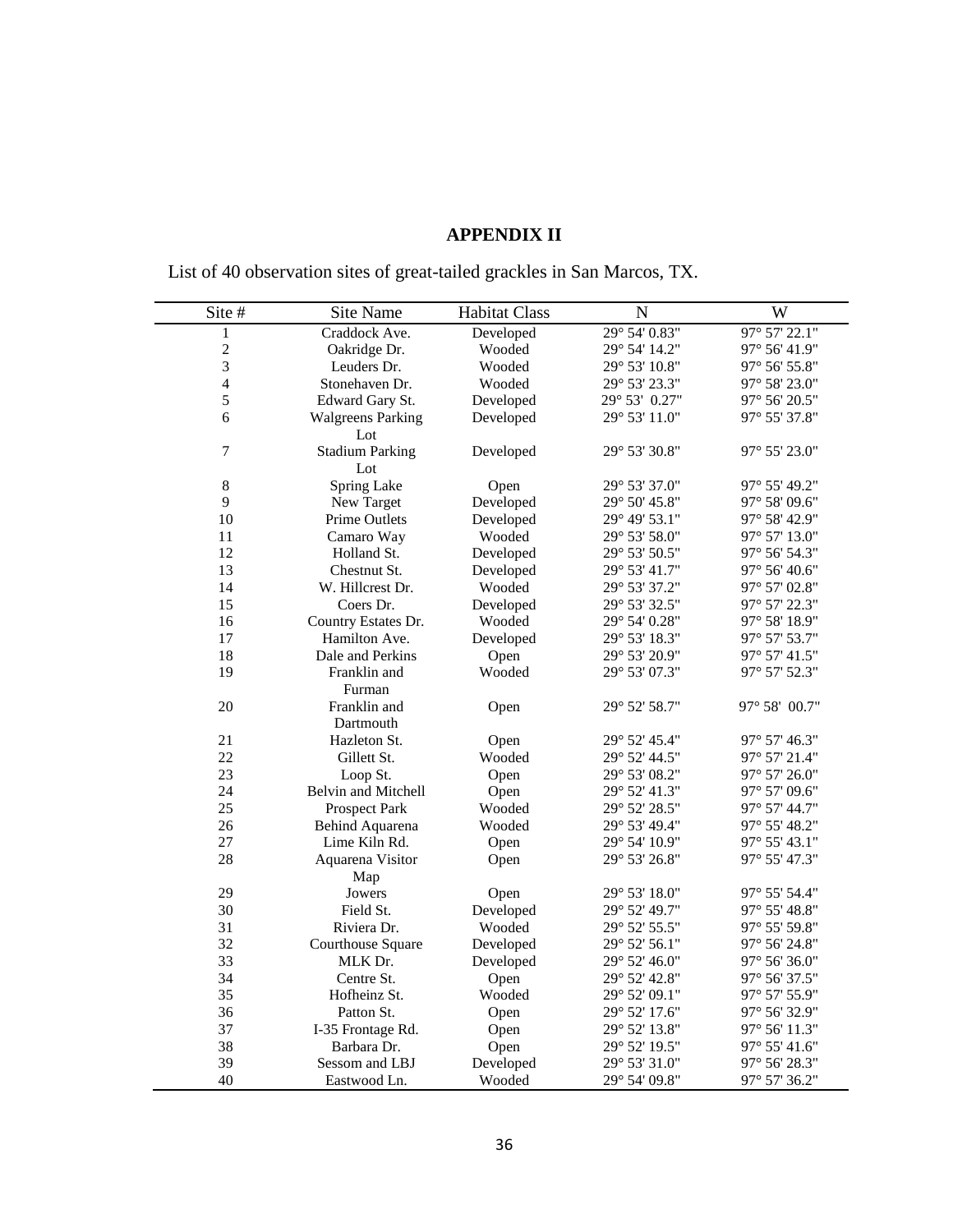### **APPENDIX III**

| Site #           | Spring           | Summer           | Fall             | Winter           | Total per site          |
|------------------|------------------|------------------|------------------|------------------|-------------------------|
| $\overline{1}$   | $\overline{1}$   | $\overline{1}$   | $\overline{0}$   | $\overline{0}$   | $\overline{2}$          |
| $\overline{c}$   | $\boldsymbol{0}$ | $\,1\,$          | $\boldsymbol{0}$ | $\boldsymbol{0}$ | $\,1\,$                 |
| $\overline{3}$   | $\,1$            | $\boldsymbol{0}$ | $\boldsymbol{0}$ | $\sqrt{2}$       | $\mathfrak{Z}$          |
| $\overline{4}$   | $\boldsymbol{0}$ | $\boldsymbol{0}$ | $\boldsymbol{0}$ | $\boldsymbol{0}$ | $\boldsymbol{0}$        |
| 5                | $26\,$           | $\boldsymbol{7}$ | 13               | $\mathfrak{Z}$   | 49                      |
| $\sqrt{6}$       | 67               | $46\,$           | 196              | $74\,$           | 383                     |
| $\boldsymbol{7}$ | 24               | $27\,$           | $117\,$          | 44               | 212                     |
| $\,8$            | $\sqrt{2}$       | 5                | $\boldsymbol{0}$ | $\boldsymbol{0}$ | $\boldsymbol{7}$        |
| $\overline{9}$   | $\overline{c}$   | $46\,$           | 37               | $28\,$           | 113                     |
| $10\,$           | 13               | $\overline{6}$   | $\boldsymbol{0}$ | $\boldsymbol{0}$ | $19\,$                  |
| 11               | $\boldsymbol{0}$ | $\boldsymbol{0}$ | $\boldsymbol{0}$ | $\boldsymbol{0}$ | $\boldsymbol{0}$        |
| $12\,$           | $\sqrt{2}$       | 5                | $13\,$           | $\,1$            | $21\,$                  |
| 13               | $\mathfrak 3$    | $\boldsymbol{0}$ | $\boldsymbol{0}$ | $\,1$            | $\overline{\mathbf{4}}$ |
| $14\,$           | $\boldsymbol{0}$ | $\sqrt{2}$       | $\boldsymbol{0}$ | $\boldsymbol{0}$ | $\overline{c}$          |
| 15               | 15               | $\mathfrak{Z}$   | $27\,$           | 57               | $102\,$                 |
| $16\,$           | $\boldsymbol{0}$ | $\boldsymbol{0}$ | $\boldsymbol{0}$ | $\boldsymbol{0}$ | $\boldsymbol{0}$        |
| $17\,$           | $\boldsymbol{2}$ | $\boldsymbol{0}$ | $\boldsymbol{0}$ | $\overline{4}$   | $\sqrt{6}$              |

Number of great-tailed grackles observed at 40 observation points in San Marcos, TX.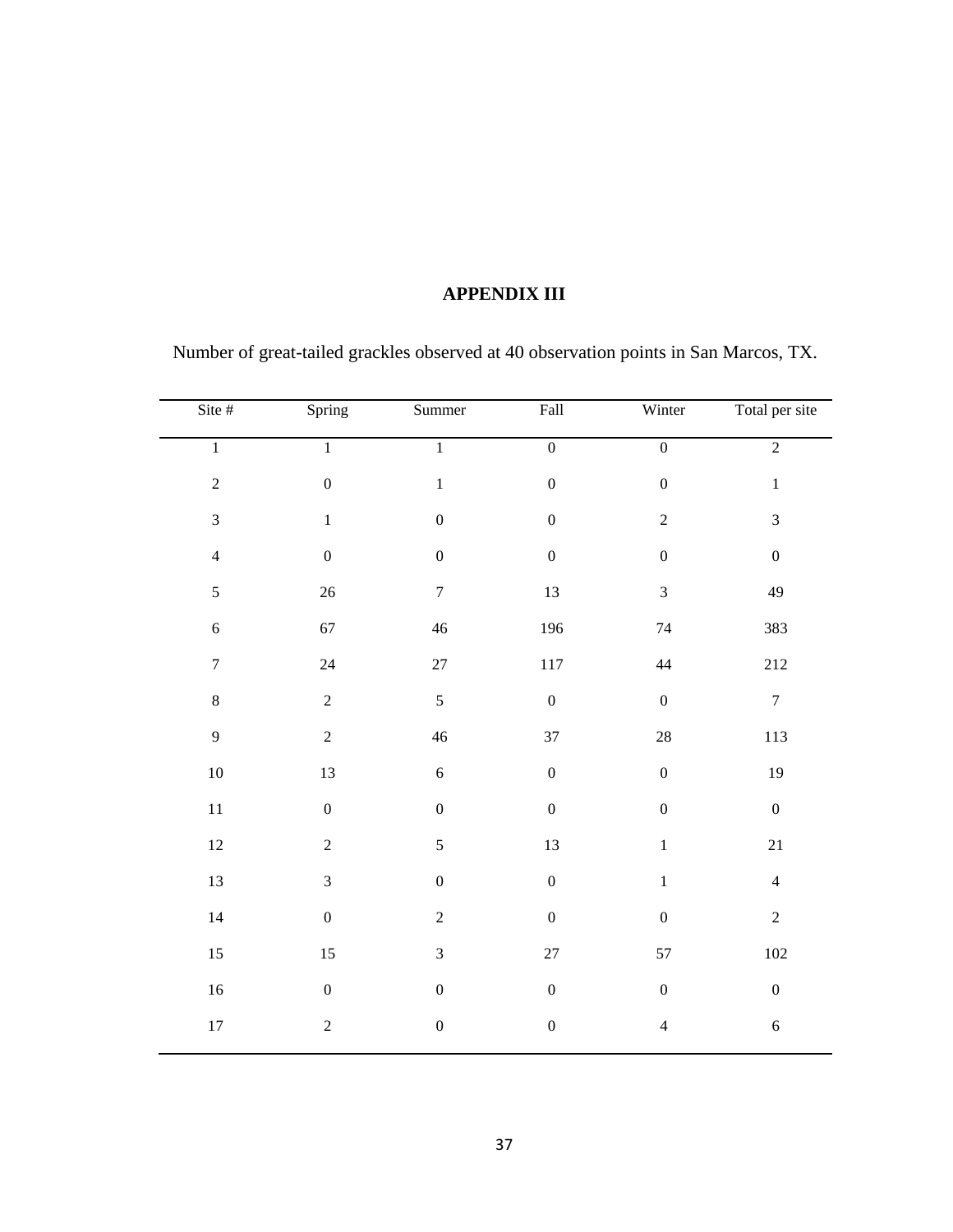| $18\,$ | $\overline{1}$   | $\overline{5}$   | $\overline{0}$   | $\overline{0}$   | $\sqrt{6}$       |
|--------|------------------|------------------|------------------|------------------|------------------|
| 19     | $\overline{c}$   | $\overline{3}$   | $\boldsymbol{0}$ | $\boldsymbol{0}$ | $\sqrt{5}$       |
| $20\,$ | $\boldsymbol{9}$ | $\mathfrak{Z}$   | $\overline{c}$   | $\boldsymbol{0}$ | $14\,$           |
| $21\,$ | $\sqrt{5}$       | $\,1$            | $\boldsymbol{0}$ | $\overline{4}$   | $10\,$           |
| $22\,$ | $\boldsymbol{0}$ | $\boldsymbol{0}$ | $\boldsymbol{0}$ | $\boldsymbol{0}$ | $\boldsymbol{0}$ |
| $23\,$ | $\boldsymbol{0}$ | $\boldsymbol{0}$ | $\boldsymbol{0}$ | $\boldsymbol{0}$ | $\boldsymbol{0}$ |
| $24\,$ | $\boldsymbol{0}$ | $\,1$            | $\boldsymbol{0}$ | $\boldsymbol{0}$ | $\,1\,$          |
| $25\,$ | $\boldsymbol{0}$ | $\boldsymbol{0}$ | $\boldsymbol{0}$ | $\boldsymbol{0}$ | $\boldsymbol{0}$ |
| $26\,$ | $\boldsymbol{0}$ | $\boldsymbol{0}$ | $\boldsymbol{0}$ | $\boldsymbol{0}$ | $\boldsymbol{0}$ |
| $27\,$ | $\boldsymbol{0}$ | $\boldsymbol{0}$ | $\boldsymbol{0}$ | $\boldsymbol{0}$ | $\boldsymbol{0}$ |
| $28\,$ | 29               | 15               | $\,1$            | $14\,$           | 59               |
| 29     | 79               | 55               | $75\,$           | 276              | 485              |
| $30\,$ | $\mathfrak{Z}$   | $\,1$            | $\mathfrak{Z}$   | $\,1\,$          | $\,8\,$          |
| $31\,$ | $\,1$            | $\,1\,$          | $\boldsymbol{0}$ | 13               | $15\,$           |
| $32\,$ | $27\,$           | 33               | $\boldsymbol{0}$ | $\,1\,$          | 61               |
| 33     | $27\,$           | $\overline{4}$   | 5                | 30               | 66               |
| $34\,$ | $26\,$           | $10\,$           | $\boldsymbol{0}$ | $\sqrt{2}$       | $38\,$           |
| $35\,$ | $\boldsymbol{0}$ | $\boldsymbol{0}$ | $\boldsymbol{0}$ | $\boldsymbol{0}$ | $\boldsymbol{0}$ |
| $36\,$ | $24\,$           | $32\,$           | $\,1$            | $14\,$           | $71\,$           |
| 37     | 29               | $25\,$           | $\boldsymbol{0}$ | $\boldsymbol{0}$ | 54               |
| 38     | $\bar{1}$        | $\overline{3}$   | $\overline{0}$   | $15\,$           | 19               |
| 39     | $\boldsymbol{0}$ | $\boldsymbol{0}$ | $\overline{0}$   | $\boldsymbol{0}$ | $\boldsymbol{0}$ |
| 40     | $\boldsymbol{0}$ | $\boldsymbol{0}$ | $\boldsymbol{0}$ | $\boldsymbol{0}$ | $\boldsymbol{0}$ |
| Total  | $421\,$          | 341              | 490              | 584              | 1836             |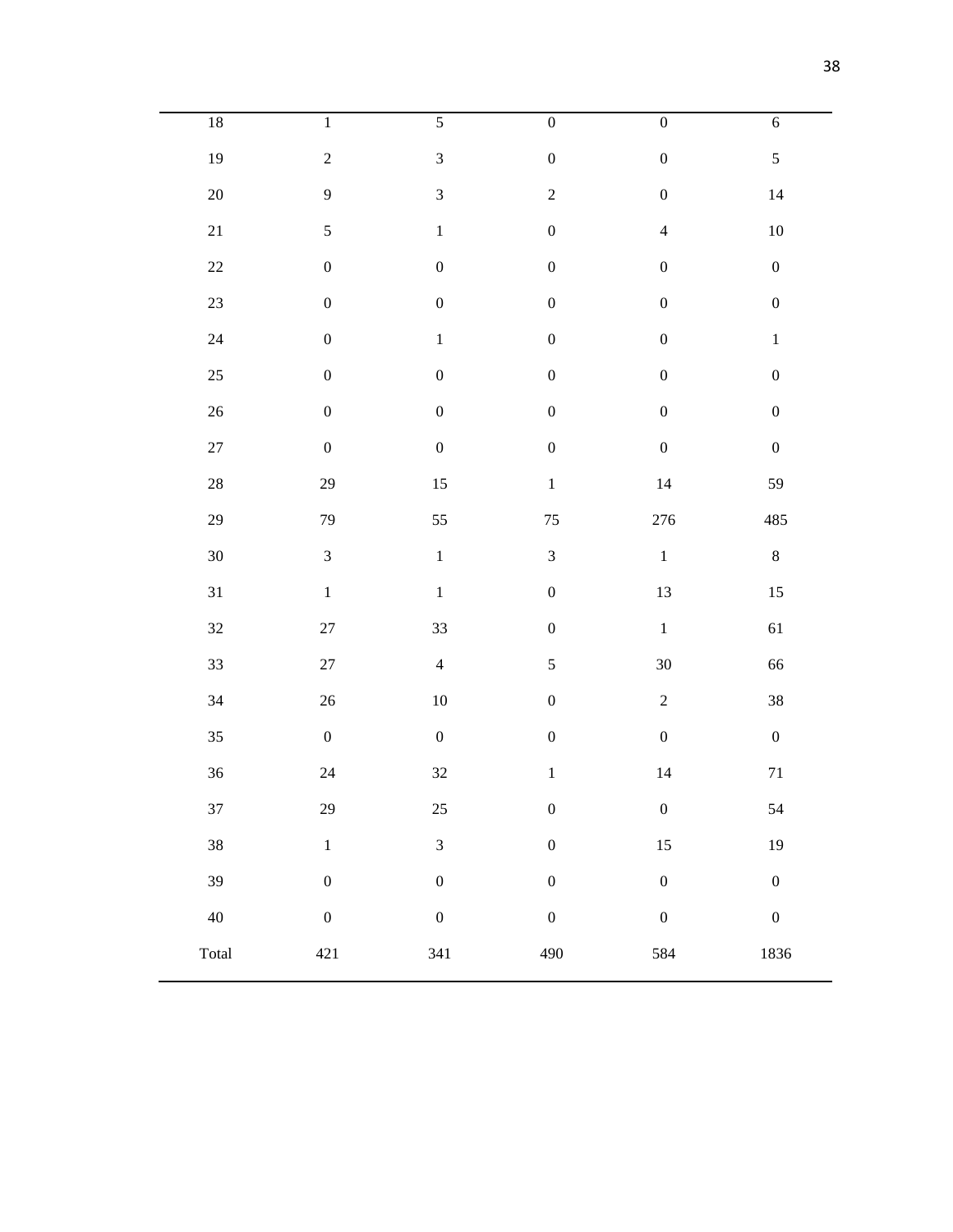#### **APPENDIX IV**

Summary of vegetation data from 40 observation sites in San Marcos, TX including % canopy cover, mean distance to woody vegetation < 2 m height, mean distance to woody vegetation > 2 m height, and mean height of woody vegetation > 2 m height.

| Site #         | % Canopy Cover | Mean Dist. Veg. | Mean Dist. Veg. | Mean Height |
|----------------|----------------|-----------------|-----------------|-------------|
|                |                | < 2m            | >2m             | Veg. > 2m   |
| $\mathbf{1}$   | 0.75           | 27.8            | 12.4            | 12.4        |
| $\overline{c}$ | 0.01           | 26.7            | 15.5            | 14.8        |
| 3              | 0.00           | 31.3            | 22.2            | 6.9         |
| $\overline{4}$ | 0.00           | 24.2            | 12.6            | 9.8         |
| 5              | 0.00           | 17.0            | 50.0            | 0.0         |
| 6              | 0.09           | 13.3            | 27.9            | 6.6         |
| $\tau$         | 0.00           | 50.0            | 20.5            | 5.6         |
| 8              | 0.50           | 28.6            | 12.0            | 13.0        |
| 9              | 0.06           | 50.0            | 10.9            | 4.5         |
| 10             | 0.00           | 18.8            | 25.8            | 7.1         |
| 11             | 0.90           | 24.0            | 14.0            | 13.6        |
| 12             | 0.00           | 25.8            | 20.6            | 10.1        |
| 13             | 0.08           | 10.8            | 12.7            | 9.6         |
| 14             | 0.90           | 6.8             | 5.9             | 11.1        |
| 15             | 1.00           | 18.9            | 10.9            | 15.9        |
| 16             | 0.00           | 17.3            | 14.4            | 7.4         |
| 17             | 0.04           | 14.8            | 11.5            | 15.0        |
| 18             | 0.72           | 19.7            | 8.0             | 13.4        |
| 19             | 0.95           | 11.8            | 5.2             | 9.4         |
| 20             | 0.00           | 5.8             | 14.5            | 6.6         |
| 21             | 0.13           | 11.3            | 10.0            | 11.0        |
| 22             | 0.40           | 14.0            | 13.0            | 16.0        |
| 23             | 0.15           | 13.5            | 7.5             | 11.7        |
| 24             | 0.23           | 13.7            | 8.6             | 16.6        |
| 25             | 0.00           | 14.0            | 7.7             | 5.0         |
| 26             | 0.42           | 17.8            | 6.3             | 7.5         |
| 27             | 0.00           | 6.5             | 10.3            | 6.6         |
| 28             | 0.42           | 20.0            | 15.9            | 8.9         |
| 29             | 0.05           | 35.8            | 17.7            | 6.5         |
| 30             | 0.88           | 24.4            | 10.8            | 16.8        |
| 31             | 1.00           | 8.7             | 11.3            | 14.0        |
| 32             | 0.30           | 1.7             | 15.4            | 21.2        |
| 33             | 0.50           | 9.7             | 12.6            | 8.0         |
| 34             | 0.37           | 24.6            | 12.7            | 10.3        |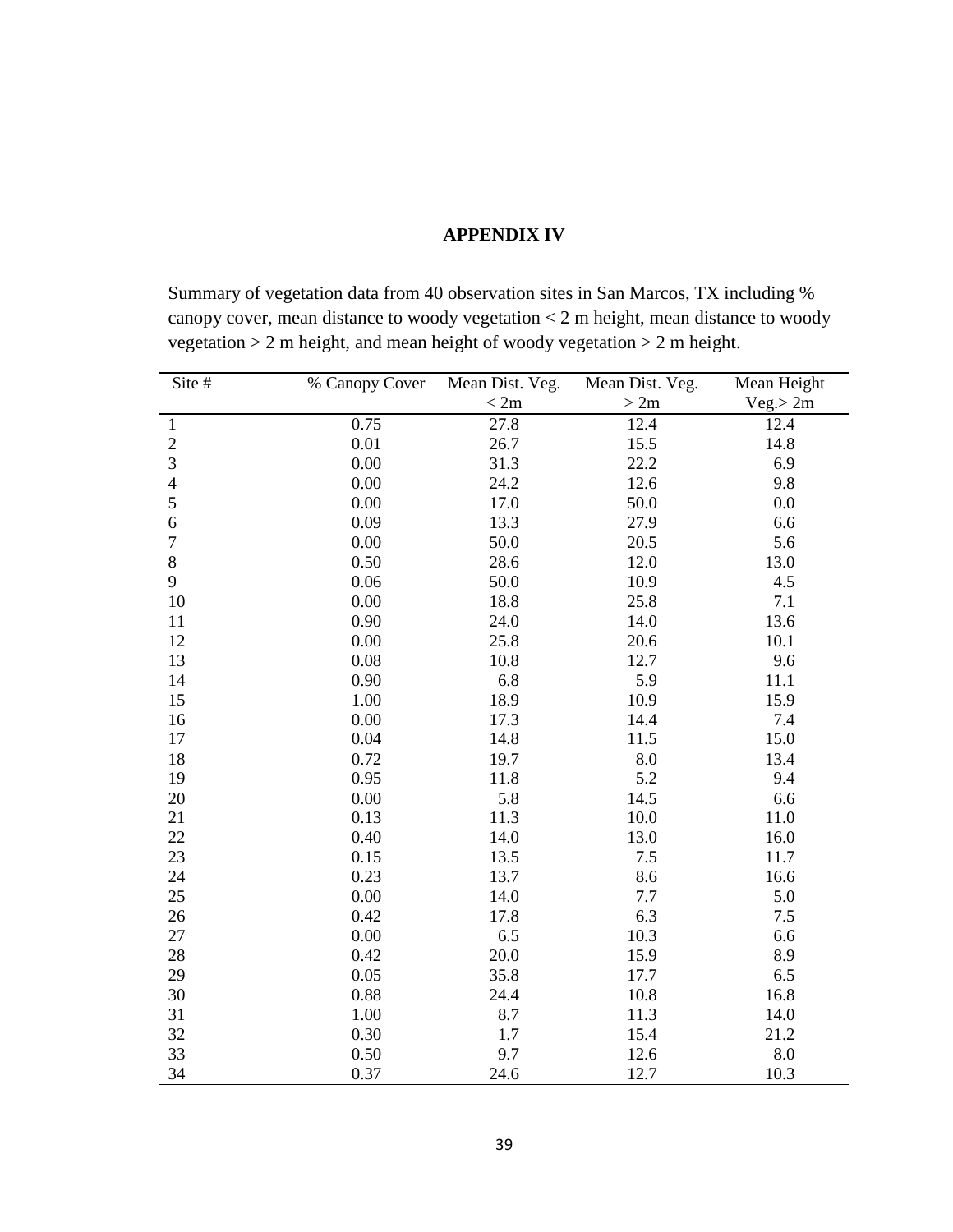| 35 | 0.25 | 8.7  | 77   | 10.8 |
|----|------|------|------|------|
| 36 | 0.76 | 50.0 | 19.2 | 14.4 |
| 37 | 0.04 | 21.9 | 6.1  | 7.1  |
| 38 | 0.64 | 10.5 | 17.3 | 17.3 |
| 39 | 0.06 | 10.7 | 21.6 | 12.3 |
| 40 | 0.00 | 12.8 | 12.5 | 7.8  |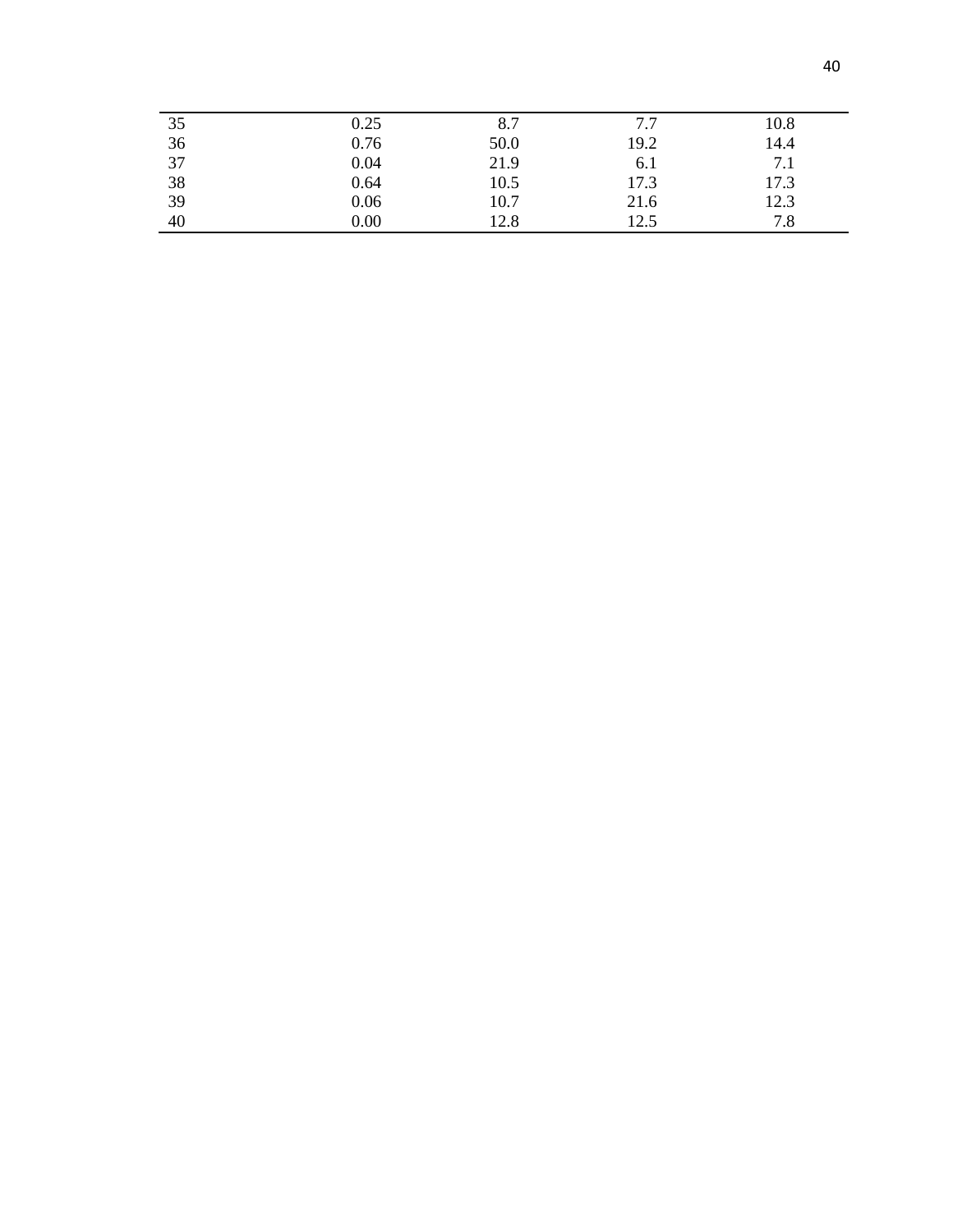#### **LITERATURE CITED**

- Arnold, K. A. and L. J. Folse, Jr. 1977. Movements of the great-tailed grackle in Texas. Wilson Bulletin 89:602-608.
- Blankinship, D. R. 1966. The relationship of white-winged dove production to control of great-tailed grackles in the Lower Rio Grande Valley of Texas. Transactions North American Wildlife and Natural Resources Conference 31:45-58.
- Davis II, W. R. and K. A. Arnold. 1972. Food habits of the great-tailed grackle in Brazos County, Texas. Condor 74:439-446.
- Dinsmore, J. J. and S. J. Dinsmore. 1993. Range expansion of the great-tailed grackle in the 1900s. Journal Iowa Academy of Science 100:54-59.
- Eitniear, J. C. 2009. Lack of aggression between cohabiting nesting white-winged doves and great-tailed grackles. Bulletin Texas Ornithological Society 42(1-2):93-94.
- Faanes, C. A. and W. Norling. 1981. Nesting of the great-tailed grackle in Nebraska. American Birds 35:148-149.
- Gould, F.W., G. O. Hoffman, AND C. A. Rechenthin. 1960. Vegetational areas of Texas. Texas A&M University, Texas Agricultural Experiment Station Leaflet No. 492, College Station.
- Hayslette, S. E., T. C. Tacha, and G. L. Waggerman. 1996. Changes in white-winged dove reproduction in southern Texas, 1954–93. Journal of Wildlife Management 60:298-301.
- Homer, C., C. Huang, L. Yang, B. Wylie and M. Coan. 2004. Development of a 2001 land-cover database for the United States. Photogrammetric Engineering and Remote Sensing 70:829-840.
- Johnson, K. and B. D. Peer. 2001. Great-tailed Grackle (*Quiscalus mexicanus*), The Birds of North America. No. 576. Online (A. Poole, Ed.). Ithaca: Cornell Lab of Ornithology; Retrieved from the Birds of North America Online: [http://bna.birds.cornell.edu/bna/species/576doi:10.2173/bna.576](http://bna.birds.cornell.edu.libproxy.txstate.edu/bna/species/576) Accessed 1 June 2009.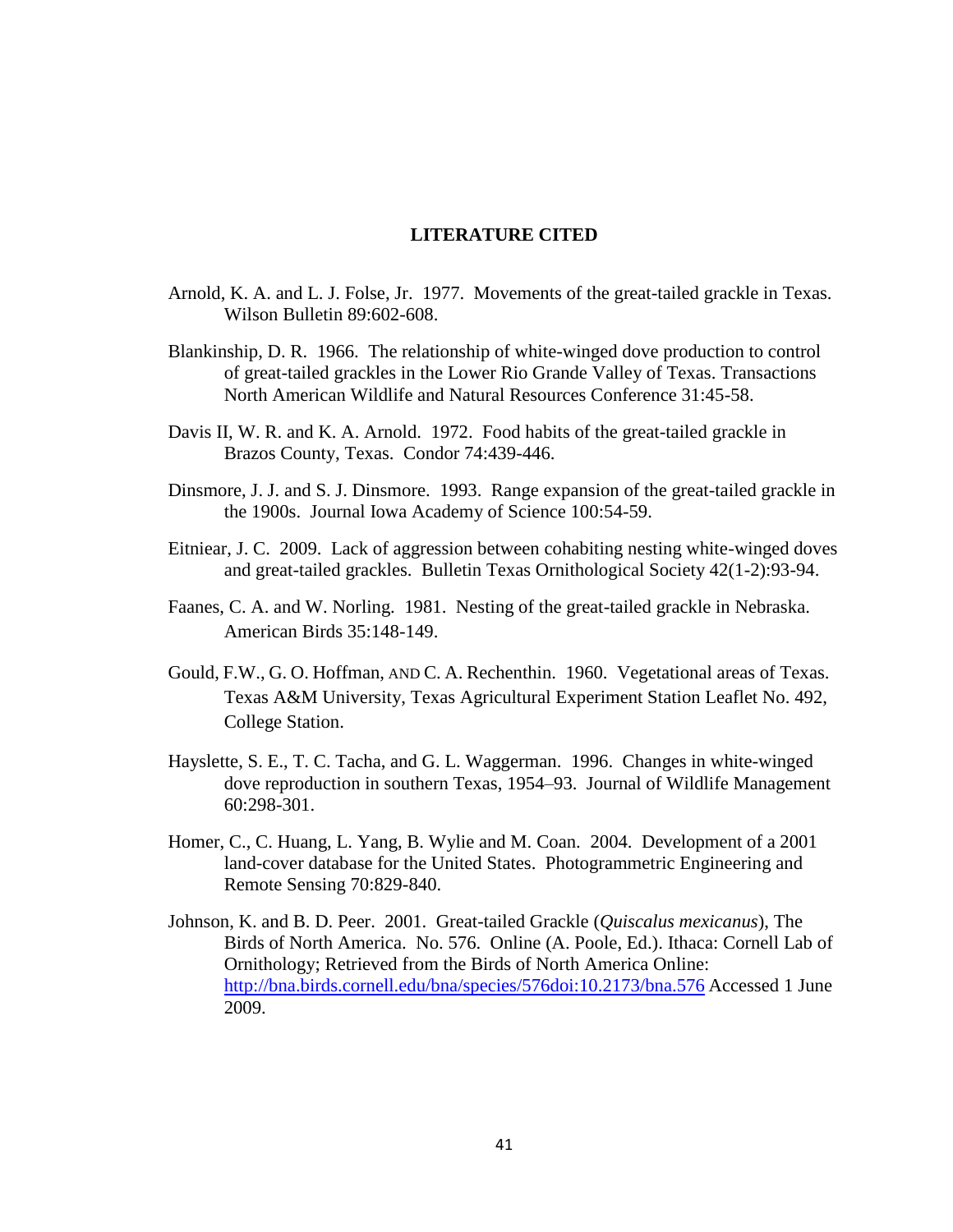- Johnson, K., E. DuVal, M. Kielt, and C. Hughes. 2000. Male mating strategies and the mating system of great-tailed grackles. Behavioral Ecology 11:132-141.
- Marzluff, J. M., R. B. Boone, and G. W. Cox. 1994. Historical changes in populations and perceptions of native pest bird species in the west. Studies in Avian Biology 15:202-220.
- Neu, C. W., C. R. Byers and J. M. Peek. 1974. A technique for analysis of utilizationavailability data. Journal of Wildlife Management 38:541-545.
- Pratt, H. D., B. Ortego, and H. D. Guillory. 1977. Spread of the great-tailed grackle in southwestern Louisiana. Wilson Bulletin 89:483-485.
- Ralph, C. J., S. Droege, and J. R. Sauer. 1995. Managing and monitoring birds using point counts: standards and applications. USDA Forest Service Gen. Tech. Rep. PSW-GTR-149.
- Rappole, J. H., A. H. Kane, R. H. Flores, A. R. Tipton and N. Koerth. 1989. Seasonal variation in habitat use by great-tailed grackles in the Lower Rio Grande Valley. Pages 138-141 *in* Great Plains Wildlife Damage Control Proceedings (Bjøgstad, A. J., D. W. Uresk, and tech coords R. H. Hamre, Eds). USDA Forest Service Gen. Tech. Rep. RM-171.
- Selander, R. K. and D. R. Giller. 1961. Analysis of sympatry of great-tailed and boattailed grackles. Condor 63:29-86.
- Selander, R. K. and R. J. Hauser. 1965. Gonadal and behavioral cycles in the greattailed grackle. Condor 67:157-182.
- Wehtje, W. 2003. The range expansion of the great-tailed grackle (*Quiscalus mexicanus* Gmelin) in North America since 1880. Journal of Biogeography 30:1593-1607.